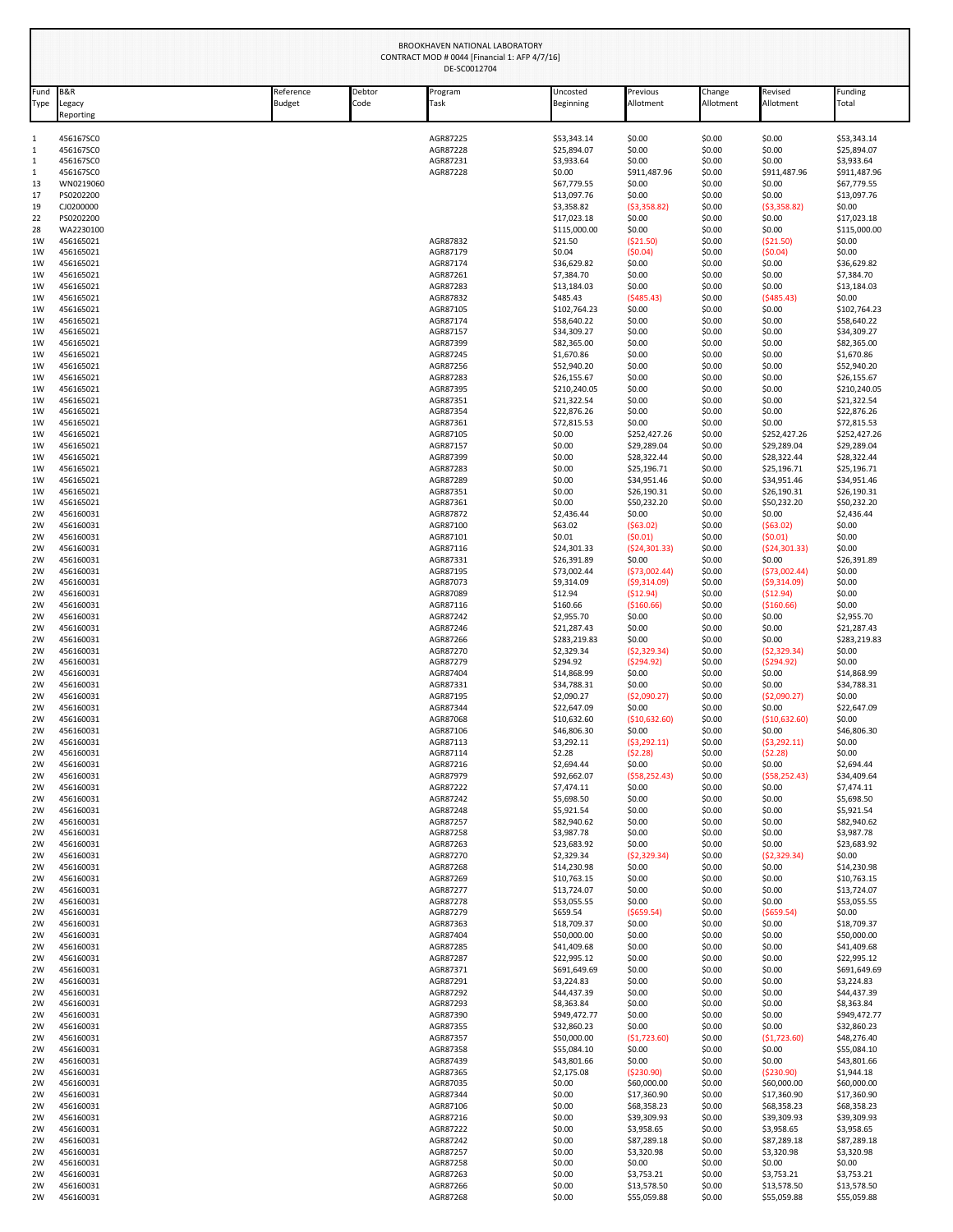| 2W       | 456160031              | AGR87269                             | \$0.00              | \$34,623.79      | \$0.00           | \$34,623.79      | \$34,623.79         |
|----------|------------------------|--------------------------------------|---------------------|------------------|------------------|------------------|---------------------|
| 2W       | 456160031              | AGR87277                             | \$0.00              | \$3,397.00       | \$0.00           | \$3,397.00       | \$3,397.00          |
| 2W       | 456160031              | AGR87278                             | \$0.00              | \$327.03         | \$0.00           | \$327.03         | \$327.03            |
| 2W       | 456160031              | AGR87363                             | \$0.00              | \$27,237.41      | \$0.00           | \$27,237.41      | \$27,237.41         |
| 2W       | 456160031              | AGR87285                             | \$0.00              | \$49,613.66      | \$0.00           | \$49,613.66      | \$49,613.66         |
| 2W       | 456160031              | AGR87287                             | \$0.00              | \$96,309.27      | \$0.00           | \$96,309.27      | \$96,309.27         |
| 2W       | 456160031              | AGR87371                             | \$0.00              | \$600,000.00     | \$0.00           | \$600,000.00     | \$600,000.00        |
| 2W       | 456160031              | AGR87290                             | \$0.00              | \$48,726.00      | \$0.00           | \$48,726.00      | \$48,726.00         |
|          |                        |                                      |                     |                  |                  |                  |                     |
| 2W       | 456160031              | AGR87291                             | \$0.00              | \$2,011.60       | \$0.00           | \$2,011.60       | \$2,011.60          |
| 2W       | 456160031              | AGR87292                             | \$0.00              | \$48,507.76      | \$0.00           | \$48,507.76      | \$48,507.76         |
| 2W       | 456160031              | AGR87293                             | \$0.00              | \$6,417.86       | \$0.00           | \$6,417.86       | \$6,417.86          |
| 2W       | 456160031              | AGR87355                             | \$0.00              | \$8,935.45       | \$0.00           | \$8,935.45       | \$8,935.45          |
| 2W       | 456160031              | AGR87357                             | \$0.00              | \$99,970.46      | \$0.00           | \$99,970.46      | \$99,970.46         |
| 2W       | 456160031              | AGR87358                             | \$0.00              | \$218,931.55     | \$0.00           | \$218,931.55     | \$218,931.55        |
| 2W       | 456160031              | AGR87370                             | \$0.00              | \$156,828.44     | \$0.00           | \$156,828.44     | \$156,828.44        |
| 2W       | 456160031              | AGR87362                             | \$0.00              | \$76,702.82      | \$0.00           | \$76,702.82      | \$76,702.82         |
| 2W       | 456160031              | AGR87369                             | \$0.00              | \$118,363.00     | \$0.00           | \$118,363.00     | \$118,363.00        |
| 2W       |                        | AGR87368                             | \$0.00              | \$147,532.55     |                  | \$147,532.55     | \$147,532.55        |
|          | 456160031              |                                      |                     |                  | \$0.00           |                  |                     |
| 2W       | 456160031              | AGR87382                             | \$0.00              | \$22,500.00      | \$0.00           | \$22,500.00      | \$22,500.00         |
| 2W       | 456160031              | AGR87833                             | \$0.00              | \$50,000.00      | \$0.00           | \$50,000.00      | \$50,000.00         |
| 2W       | 456160031              | AGR87385                             | \$0.00              | \$115,291.26     | \$0.00           | \$115,291.26     | \$115,291.26        |
| 2W       | 456160031              | AGR87386                             | \$0.00              | \$43,689.32      | \$0.00           | \$43,689.32      | \$43,689.32         |
| 2W       | 456160031              | AGR87389                             | \$0.00              | \$49,453.00      | \$0.00           | \$49,453.00      | \$49,453.00         |
| 2W       | 456160031              | AGR84050                             | \$0.00              | \$92,819.00      | \$0.00           | \$92,819.00      | \$92,819.00         |
| 2W       | 456160031              | AGR84056                             | \$0.00              | \$50,000.00      | \$0.00           | \$50,000.00      | \$50,000.00         |
| 2W       | 456160032              | AGR87247                             | \$42.29             | (542.29)         | \$0.00           | (542.29)         | \$0.00              |
| 2W       | 456160032              | AGR87178                             | \$46,652.39         | (546, 652.39)    | \$0.00           | ( \$46,652.39)   | \$0.00              |
|          |                        |                                      |                     |                  |                  |                  |                     |
| 2W       | 456160032              | AGR87197                             | \$747.52            | \$0.00           | \$0.00           | \$0.00           | \$747.52            |
| 2W       | 456160032              | AGR87981                             | \$19,447.24         | \$0.00           | \$0.00           | \$0.00           | \$19,447.24         |
| 2W       | 456160032              | AGR87807                             | \$14,150.39         | \$0.00           | \$0.00           | \$0.00           | \$14,150.39         |
| 2W       | 456160032              | AGR87178                             | \$11,648.66         | ( \$11,648.66)   | \$0.00           | ( \$11,648.66)   | \$0.00              |
| 2W       | 456160032              | AGR87072                             | \$150.06            | (\$150.06)       | \$0.00           | ( \$150.06)      | \$0.00              |
| 2W       | 456160032              | AGR87981                             | \$24,652.14         | \$0.00           | \$0.00           | \$0.00           | \$24,652.14         |
| 2W       | 456160032              | AGR87217                             | \$45,419.89         | \$0.00           | \$0.00           | \$0.00           | \$45,419.89         |
| 2W       | 456160032              | AGR87280                             | \$38,397.83         | \$0.00           | \$0.00           | \$0.00           | \$38,397.83         |
| 2W       | 456160032              | AGR87899                             | \$49,133.71         | \$0.00           | \$0.00           | \$0.00           | \$49,133.71         |
| 2W       | 456160032              | AGR87284                             | \$1,353.83          | \$0.00           | \$0.00           | \$0.00           | \$1,353.83          |
|          |                        |                                      |                     |                  |                  |                  |                     |
| 2W       | 456160032              | AGR87286                             | \$419.36            | ( \$419.36)      | \$0.00           | ( \$419.36]      | \$0.00              |
| 2W       | 456160032              | AGR87412                             | \$90,102.04         | \$0.00           | \$0.00           | \$0.00           | \$90,102.04         |
| 2W       | 456160032              | AGR87360                             | \$24,128.49         | \$0.00           | \$0.00           | \$0.00           | \$24,128.49         |
| 2W       | 456160032              | AGR87197                             | \$0.00              | \$97,087.38      | \$0.00           | \$97,087.38      | \$97,087.38         |
| 2W       | 456160032              | AGR87217                             | \$0.00              | \$252,424.93     | \$0.00           | \$252,424.93     | \$252,424.93        |
| 2W       | 456160032              | AGR87280                             | \$0.00              | \$91,659.02      | \$0.00           | \$91,659.02      | \$91,659.02         |
| 2W       | 456160032              | AGR87412                             | \$0.00              | \$58,252.43      | \$0.00           | \$58,252.43      | \$58,252.43         |
| 2W       | 456160032              | AGR87360                             | \$0.00              | \$280,333.59     | \$0.00           | \$280,333.59     | \$280,333.59        |
| 2W       | 456160032              | AGR87384                             | \$0.00              | \$48,543.69      | \$0.00           | \$48,543.69      | \$48,543.69         |
| 2W       | 456160032              | AGR84057                             | \$0.00              | \$28,271.84      | \$0.00           | \$28,271.84      | \$28,271.84         |
|          |                        |                                      |                     |                  |                  |                  |                     |
| 2Z       | 456160031              | AGR87366                             | \$225,242.72        | \$0.00           | \$0.00           | \$0.00           | \$225,242.72        |
| 3F       | 456140063              | AGRFIATA02185G0001                   | \$57.50             | \$0.00           | \$0.00           | \$0.00           | \$57.50             |
| 3F       | 456140075              | AGR10769280                          | \$33,980.58         | \$0.00           | \$0.00           | \$0.00           | \$33,980.58         |
| 3F       | 456140086              | AGRN0001408lP20092                   | \$1.63              | \$0.00           | \$0.00           | \$0.00           | \$1.63              |
|          | 456140086              | AGRN0001410IP20053                   | \$1,834.82          | \$0.00           | \$0.00           | \$0.00           | \$1,834.82          |
| 3F       |                        |                                      |                     |                  |                  |                  |                     |
| 3F       | 456140086              | AGRN0001411IP20054                   | \$2,572.20          | \$0.00           | \$0.00           | \$0.00           | \$2,572.20          |
|          |                        |                                      |                     |                  |                  |                  |                     |
| 3F       | 456140086              | AGRN0001412IP20065                   | \$12,675.15         | \$0.00           | \$0.00           | \$0.00           | \$12,675.15         |
| 3F       | 456140086              | AGRN0017315IP00032                   | \$21,912.01         | \$0.00           | \$0.00           | \$0.00           | \$21,912.01         |
| 3F       | 456140124              | AGRB094739I                          | \$738.21            | \$0.00           | \$0.00           | \$0.00           | \$738.21            |
| 3F       | 456140124              | AGRB114386I                          | \$232.09            | \$0.00           | \$0.00           | \$0.00           | \$232.09            |
| 3F       | 456140124              | AGR114417                            | \$76.14             | \$0.00           | \$0.00           | \$0.00           | \$76.14             |
| 3F       | 456140124              | AGR114413                            | \$6,766.21          | \$0.00           | \$0.00           | \$0.00           | \$6,766.21          |
| 3F       | 456140124              | AGR1002710731                        | \$133,925.98        | \$0.00           | \$0.00           | \$0.00           | \$133,925.98        |
| 3F       | 456140142              | AGREAO100000089329                   | \$1,372.48          | \$0.00           | \$0.00           | \$0.00           | \$1,372.48          |
| 3F       | 456140357              | AGRSIAA1213ISNNADR5IN                | \$0.01              | \$0.00           | \$0.00           | \$0.00           | \$0.01              |
| 3F       | 45614036B              | AGRHSHQDC09X00050                    | \$0.42              | \$0.00           | \$0.00           | \$0.00           | \$0.42              |
| 3F       |                        |                                      |                     |                  |                  |                  |                     |
|          | 45614036B              | AGRHSHQDC09X00627                    | \$25,454.80         | \$0.00           | \$0.00           | \$0.00           | \$25,454.80         |
| 3F       | 45614036B              | AGRHSHQDC09X00627                    | \$20,000.00         | \$0.00           | \$0.00           | \$0.00           | \$20,000.00         |
| 3F       | 45614036B              | AGRHSHQDC10X00063                    | \$7,027.90          | \$0.00           | \$0.00           | \$0.00           | \$7,027.90          |
| 3F       | 45614036B              | AGRHSHQDC12X00340                    | \$179,706.81        | \$0.00           | \$0.00           | \$0.00           | \$179,706.81        |
| 3F       | 45614036B              | AGRHSHQDC10X00595                    | \$0.00              | ( \$130,000.00)  | \$0.00           | ( \$130,000.00)  | ( \$130,000.00]     |
| 3F       | 45614036B              | AGRHSHQPM15X00168                    | \$0.00              | ( \$85,000.00)   | \$0.00           | $($ \$85,000.00) | ( \$85,000.00)      |
| 3F       | 45614036B              | AGRHSHQDC10X00595                    | \$140,478.12        | \$0.00           | \$0.00           | \$0.00           | \$140,478.12        |
| 3F       | 45614036B              | AGRHSHQPM15X00168                    | \$580,000.00        | \$0.00           | \$0.00           | \$0.00           | \$580,000.00        |
| 3F       | 45614036B              | AGRHSHQPM14X00008                    | \$50,000.00         | \$0.00           | \$0.00           | \$0.00           | \$50,000.00         |
| 3F       | 45614036B              | ARGHSHQPM14X-00162                   | \$20,144.77         | \$0.00           | \$0.00           | \$0.00           | \$20,144.77         |
| 3F       | 45614036B              | AGRHSHQPM15X00025                    | \$6,719.18          | \$0.00           | \$0.00           | \$0.00           | \$6,719.18          |
| 3F       | 45614036B              | AGRHSHQDC15X00146                    | \$450,000.00        | \$0.00           | \$0.00           | \$0.00           | \$450,000.00        |
| 3T       | 456140063              | AGRF3KTK77089GV01                    | \$121.67            | \$0.00           | \$0.00           | \$0.00           | \$121.67            |
|          |                        |                                      |                     |                  |                  |                  |                     |
| 3T       | 456140063              | AGRF1ATA09042G001                    | \$8.15              | \$0.00           | \$0.00           | \$0.00           | \$8.15              |
| 3T       | 456140075              | AGR4EDERGM670                        | \$252.20            | \$0.00           | \$0.00           | \$0.00           | \$252.20            |
| 3T       | 456140075              | AGRW74RDV30934587                    | \$6.01              | \$0.00           | \$0.00           | \$0.00           | \$6.01              |
| 3T       | 456140075              | AGRW74RDV41125664                    | \$298,572.91        | \$0.00           | \$0.00           | \$0.00           | \$298,572.91        |
| 3T       | 456140075              | AGR10512931                          | \$1,650.49          | \$0.00           | \$0.00           | \$0.00           | \$1,650.49          |
| 3T       | 456140075              | AGRW74RDV41125664                    | \$97,087.38         | \$0.00           | \$0.00           | \$0.00           | \$97,087.38         |
| 3T       | 456140086              | AGRN0002405MP70325                   | \$90.80             | \$0.00           | \$0.00           | \$0.00           | \$90.80             |
| 3T       | 456140086              | AGRN0001406IP20042                   | \$2,468.42          | \$0.00           | \$0.00           | \$0.00           | \$2,468.42          |
| 3T       | 456140086              | AGRDSAM60386                         | \$9,500.40          | \$0.00           | \$0.00           | \$0.00           | \$9,500.40          |
| 3T       | 456140124              | AGR054043                            | \$40.30             | \$0.00           | \$0.00           | \$0.00           | \$40.30             |
|          |                        |                                      |                     |                  |                  |                  |                     |
| 3T       | 456140124              | AGRB064100I                          | \$759.55            | \$0.00           | \$0.00           | \$0.00           | \$759.55            |
| 3T       | 456140124              | AGRB084415I                          | \$1,977.80          | \$0.00           | \$0.00           | \$0.00           | \$1,977.80          |
| 3T       | 456140124              | AGRB084486I                          | \$43.04             | \$0.00           | \$0.00           | \$0.00           | \$43.04             |
| 3T       | 456140357              | AGRSIAA1213ISNNADR5IN                | \$57,010.74         | \$0.00           | \$0.00           | \$0.00           | \$57,010.74         |
| 3T       | 45614036B              | AGRHSHQDC06X00090                    | \$516.93            | \$0.00           | \$0.00           | \$0.00           | \$516.93            |
| 3T       | 45614036B              | AGRHSHQPM12X00156                    | \$3,250.37          | ( \$3,250.37)    | \$0.00           | ( \$3,250.37)    | \$0.00              |
| 3T       | 45614036B              | AGRHSHQDC13X00231                    | \$68,951.40         | \$0.00           | \$0.00           | \$0.00           | \$68,951.40         |
| 3T       | 45614036B              | AGRHSHQDC10X00595                    | \$10,196.86         | \$0.00           | \$0.00           | \$0.00           | \$10,196.86         |
| 3T       | 45614036B              | AGRHSHQDC12X00340                    | \$4,403.81          | \$0.00           | \$0.00           | \$0.00           | \$4,403.81          |
| 3T       | 45614036B              | AGRHSHQDC13X00231                    | \$50,623.00         | \$0.00           | \$0.00           | \$0.00           | \$50,623.00         |
|          |                        |                                      |                     |                  |                  |                  |                     |
| 3T       | 45614036B              | AGRHSHQPM14X00209                    | \$364,316.41        | \$0.00           | \$0.00           | \$0.00           | \$364,316.41        |
| 3T       | 45614036B              | AGRHSHQDC13X00231                    | \$167,000.00        | \$0.00           | \$0.00           | \$0.00           | \$167,000.00        |
| 3W       | 456140040              | AGRAG3604D100016                     | \$384.38            | \$0.00           | \$0.00           | \$0.00           | \$384.38            |
| 3W       | 456140050              | AGRNA05AANRG0046                     | \$72.36             | \$0.00           | \$0.00           | \$0.00           | \$72.36             |
| 3W       | 456140050              | AGRNA05AANRG0065                     | \$316.17            | \$0.00           | \$0.00           | \$0.00           | \$316.17            |
| 3W<br>3W | 456140050<br>456140050 | AGRNA05AANRG0328<br>AGRNA06AANRG0025 | \$12.58<br>\$662.75 | \$0.00<br>\$0.00 | \$0.00<br>\$0.00 | \$0.00<br>\$0.00 | \$12.58<br>\$662.75 |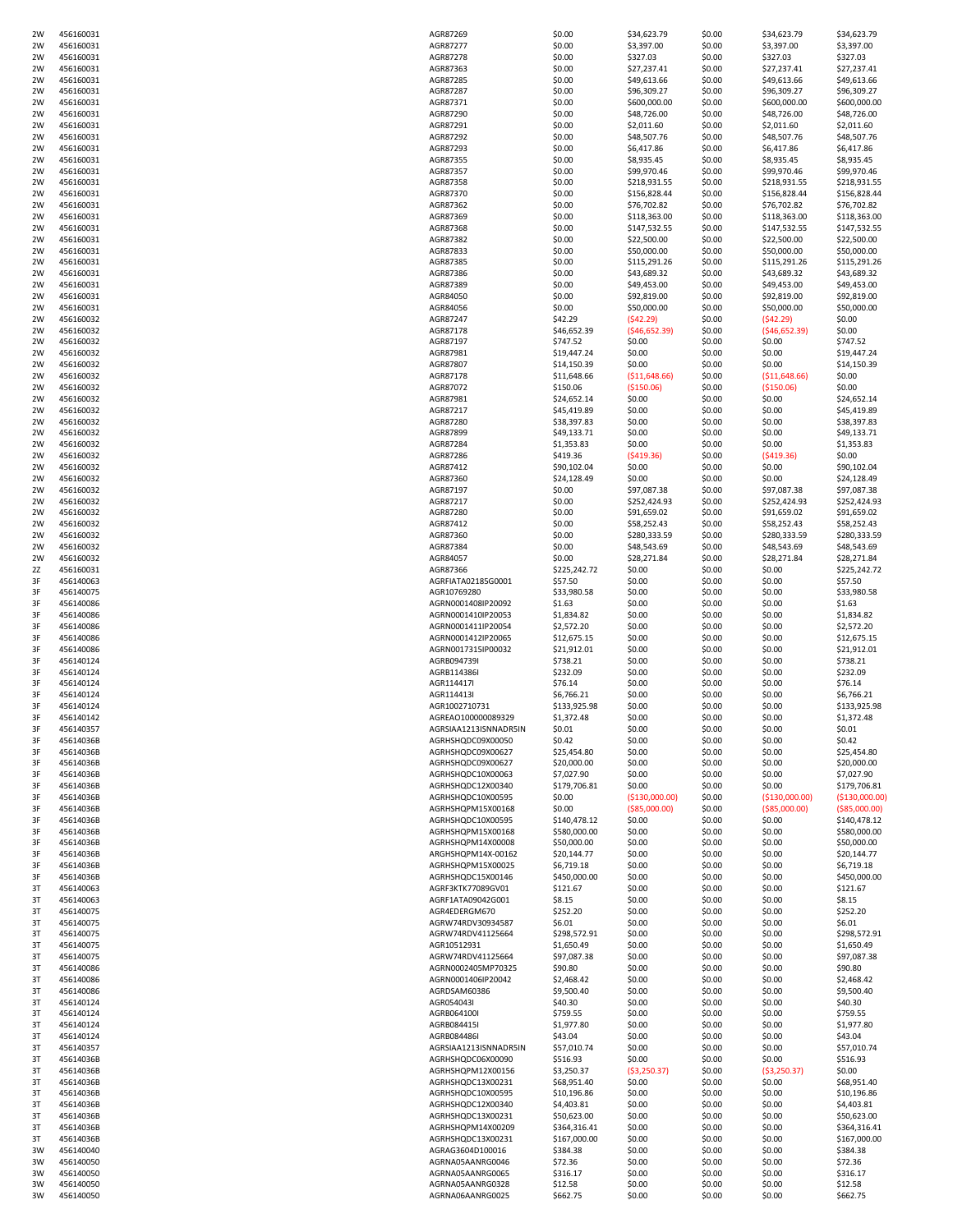| 3W       | 456140050              | AGRNA06AANRG0150                         | \$385.54                     | \$0.00                  | \$0.00           | \$0.00                  | \$385.54                     |
|----------|------------------------|------------------------------------------|------------------------------|-------------------------|------------------|-------------------------|------------------------------|
| 3W       | 456140050              | AGRMOU010402                             | \$163,777.03                 | \$0.00                  | \$0.00           | \$0.00                  | \$163,777.03                 |
| 3W       | 456140050              | AGREA133W07IA0003                        | \$413.99                     | \$0.00                  | \$0.00           | \$0.00                  | \$413.99                     |
| 3W       | 456140050              | AGR8EWN90002                             | \$0.04                       | \$0.00                  | \$0.00           | \$0.00                  | \$0.04                       |
| 3W       | 456140050              | AGRM32399                                | \$509,058.59                 | \$0.00                  | \$0.00           | \$0.00                  | \$509,058.59                 |
| 3W<br>3W | 456140050<br>456140050 | AGRMOU010402<br>AGR9EWN90002             | \$97,087.38<br>\$3,866.08    | \$0.00<br>\$0.00        | \$0.00<br>\$0.00 | \$0.00<br>\$0.00        | \$97,087.38<br>\$3,866.08    |
| 3W       | 456140050              | AGR9EWN90002                             | \$11,870.87                  | \$0.00                  | \$0.00           | \$0.00                  | \$11,870.87                  |
| 3W       | 456140050              | AGRM101416                               | \$19,422.33                  | \$0.00                  | \$0.00           | \$0.00                  | \$19,422.33                  |
| 3W       | 456140050              | AGR20130015000000                        | \$25,552.16                  | \$0.00                  | \$0.00           | \$0.00                  | \$25,552.16                  |
| 3W       | 456140050              | AGR201300230000                          | \$2,007.03                   | \$0.00                  | \$0.00           | \$0.00                  | \$2,007.03                   |
| 3W       | 456140050              | AGR9EWN90002                             | \$8,737.52                   | \$0.00                  | \$0.00           | \$0.00                  | \$8,737.52                   |
| 3W       | 456140050              | AGR20130028000001                        | \$127,397.87                 | \$0.00                  | \$0.00           | \$0.00                  | \$127,397.87                 |
| 3W       | 456140050              | AGR9EWN90002                             | \$1.29                       | \$0.00                  | \$0.00           | \$0.00                  | \$1.29                       |
| 3W       | 456140050              | AGR201300230002                          | \$237,843.91                 | \$0.00                  | \$0.00           | \$0.00                  | \$237,843.91                 |
| 3W       | 456140050              | AGR20130015000000                        | \$0.00                       | \$2,805,054.37          | \$0.00           | \$2,805,054.37          | \$2,805,054.37               |
| 3W       | 456140050              | AGR60NANB15D276                          | \$0.00                       | \$9,708.74              | \$0.00           | \$9,708.74              | \$9,708.74                   |
| 3W       | 456140124              | AGRB104300I                              | \$72.80                      | \$0.00                  | \$0.00           | \$0.00                  | \$72.80                      |
| 3W       | 456140124              | AGR100274341<br>AGR501301T217            | \$268,546.83                 | \$0.00                  | \$0.00           | \$0.00                  | \$268,546.83                 |
| 3W<br>3W | 456140160              |                                          | \$0.87                       | \$0.00                  | \$0.00           | \$0.00                  | \$0.87                       |
| 3W       | 456140170<br>456140180 | AGRDTFA0301X90030<br>AGRDW8993054501     | \$2,532.20<br>\$7,826.04     | \$0.00<br>\$0.00        | \$0.00<br>\$0.00 | \$0.00<br>\$0.00        | \$2,532.20<br>\$7,826.04     |
| 3W       | 456140180              | AGRDW89938926                            | \$132.52                     | \$0.00                  | \$0.00           | \$0.00                  | \$132.52                     |
| 3W       | 456140180              | AGRDW8992167801                          | \$50.65                      | \$0.00                  | \$0.00           | \$0.00                  | \$50.65                      |
| 3W       | 456140196              | AGRS56350D                               | \$258.04                     | \$0.00                  | \$0.00           | \$0.00                  | \$258.04                     |
| 3W       | 456140196              | AGRT1201W                                | \$271.59                     | \$0.00                  | \$0.00           | \$0.00                  | \$271.59                     |
| 3W       | 456140196              | AGRT467X                                 | \$1,673.69                   | \$0.00                  | \$0.00           | \$0.00                  | \$1,673.69                   |
| 3W       | 456140196              | AGRNNJ05HE71I                            | \$20,870.32                  | \$0.00                  | \$0.00           | \$0.00                  | \$20,870.32                  |
| 3W       | 456140196              | AGRNNM06AA69I                            | \$229.09                     | \$0.00                  | \$0.00           | \$0.00                  | \$229.09                     |
| 3W       | 456140196              | AGRNNM06AA69I                            | \$1,378.14                   | \$0.00                  | \$0.00           | \$0.00                  | \$1,378.14                   |
| 3W       | 456140196              | AGRNNH09AL94I                            | \$3.66                       | \$0.00                  | \$0.00           | \$0.00                  | \$3.66                       |
| 3W       | 456140196              | AGRNNM09AA38                             | \$6.11                       | \$0.00                  | \$0.00           | \$0.00                  | \$6.11                       |
| 3W       | 456140196              | AGRNNJ07HC73I                            | \$0.26                       | \$0.00                  | \$0.00           | \$0.00                  | \$0.26                       |
| 3W       | 456140196              | AGRNNJ07HE78I                            | \$360,508.07                 | \$0.00                  | \$0.00           | \$0.00                  | \$360,508.07                 |
| 3W<br>3W | 456140196<br>456140196 | AGRNNL11AA35I<br>AGRNNJ13HE07I           | \$975.49<br>\$445.58         | (\$975.49)<br>\$0.00    | \$0.00<br>\$0.00 | (\$975.49)<br>\$0.00    | \$0.00<br>\$445.58           |
| 3W       | 456140196              | AGRNNJ12HA64I                            | \$3,737,763.56               | (59,708.74)             | \$0.00           | (59,708.74)             | \$3,728,054.82               |
| 3W       | 456140196              | AGRNNG13WF87I                            | \$113,988.19                 | \$0.00                  | \$0.00           | \$0.00                  | \$113,988.19                 |
| 3W       | 456140196              | AGRRPO201503-0001                        | \$39,069.28                  | \$0.00                  | \$0.00           | \$0.00                  | \$39,069.28                  |
| 3W       | 456140196              | ARGNNL15AA05I                            | \$37,811.68                  | (537, 457.23)           | \$0.00           | (537, 457.23)           | \$354.45                     |
| 3W       | 456140196              | AGRNNG14WF16                             | \$44,178.93                  | \$0.00                  | \$0.00           | \$0.00                  | \$44,178.93                  |
| 3W       | 456140196              | AGRNNJ15HP16I                            | \$4,629.34                   | \$0.00                  | \$0.00           | \$0.00                  | \$4,629.34                   |
| 3W       | 456140196              | AGRNNL15AA13I                            | \$155,339.81                 | \$0.00                  | \$0.00           | \$0.00                  | \$155,339.81                 |
| 3W       | 456140196              | AGRNNJ15HP16I                            | \$0.00                       | \$35,859.96             | \$0.00           | \$35,859.96             | \$35,859.96                  |
| 3W       | 456140196              | AGRNNL15AA13I                            | \$0.00                       | \$51,456.31             | \$0.00           | \$51,456.31             | \$51,456.31                  |
| 3W       | 456140196              | AGRNNJ16HP16I                            | \$0.00                       | \$5,339,805.82          | \$0.00           | \$5,339,805.82          | \$5,339,805.82               |
| 3W       | 456140200              | AGRDMR0439199                            | \$2,193.60                   | \$0.00                  | \$0.00           | \$0.00                  | \$2,193.60                   |
| 3W       | 456140220              | AGRRWWN05BNL                             | \$527,491.57                 | \$0.00                  | \$0.00           | \$0.00                  | \$527,491.57                 |
| 3W       | 456140220              | AGRY1DA1029                              | \$108.32                     | \$0.00                  | \$0.00           | \$0.00                  | \$108.32                     |
| 3W<br>3W | 456140220              | AGRY1RR9004                              | \$16,355.37<br>\$11,278.07   | \$0.00<br>\$0.00        | \$0.00<br>\$0.00 | \$0.00<br>\$0.00        | \$16,355.37<br>\$11,278.07   |
| 3W       | 456140220<br>456140220 | AGRF32EB997320<br>AGRF32EB997320         | \$50,054.00                  | \$0.00                  | \$0.00           | \$0.00                  | \$50,054.00                  |
| 3W       | 456140220              | AGRY1GM120701                            | \$1,872,290.05               | \$0.00                  | \$0.00           | \$0.00                  | \$1,872,290.05               |
| 3W       | 456140220              | AGRY1AA3009                              | \$4,499.65                   | \$0.00                  | \$0.00           | \$0.00                  | \$4,499.65                   |
| 3W       | 456140220              | AGRY1GM0080                              | \$537.35                     | \$0.00                  | \$0.00           | \$0.00                  | \$537.35                     |
| 3W       | 456140220              | AGRR21EB012707                           | \$12,417.93                  | \$0.00                  | \$0.00           | \$0.00                  | \$12,417.93                  |
| 3W       | 456140220              | AGR12FED1204064                          | \$152,272.29                 | \$0.00                  | \$0.00           | \$0.00                  | \$152,272.29                 |
| 3W       | 456140220              | AGRAAA12001001                           | \$35,616.06                  | \$0.00                  | \$0.00           | \$0.00                  | \$35,616.06                  |
| 3W       | 456140220              | AGRAGM12002001                           | \$4,031,300.00               | \$0.00                  | \$0.00           | \$0.00                  | \$4,031,300.00               |
| 3W       | 456140220              | AGRNIHGRANTS                             | \$859,161.14                 | \$0.00                  | \$0.00           | \$0.00                  | \$859,161.14                 |
| 3W       | 456140220              | AGRAGM12002001                           | \$3,283,360.00               | \$0.00                  | \$0.00           | \$0.00                  | \$3,283,360.00               |
| 3W       | 456140220              | AGRAAA12001002                           | \$202,441.53                 | \$0.00                  | \$0.00           | \$0.00                  | \$202,441.53                 |
| 3W       | 456140220              | AGRNIHGRANTS                             | \$828,632.00                 | \$0.00                  | \$0.00           | \$0.00                  | \$828,632.00                 |
| 3W<br>3W | 456140220<br>456140220 | AGRAGM12001001<br>AGRR21AI113565         | \$183,118.06<br>\$321,132.65 | \$0.00<br>\$0.00        | \$0.00<br>\$0.00 | \$0.00<br>\$0.00        | \$183,118.06<br>\$321,132.65 |
| 3W       | 456140220              | <b>AGRNIHGRANTS</b>                      | \$822,752.00                 | \$0.00                  | \$0.00           | \$0.00                  | \$822.752.00                 |
| 3W       | 456140220              | AGRY1RR110501                            | \$8,933.85                   | (58,933.85)             | \$0.00           | (58,933.85)             | \$0.00                       |
| 3W       | 456140220              | AGRY1GM120701                            | \$300,000.00                 | \$0.00                  | \$0.00           | \$0.00                  | \$300,000.00                 |
| 3W       | 456140220              | AGRR21AI113565                           | \$236,160.00                 | \$0.00                  | \$0.00           | \$0.00                  | \$236,160.00                 |
| 3W       | 456140220              | AGRNRCHQ6014D0012                        | \$2,297,683.59               | \$0.00                  | \$0.00           | \$0.00                  | \$2,297,683.59               |
| 3W       | 456140220              | AGRY1CO120601                            | \$0.00                       | \$8,933.85              | \$0.00           | \$8,933.85              | \$8,933.85                   |
| 3W       | 456140280              | AGRW10080                                | \$10,071.02                  | \$0.00                  | \$0.00           | \$0.00                  | \$10,071.02                  |
| 3W       | 456140351              | AGRSIAA02NPMNA                           | \$6,056.02                   | \$0.00                  | \$0.00           | \$0.00                  | \$6,056.02                   |
| 3W       | 456140351              | AGRSIAA02NPMNA2<br>AGR05474              | \$2.00<br>\$201,872.49       | \$0.00                  | \$0.00           | \$0.00                  | \$2.00                       |
| 3W<br>3W | 456140351<br>456140351 | AGRRWWFO                                 | \$394,234.20                 | \$0.00<br>\$0.00        | \$0.00<br>\$0.00 | \$0.00<br>\$0.00        | \$201,872.49<br>\$394,234.20 |
| 3W       | 456140351              | AGRSIAA02NPMNA4                          | \$1,373,415.68               | \$0.00                  | \$0.00           | \$0.00                  | \$1,373,415.68               |
| 3W       | 456140351              | AGRSIAA07ISNMNSA3                        | \$58,364.35                  | \$0.00                  | \$0.00           | \$0.00                  | \$58,364.35                  |
| 3W       | 456140351              | AGRSIAA08ISNMNSA3                        | \$409.71                     | \$0.00                  | \$0.00           | \$0.00                  | \$409.71                     |
| 3W       | 456140351              | AGRSIAA09ISNMNSA15                       | \$123,016.99                 | \$0.00                  | \$0.00           | \$0.00                  | \$123,016.99                 |
| 3W       | 456140351              | AGRSIAA11ISNMNSA15                       | \$189,102.81                 | \$0.00                  | \$0.00           | \$0.00                  | \$189,102.81                 |
| 3W       | 456140351              | AGRSIAA10ISNMNSA12                       | \$1,025.05                   | \$0.00                  | \$0.00           | \$0.00                  | \$1,025.05                   |
| 3W       | 456140351              | AGRSIAA12ISNMNSA09                       | \$764,628.37                 | \$0.00                  | \$0.00           | \$0.00                  | \$764,628.37                 |
| 3W       | 456140351              | AGRSIAA13ISNMNSA2                        | \$4,101,156.71               | \$0.00                  | \$0.00           | \$0.00                  | \$4,101,156.71               |
| 3W       | 456140351              | AGR1931CP14Y0001-140001                  | \$4,715,012.65               | \$0.00                  | \$0.00           | \$0.00                  | \$4,715,012.65               |
| 3W       | 456140351              | AGR1931CP14Y0001                         | \$0.00                       | \$6,500,000.00          | \$0.00           | \$6,500,000.00          | \$6,500,000.00               |
| 3W<br>3W | 456140352<br>456140352 | AGRSIAA03NPMNA4<br>AGRSIAA05NPPTR02      | \$8,200.00<br>\$95.26        | \$0.00<br>\$0.00        | \$0.00<br>\$0.00 | \$0.00<br>\$0.00        | \$8,200.00<br>\$95.26        |
| 3W       | 456140352              | AGRSIAA06ISN                             | \$175.17                     | \$0.00                  | \$0.00           | \$0.00                  | \$175.17                     |
| 3W       | 456140352              | AGRSIAA07ISN                             | \$46.59                      | \$0.00                  | \$0.00           | \$0.00                  | \$46.59                      |
| 3W       | 456140352              | AGRSIAA08ISN                             | \$39.54                      | \$0.00                  | \$0.00           | \$0.00                  | \$39.54                      |
| 3W       | 456140352              | AGRSIAA12ISNCTR01                        | \$623.41                     | \$0.00                  | \$0.00           | \$0.00                  | \$623.41                     |
| 3W       | 456140352              | AGRSIAA10ISNCTR10                        | \$25,857.13                  | \$0.00                  | \$0.00           | \$0.00                  | \$25,857.13                  |
| 3W       | 456140352              | AGR1931CM14Y0004-140001                  | \$45,258.19                  | \$0.00                  | \$0.00           | \$0.00                  | \$45,258.19                  |
| 3W       | 456140352              | AGR1931CM15Y0007                         | \$505,781.55                 | \$0.00                  | \$0.00           | \$0.00                  | \$505,781.55                 |
| 3W       | 456140354              | AGRAIDOFDAP1500003                       | \$86,963.11                  | \$0.00                  | \$0.00           | \$0.00                  | \$86,963.11                  |
| 3W       | 456140354              | AGRAIDOFDAP1500003                       | \$0.00                       | \$160,194.17            | \$0.00           | \$160,194.17            | \$160,194.17                 |
| 3W       | 456140357              | AGRS-OES-10-IAA-0021                     | \$6.34                       | \$0.00                  | \$0.00           | \$0.00                  | \$6.34                       |
| 3W<br>3W | 456140357              | AGR13FINOGA023                           | \$28.44                      | ( \$28.44)              | \$0.00           | ( \$28.44)              | \$0.00                       |
|          |                        |                                          |                              |                         |                  |                         |                              |
|          | 456140357              | AGRS-OES-09-IAA-0022                     | \$211.96                     | \$0.00                  | \$0.00           | \$0.00                  | \$211.96                     |
| 3W       | 456140357              | AGR14FINOGA0121                          | \$26,008.75                  | \$0.00                  | \$0.00           | \$0.00                  | \$26,008.75                  |
| 3W<br>3W | 456140357<br>456140357 | AGR14FINOGA0241<br>AGR1931BH13Y0002-0001 | \$12,710.35<br>\$6,708.87    | (\$12,710.35)<br>\$0.00 | \$0.00<br>\$0.00 | (\$12,710.35)<br>\$0.00 | \$0.00<br>\$6,708.87         |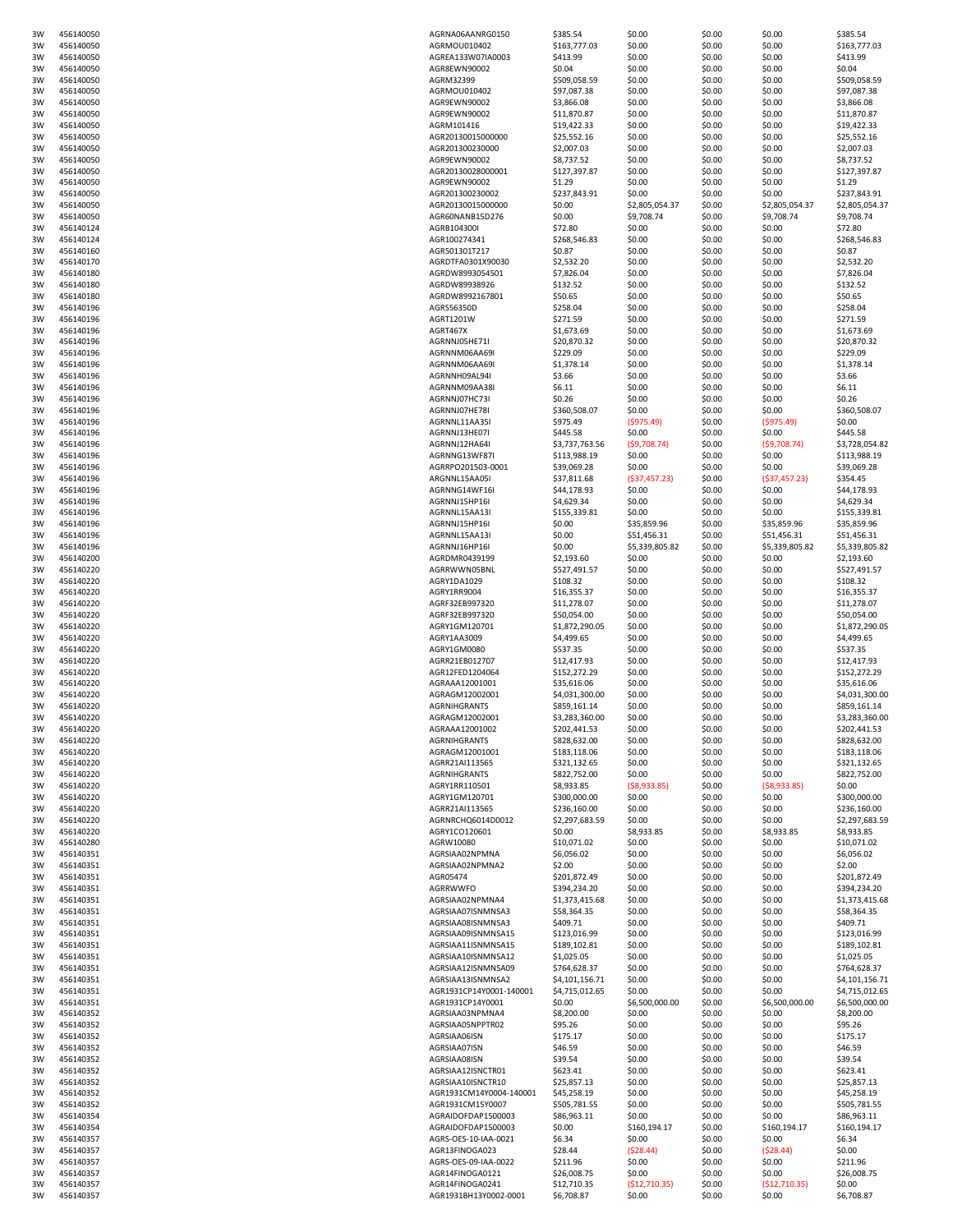| 3W             | 456140357              |              | AGR1931BH13Y0002-0001    | \$260.99                      | \$0.00                      | \$0.00           | \$0.00                      | \$260.99                    |
|----------------|------------------------|--------------|--------------------------|-------------------------------|-----------------------------|------------------|-----------------------------|-----------------------------|
| 3W             | 456140358              |              | AGR065067A               | \$851.70                      | \$0.00                      | \$0.00           | \$0.00                      | \$851.70                    |
| 3W             | 456140358              |              | AGR903717                | \$43,756.46                   | \$0.00                      | \$0.00           | \$0.00                      | \$43,756.46                 |
| 3W             | 456140358              |              | AGRS03717                | \$166.79                      | \$0.00                      | \$0.00           | \$0.00                      | \$166.79                    |
| 3W             | 456140358              |              | AGRSOES10IAA0024         | \$121.25                      | \$0.00                      | \$0.00           | \$0.00                      | \$121.25                    |
| 3W             | 456140358              |              | AGR017316                | \$83,084.91                   | \$0.00                      | \$0.00           | \$0.00                      | \$83,084.91                 |
| 3W             | 456140371              |              | 189J2992                 | \$0.01                        | \$0.00                      | \$0.00           | \$0.00                      | \$0.01                      |
| 3W             | 456140371              |              | 189J4140                 | \$3,429.21                    | \$0.00                      | \$0.00           | \$0.00                      | \$3,429.21                  |
| 3W             | 456140371              |              | 189QBC02                 | \$4,450.13                    | (54, 450.13)                | \$0.00           | (54, 450.13)                | \$0.00                      |
| 3W             | 456140371              |              | 189QBD02                 | \$119,268.83                  | ( \$119, 268.83)            | \$0.00           | ( \$119, 268.83)            | \$0.00                      |
| 3W             | 456140371              |              | 189QBE02                 | \$1,335.80                    | (\$1,335.80)                | \$0.00           | (\$1,335.80)                | \$0.00                      |
| 3W             | 456140371              |              | 189Q4231                 | \$23,182.34                   | \$0.00                      | \$0.00           | \$0.00                      | \$23,182.34                 |
| 3W             | 456140371              |              | 189QBC02                 | \$101,941.75                  | ( \$101, 941.75)            | \$0.00           | ( \$101, 941.75)            | \$0.00                      |
| 3W             | 456140371              |              | 189QBD02                 | \$73,786.42                   | (573, 786.42)               | \$0.00           | (573, 786.42)               | \$0.00                      |
| 3W             | 456140371              |              | 189QBV02                 | \$9,993.07                    | \$0.00                      | \$0.00           | \$0.00                      | \$9,993.07                  |
| 3W             | 456140371              |              | 189QBI02                 | \$85,331.43                   | \$0.00                      | \$0.00           | \$0.00                      | \$85,331.43                 |
| 3W             | 456140371              |              | 189QBE02                 |                               |                             | \$0.00           |                             | \$0.00                      |
| 3W             | 456140371              |              | AGRNRCHQ2514D0002        | \$14,563.11<br>\$1,353,048.44 | ( \$14,563.11)<br>\$0.00    | \$0.00           | ( \$14,563.11)<br>\$0.00    | \$1,353,048.44              |
|                |                        |              |                          |                               |                             |                  |                             |                             |
| 3W             | 456140371              |              | 189QBI02                 | \$0.00                        | \$116,504.86                | \$0.00           | \$116,504.86                | \$116,504.86                |
| 3W             | 456140371              |              | AGRNRCHQ2514D0002        | \$0.00                        | \$178,146.12                | \$0.00           | \$178,146.12                | \$178,146.12                |
| 3W             | 456140374              |              | 189L2590                 | \$133.81                      | \$0.00                      | \$0.00           | \$0.00                      | \$133.81                    |
| 3W             | 456140374              |              | 189W6139                 | \$0.01                        | \$0.00                      | \$0.00           | \$0.00                      | \$0.01                      |
| 3W             | 456140374              |              | 189Y6833                 | \$145.88                      | \$0.00                      | \$0.00           | \$0.00                      | \$145.88                    |
| 3W             | 456140374              |              | 189N6112                 | \$0.02                        | \$0.00                      | \$0.00           | \$0.00                      | \$0.02                      |
| 3W             | 456140374              |              | 189N6876                 | \$2,475.79                    | ( \$2,475.79)               | \$0.00           | ( \$2,475.79)               | \$0.00                      |
| 3W             | 456140374              |              | 189N6998                 | \$197.49                      | (\$197.49)                  | \$0.00           | (\$197.49)                  | \$0.00                      |
| 3W             | 456140374              |              | 189N6542                 | \$44.08                       | (544.08)                    | \$0.00           | ( \$44.08)                  | \$0.00                      |
| 3W             | 456140374              |              | 189N6765                 | \$230.40                      | \$0.00                      | \$0.00           | \$0.00                      | \$230.40                    |
| 3W             | 456140374              |              | 189V6150                 | \$29,137.54                   | \$0.00                      | \$0.00           | \$0.00                      | \$29,137.54                 |
| 3W             | 456140374              |              | 189N6796                 | \$106,265.16                  | \$0.00                      | \$0.00           | \$0.00                      | \$106,265.16                |
| 3W             | 456140374              |              | AGRNRCHQ6014D0024        | \$7,633.47                    | \$0.00                      | \$0.00           | \$0.00                      | \$7,633.47                  |
| 3W             | 456140374              |              | 189N6859                 | \$561.39                      | \$0.00                      | \$0.00           | \$0.00                      | \$561.39                    |
| 3W             | 456140374              |              | 189V6150                 | \$9,708.74                    | \$0.00                      | \$0.00           | \$0.00                      | \$9,708.74                  |
| 3W             | 456140374              |              | 189V6036                 | \$3,085.77                    | \$0.00                      | \$0.00           | \$0.00                      | \$3,085.77                  |
| 3W             | 456140374              |              | 189V6196                 | \$96,881.75                   | \$0.00                      | \$0.00           | \$0.00                      | \$96,881.75                 |
| 3W             | 456140374              |              | 189N6980                 | \$144,428.35                  | \$0.00                      | \$0.00           | \$0.00                      | \$144,428.35                |
| 3W             | 456140374              |              | 189V6415                 | \$48,250.60                   | \$0.00                      | \$0.00           | \$0.00                      | \$48,250.60                 |
| 3W             | 456140374              |              | 189V6400                 | \$38,287.08                   | \$0.00                      | \$0.00           | \$0.00                      | \$38,287.08                 |
| 3W             | 456140374              |              | 189V6462                 | \$29,517.87                   | \$0.00                      | \$0.00           | \$0.00                      | \$29,517.87                 |
| 3W             | 456140374              |              | AGRNRCHQ6014D0010        | \$139,177.00                  | \$0.00                      | \$0.00           | \$0.00                      | \$139,177.00                |
| 3W             | 456140374              |              | AGRNRCHQ6014D0012        | \$85,858.94                   | \$0.00                      | \$0.00           | \$0.00                      | \$85,858.94                 |
| 3W             | 456140374              |              | AGRNRCHQ6014D0024        | \$120,117.01                  | \$0.00                      | \$0.00           | \$0.00                      | \$120,117.01                |
| 3W             | 456140374              |              | AGRNRCHQ6014D0023        | \$95,029.34                   | \$0.00                      | \$0.00           | \$0.00                      | \$95,029.34                 |
| 3W             | 456140374              |              | AGRNRCHQ6014D0026        | \$2,870.39                    | \$0.00                      | \$0.00           | \$0.00                      | \$2,870.39                  |
| 3W             | 456140374              |              | AGRNRCHQ6015D0006        | \$165,550.09                  | \$0.00                      | \$0.00           | \$0.00                      | \$165,550.09                |
| 3W             | 456140374              |              | AGRNRCHQ6015D0013        | \$93,258.64                   | \$0.00                      | \$0.00           | \$0.00                      | \$93,258.64                 |
| 3W             | 456140374              |              | AGRNRCHQ6015D0009        | \$16,496.78                   | \$0.00                      | \$0.00           | \$0.00                      | \$16,496.78                 |
| 3W             | 456140374              |              | 189V6196                 | \$0.00                        | \$132,683.50                | \$0.00           | \$132,683.50                | \$132,683.50                |
| 3W             | 456140374              |              | 189N6980                 | \$0.00                        | \$133,846.99                | \$0.00           | \$133,846.99                | \$133,846.99                |
| 3W             | 456140374              |              | 189V6400                 | \$0.00                        | \$24,271.84                 | \$0.00           | \$24,271.84                 | \$24,271.84                 |
| 3W             | 456140374              |              | 189V6462                 | \$0.00                        | \$14,667.96                 | \$0.00           | \$14,667.96                 | \$14,667.96                 |
|                |                        |              |                          |                               |                             |                  |                             |                             |
| 3W             | 456140374              |              | AGRNRCHQ6014D0023        | \$0.00                        | \$69,930.10                 | \$0.00           | \$69,930.10                 | \$69,930.10                 |
| 3W             | 456140374              |              | AGRNRCHQ6015D0006        | \$0.00                        | \$233,009.71                | \$0.00           | \$233,009.71                | \$233,009.71                |
| 3W             | 456140374              |              | AGRNRCHQ6015D0013        | \$0.00                        | \$81,040.78                 | \$0.00           | \$81,040.78                 | \$81,040.78                 |
| 3W             | 456140374              |              | AGRNRCHQ6015D0009        | \$0.00                        | \$174,757.28                | \$0.00           | \$174,757.28                | \$174,757.28                |
| 3W             | 456140375              |              | 189N7510                 | \$836,801.57                  | \$0.00                      | \$0.00           | \$0.00                      | \$836,801.57                |
| 3W             | 456140375              |              | 189N7510                 | \$0.00                        | \$1,000,970.87              | \$0.00           | \$1,000,970.87              | \$1,000,970.87              |
| 3W             | 45614036B              |              | AGRHSHQPM14X00008        | \$241.68                      | \$0.00                      | \$0.00           | \$0.00                      | \$241.68                    |
| 3Z             | 456140357              |              | AGRSOES10IAA0024         | \$45.77                       | \$0.00                      | \$0.00           | \$0.00                      | \$45.77                     |
| 3Z             | 456140357              |              | AGR 19318814Y0007-140001 | \$26,630.00                   | \$0.00                      | \$0.00           | \$0.00                      | \$26,630.00                 |
| 3Z             | 456140357              |              | AGR-S-OES-12-IA-0010     | \$50,097.09                   | \$0.00                      | \$0.00           | \$0.00                      | \$50.097.09                 |
| 3Z             | 456140357              |              | AGR-S-OES-12-IA-0010     | \$0.00                        | \$46,990.29                 | \$0.00           | \$46,990.29                 | \$46,990.29                 |
| AD             | PS0202132              |              |                          | \$38,795.51                   | \$0.00                      | \$0.00           | \$0.00                      | \$38,795.51                 |
| ΒG             | CJ0100000              |              |                          | \$0.00                        | \$35,735.00                 | \$0.00           | \$35,735.00                 | \$35,735.00                 |
| BG             | CJ0100000              |              |                          | \$196,813.77                  | (5218.42)                   | \$0.00           | (5218.42)                   | \$196,595.35                |
| ВG             | CJ0100000              | ARPA-0001249 |                          | \$739,208.50                  | \$0.00                      | \$0.00           | \$0.00                      | \$739,208.50                |
| BG             | CJ0100000              | ARPA-0001250 |                          | \$350,000.00                  | \$0.00                      | \$0.00           | \$0.00                      | \$350,000.00                |
| BG             | CJ0200000              |              |                          | \$1,715.20                    | (51, 715.20)                | \$0.00           | (51, 715.20)                | \$0.00                      |
| BN             | TE1101000              |              |                          | \$0.00                        | \$9,320.00                  | \$0.00           | \$9,320.00                  | \$9,320.00                  |
| BN             | TE1103000              |              |                          | \$77,218.01                   | \$0.00                      | \$0.00           | \$0.00                      | \$77,218.01                 |
| BN             | TE1103000              |              |                          | \$0.00                        | \$20,610.00                 | \$0.00           | \$20,610.00                 | \$20,610.00                 |
| BN             | TE1104000              |              |                          | \$0.00                        | \$1,919.00                  | \$0.00           | \$1,919.00                  | \$1,919.00                  |
| BN             | TE1201000              |              |                          | \$137,939.43                  | \$0.00                      | \$0.00           | \$0.00                      | \$137,939.43                |
| BN             | TE1201000              |              |                          | \$0.00                        | \$26,444.00                 | \$0.00           | \$26,444.00                 | \$26,444.00                 |
| BN             | TE1301000              |              |                          | \$898.42                      | \$35,113.00                 | \$0.00           | \$35,113.00                 | \$36,011.42                 |
| <b>BN</b>      | TE1400000              |              |                          | \$0.00                        | \$1,250.00                  | \$0.00           | \$1,250.00                  | \$1,250.00                  |
| <b>BN</b>      | TF0000000              |              |                          | \$0.00                        | \$2,495.00                  | \$0.00           | \$2,495.00                  | \$2,495.00                  |
| BN             | TG0100000              |              |                          | \$513.91                      | \$0.00                      | \$0.00           | \$0.00                      | \$513.91                    |
| CN             | AF0440000              |              |                          | \$19,851.61                   | \$0.00                      | \$0.00           | \$0.00                      | \$19,851.61                 |
| CN             | AF0440000              |              |                          | \$0.00                        | \$10,000.00                 | \$0.00           | \$10,000.00                 | \$10,000.00                 |
| CN             | AF5810000              |              |                          | \$88,084.23                   | \$0.00                      | \$0.00           | \$0.00                      | \$88,084.23                 |
| CN             | AF5810000              |              |                          | \$0.00                        | \$411,000.00                | \$0.00           | \$411,000.00                | \$411,000.00                |
| CN             | AF5832020              |              |                          | \$169,726.18                  | \$0.00                      | \$0.00           | \$0.00                      | \$169,726.18                |
| <b>CN</b>      | AF5832020              |              |                          | \$0.00                        | \$463,060.00                | \$0.00           | \$463,060.00                | \$463,060.00                |
| C <sub>N</sub> | AF5832030              | NE-0301604   |                          | \$185,190.48                  | \$0.00                      | \$0.00           | \$0.00                      | \$185,190.48                |
| CN             | AF5832030              |              |                          | \$30,545.88                   | \$0.00                      | \$0.00           | \$0.00                      | \$30,545.88                 |
| CN             | AF5832030              |              |                          | \$0.00                        | \$400,000.00                | \$0.00           | \$400,000.00                | \$400,000.00                |
| CN             | AF5855000              |              |                          | \$141,761.12                  | \$0.00                      | \$0.00           | \$0.00                      | \$141,761.12                |
| CN             | AF5855000              |              |                          | \$0.00                        | \$54,800.00                 | \$0.00           | \$54,800.00                 | \$54,800.00                 |
| CN             | NT0104000              |              |                          | \$359,755.22                  | \$0.00                      | \$0.00           | \$0.00                      | \$359,755.22                |
| CN             | RC0113000              |              |                          | \$1,331.44                    | (51, 331.44)                | \$0.00           | (51, 331.44)                | \$0.00                      |
| CN             | RC0424000              |              |                          | \$14,436.40                   | \$0.00                      | \$0.00           | \$0.00                      | \$14,436.40                 |
| <b>CN</b>      | RC0424000              |              |                          | \$0.00                        | \$85,000.00                 | \$0.00           | \$85,000.00                 | \$85,000.00                 |
| FO             | GD2540101              |              |                          | \$76,656.06                   | \$0.00                      | \$0.00           | \$0.00                      | \$76,656.06                 |
| FO             | GD2540200              |              |                          | \$283,160.28                  | \$0.00                      | \$0.00           | \$0.00                      | \$283,160.28                |
| FO             | GD2540250              |              |                          |                               |                             |                  | \$0.00                      |                             |
|                |                        |              |                          | \$38,022.43                   | \$0.00                      | \$0.00           |                             | \$38,022.43                 |
| FO             | GD2540600              |              |                          | \$137.38                      | (5137.38)                   | \$0.00           | (5137.38)                   | \$0.00                      |
| FO<br>FO       |                        |              |                          | \$240,902.93                  | \$0.00                      | \$0.00           | \$0.00                      | \$240,902.93                |
|                | GD2540980              |              |                          |                               |                             |                  |                             |                             |
|                | GD5001000              |              |                          | \$66,808.81                   | \$0.00                      | \$0.00           | \$0.00                      | \$66,808.81                 |
| FO             | GD6020100              |              |                          | \$0.00                        | \$230,641.00                | \$0.00           | \$230,641.00                | \$230,641.00                |
| FO             | GD6020300              |              |                          | \$0.00                        | \$796,706.00                | \$0.00           | \$796,706.00                | \$796,706.00                |
| FO<br>FO       | GD6020400<br>GD6020900 |              |                          | \$0.00<br>\$0.00              | \$27,098.00<br>\$522,708.00 | \$0.00<br>\$0.00 | \$27,098.00<br>\$522,708.00 | \$27,098.00<br>\$522,708.00 |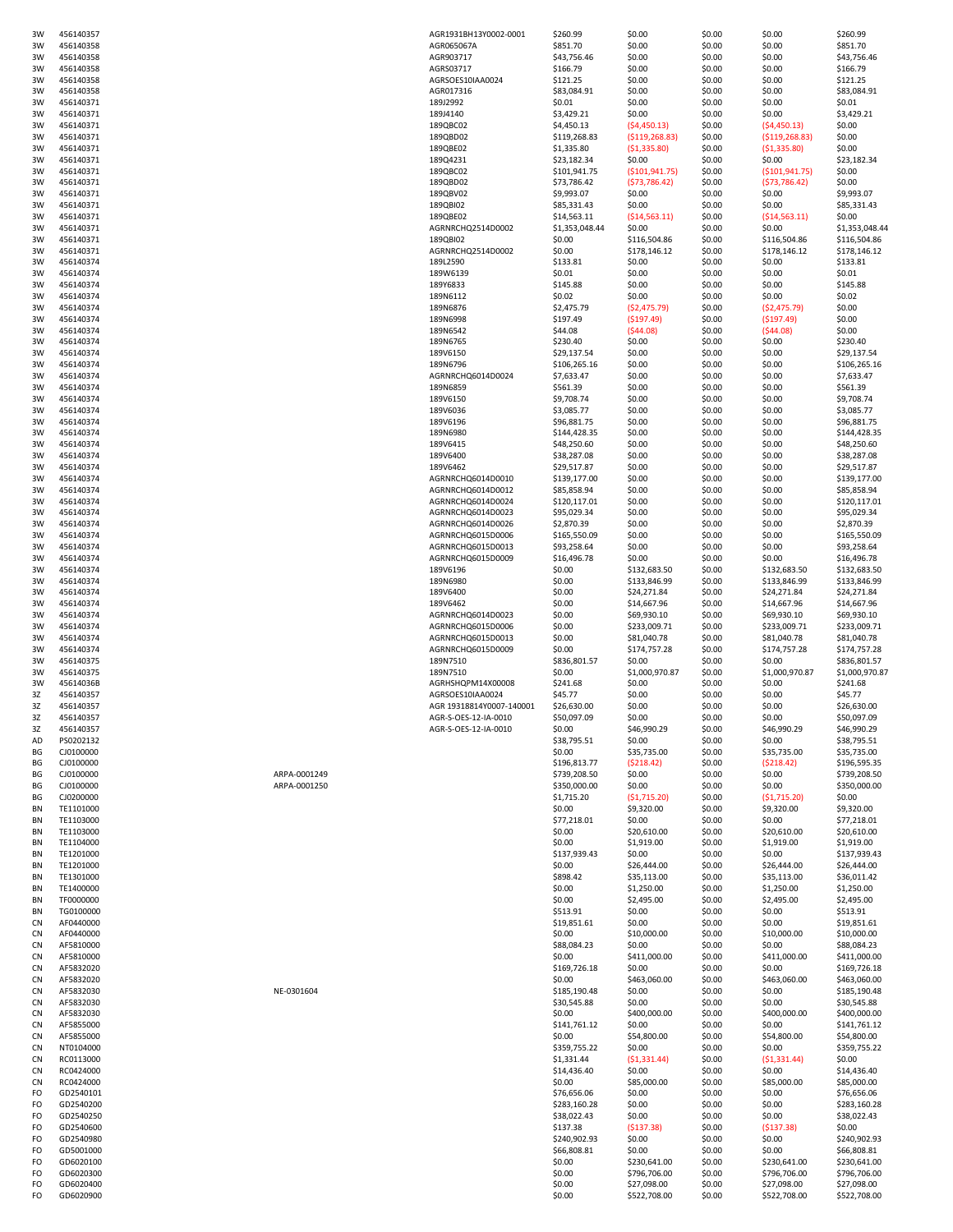| FO             | GD6050100              |              | \$0.00                   | \$230,000.00           | \$0.00           | \$230,000.00                   | \$230,000.00                 |
|----------------|------------------------|--------------|--------------------------|------------------------|------------------|--------------------------------|------------------------------|
| <b>NM</b>      | NN5010000              |              | \$414,967.47             | \$0.00                 | \$0.00           | \$0.00                         | \$414,967.47                 |
| <b>NS</b>      | CT8101000              |              | \$0.00                   | \$25,000.00            | \$0.00           | \$25,000.00                    | \$25,000.00                  |
| <b>NS</b>      | CT8401000              |              | \$0.00                   | \$1,355,004.66         | \$0.00           | \$1,355,004.66<br>\$502,351.20 | \$1,355,004.66               |
| ΝS             | CT8404010              |              | \$0.00                   | \$502,351.20           | \$0.00           |                                | \$502,351.20                 |
| ΝS             | CT8405010              |              | \$0.00                   | \$176,391.14           | \$0.00           | \$176,391.14                   | \$176,391.14                 |
| ΝS             | DN1001011              |              | \$0.00                   | \$1,100,568.00         | \$0.00           | \$1,100,568.00                 | \$1,100,568.00               |
| ΝS             | DN1001023              |              | \$0.00                   | \$53,932.00            | \$0.00           | \$53,932.00                    | \$53,932.00                  |
| NS             | DN1003011              |              | \$0.00                   | \$40,000.00            | \$0.00           | \$40,000.00                    | \$40,000.00                  |
| <b>NS</b>      | DN2001000              |              | \$0.00                   | \$1,903,868.57         | \$25,891.27      | \$1,929,759.84                 | \$1,929,759.84               |
| <b>NS</b>      | DN3001010              |              | \$0.00                   | \$628,052.57           | (\$100,000.00)   | \$528,052.57                   | \$528,052.57                 |
| <b>NS</b>      | DN4001010              |              | \$0.00                   | \$839,274.23           | \$0.00           | \$839,274.23                   | \$839,274.23                 |
| <b>NS</b>      | DN4001020              |              | \$0.00                   | \$1,309,617.28         | \$0.00           | \$1,309,617.28                 | \$1,309,617.28               |
| <b>NS</b>      | DN4001030              |              | \$0.00                   | \$228,680.00           | \$30,000.00      | \$258,680.00                   | \$258,680.00                 |
| ΝS             | DN4002010              |              | \$0.00                   | \$7,765.39             | \$0.00           | \$7,765.39                     | \$7,765.39                   |
| <b>NS</b>      | DN4003010              |              | \$0.00                   | \$270,000.00           | \$19,500.00      | \$289,500.00                   | \$289,500.00                 |
| ΝS             | DN4003020              |              | \$0.00                   | \$588,546.84           | \$0.00           | \$588,546.84                   | \$588,546.84                 |
| <b>NS</b>      | DN4004010              |              | \$0.00                   | \$53,387.09            | \$0.00           | \$53,387.09                    | \$53,387.09                  |
| <b>NS</b>      | DN4004030              |              | \$0.00                   | \$201,463.19           | \$0.00           | \$201,463.19                   | \$201,463.19                 |
| <b>NS</b>      | NN2001000              |              | \$423,982.82             | \$0.00                 | \$0.00           | \$0.00                         | \$423,982.82                 |
| <b>NS</b>      | NN2001000              |              | \$0.00                   | \$455,240.16           | \$0.00           | \$455,240.16                   | \$455,240.16                 |
| ΝS             | NN4009010              |              | \$341,595.92             | \$0.00                 | \$0.00           | \$0.00                         | \$341,595.92                 |
| ΝS             | NN4009010              |              | \$0.00                   | \$0.00                 | \$0.00           | \$0.00                         | \$0.00                       |
| ΝS             | NN4009020              |              | \$1,112,561.62           | \$0.00                 | \$0.00           | \$0.00                         | \$1,112,561.62               |
| ΝS             | NN4009020              |              | \$0.00                   | \$0.00                 | \$0.00           | \$0.00                         | \$0.00                       |
| ΝS             | NN4009030              |              | \$104,330.44             | \$0.00                 | \$0.00           | \$0.00                         | \$104,330.44                 |
| NS             | NN4009030              |              | \$0.00                   | \$0.00                 | \$0.00           | \$0.00                         | \$0.00                       |
| <b>NS</b>      | NN4009040              |              | \$0.00                   | \$0.00                 | \$0.00           | \$0.00                         | \$0.00                       |
| <b>NS</b>      | NN4010010              |              | \$10,025.52              | \$0.00                 | \$0.00           | \$0.00                         | \$10,025.52                  |
| <b>NS</b>      | NN4010021              |              | \$132,080.70             | \$0.00                 | \$0.00           | \$0.00                         | \$132,080.70                 |
| ΝS             | NN4011010              |              | \$493.94                 | \$0.00                 | \$0.00           | \$0.00                         | \$493.94                     |
| NS             | NN4011010              |              | \$0.00                   | \$50,670.08            | \$0.00           | \$50,670.08                    | \$50,670.08                  |
| ΝS             | NN4011020              |              | \$96,157.66              | \$0.00                 | \$0.00           | \$0.00                         | \$96,157.66                  |
| ΝS             | NN4011020              |              | \$0.00                   | \$69,681.25            | \$0.00           | \$69,681.25                    | \$69,681.25                  |
| <b>NS</b>      | NN4012010              |              | \$78,671.16              | \$0.00                 | \$0.00           | \$0.00                         | \$78,671.16                  |
| NS             | NN4012010              |              | \$0.00                   | \$0.00                 | \$0.00           | \$0.00                         | \$0.00                       |
| <b>NS</b>      | NN4012030              |              | \$113,814.54             | \$0.00                 | \$0.00           | \$0.00                         | \$113,814.54                 |
| <b>NS</b>      | NN4012030              |              | \$0.00                   | \$22,363.81            | \$0.00           | \$22,363.81                    | \$22,363.81                  |
| NS             | NN4012040              |              |                          | \$0.00                 | \$0.00           | \$0.00                         |                              |
|                |                        |              | \$161,906.31             |                        |                  |                                | \$161,906.31<br>\$222,358.40 |
| ΝS             | NN5001010              |              | \$222,358.40             | \$0.00                 | \$0.00           | \$0.00                         |                              |
| NS             | NN5002010              |              | \$6,889.36               | \$0.00                 | \$0.00           | \$0.00                         | \$6,889.36                   |
| <b>NS</b>      | NN5002010              |              | \$100,739.03             | \$0.00                 | \$0.00           | \$0.00                         | \$100,739.03                 |
| ΝS             | NN5002010              |              | \$312,437.97             | \$0.00                 | \$0.00           | \$0.00                         | \$312,437.97                 |
| <b>NS</b>      | NN5002020              |              | \$62,261.85              | \$0.00                 | \$0.00           | \$0.00                         | \$62,261.85                  |
| NS             | NN5002020              |              | \$2,973,229.42           | \$0.00                 | \$0.00           | \$0.00                         | \$2,973,229.42               |
| <b>NS</b>      | NN5002020              |              | \$774,000.00             | \$0.00                 | \$0.00           | \$0.00                         | \$774,000.00                 |
| <b>NS</b>      | NN5002020              |              | \$2,048,549.27           | \$0.00                 | \$0.00           | \$0.00                         | \$2,048,549.27               |
| NS             | NN5002040              |              | \$118,919.53             | \$0.00                 | \$0.00           | \$0.00                         | \$118,919.53                 |
| ΝS             | NN5003010              |              | \$4.04                   | ( \$4.04]              | \$0.00           | (54.04)                        | \$0.00                       |
| NS             | NN5003020              |              | \$0.02                   | \$0.00                 | \$0.00           | \$0.00                         | \$0.02                       |
| <b>NS</b>      | NN5003040              |              | \$2,864.75               | \$4.04                 | \$0.00           | \$4.04                         | \$2,868.79                   |
| <b>NS</b>      | NN5004010              |              | \$688,369.61             | \$0.00                 | \$0.00           | \$0.00                         | \$688,369.61                 |
| <b>NS</b>      | NN5004010              |              | \$118,720.00             | \$0.00                 | \$0.00           | \$0.00                         | \$118,720.00                 |
| <b>NS</b>      | NN5004010              |              | \$163,400.00             | \$0.00                 | \$0.00           | \$0.00                         | \$163,400.00                 |
| <b>NS</b>      | NN5004010              |              | \$0.00                   | \$0.00                 | \$0.00           | \$0.00                         | \$0.00                       |
| ΝS             | NN5004020              |              | \$2,835,045.59           | \$0.00                 | \$0.00           | \$0.00                         | \$2,835,045.59               |
| NS             | NN5006010              |              | \$12,696.81              | \$0.00                 | \$0.00           | \$0.00                         | \$12,696.81                  |
| ΝS             | NN500W000              |              | \$51,312.90              | \$0.00                 | \$0.00           | \$0.00                         | \$51,312.90                  |
| ΝS             | NN5070010              |              | \$44,326.32              | \$0.00                 | \$0.00           | \$0.00                         | \$44,326.32                  |
| NS             | NN5070010              |              | \$1,058.69               | \$0.00                 | \$0.00           | \$0.00                         | \$1,058.69                   |
| <b>NS</b>      | NN5070010              |              | \$0.00                   | \$0.00                 | \$0.00           | \$0.00                         | \$0.00                       |
| N <sub>S</sub> | NN5070040              |              | \$59,627.22              | \$0.00                 | \$0.00           | \$0.00                         | \$59,627.22                  |
| <b>NS</b>      | NN5070040              |              | \$15,000.00              | \$0.00                 | \$0.00           | \$0.00                         | \$15,000.00                  |
| <b>NS</b>      | NN5070040              |              | \$0.00                   | \$0.00                 | \$0.00           | \$0.00                         | \$0.00                       |
| ΝS             | NN9100000              |              | \$82,273.24              | \$0.00                 | \$0.00           | \$0.00                         | \$82,273.24                  |
|                | NN9100000              |              |                          |                        |                  | \$144,930.43                   |                              |
| NS             | NN9301000              |              | \$0.00<br>\$32,955.54    | \$144,930.43<br>\$0.00 | \$0.00<br>\$0.00 | \$0.00                         | \$144,930.43                 |
| ΝS             |                        |              |                          |                        |                  |                                | \$32,955.54                  |
| ΝS<br>TC       | NN9301000<br>CT8401000 |              | \$50,000.00<br>\$0.00    | \$0.00                 | \$0.00<br>\$0.00 | \$0.00                         | \$50,000.00                  |
|                |                        |              |                          | \$334,995.34           |                  | \$334,995.34                   | \$334,995.34                 |
| ТC             | CT8404010              |              | \$0.00                   | \$150,648.80           | \$0.00           | \$150,648.80                   | \$150,648.80                 |
| ТC             | CT8405010              |              | \$0.00                   | \$43,608.86            | \$0.00           | \$43,608.86                    | \$43,608.86                  |
| ТC             | DP0902090              |              | \$6,545.77               | \$0.00                 | \$0.00           | \$0.00                         | \$6,545.77                   |
| ТC             | DP0902090              |              | \$0.00                   | \$71,401.85            | \$0.00           | \$71,401.85                    | \$71,401.85                  |
| ТC             | DP0909010              |              | \$0.00                   | \$128,598.15<br>\$0.00 | \$0.00<br>\$0.00 | \$128,598.15                   | \$128,598.15                 |
| TC             | DP1204010              |              | \$9,829.51<br>\$2,057.91 |                        |                  | \$0.00                         | \$9,829.51                   |
| ТC             | DP4011093              |              |                          | \$0.00<br>\$1,640.93   | \$0.00           | \$0.00                         | \$2,057.91<br>\$77,972.60    |
| ТC             | DP4015011              |              | \$76,331.67              |                        | \$0.00           | \$1,640.93                     |                              |
| TC             | DP4015042              |              | \$3,580.49               | \$0.00                 | \$0.00           | \$0.00                         | \$3,580.49                   |
| TC             | DP4015043              |              | \$54,539.96              | \$0.00                 | \$0.00           | \$0.00                         | \$54,539.96                  |
| ТC             | DP4015051              |              | \$1,899.60               | ( \$1,640.93)          | \$0.00           | ( \$1,640.93)                  | \$258.67                     |
| ТC             | DP8000000              |              | \$50,000.00              | \$0.00                 | \$0.00           | \$0.00                         | \$50,000.00                  |
| TF             | GD3006000              |              | \$22.51                  | (522.51)               | \$0.00           | (522.51)                       | \$0.00                       |
| TF             | HQ1001000              |              | \$6,738.38               | \$0.00                 | \$0.00           | \$0.00                         | \$6,738.38                   |
| TF             | HQ1001000              |              | \$40,000.00              | \$0.00                 | \$0.00           | \$0.00                         | \$40,000.00                  |
| TF             | HU2006200              |              | \$976.23                 | \$0.00                 | \$0.00           | \$0.00                         | \$976.23                     |
| UX             | EZ5012300              | ADSBRNL-0030 | \$880,159.05             | \$0.00                 | \$0.00           | \$0.00                         | \$880,159.05                 |
| UX             | EZ5012300              | ADSBRNL-0030 | \$47.62                  | \$0.00                 | \$0.00           | \$0.00                         | \$47.62                      |
| VE             | ST5001020              |              | \$335,088.56             | \$0.00                 | \$0.00           | \$0.00                         | \$335,088.56                 |
| VE             | ST5001020              |              | \$635,000.00             | \$0.00                 | \$0.00           | \$0.00                         | \$635,000.00                 |
| VE             | ST5001030              |              | \$127,508.16             | \$120,000.00           | \$0.00           | \$120,000.00                   | \$247,508.16                 |
| VE             | ST5001030              |              | \$0.00                   | \$250,000.00           | \$0.00           | \$250,000.00                   | \$250,000.00                 |
| VE             | ST5001040              |              | \$200,900.28             | \$0.00                 | \$0.00           | \$0.00                         | \$200,900.28                 |
| VE             | ST6001020              |              | \$155,888.49             | \$94,000.00            | \$0.00           | \$94,000.00                    | \$249,888.49                 |
| VE             | ST6001020              |              | \$0.00                   | \$250,000.00           | \$0.00           | \$250,000.00                   | \$250,000.00                 |
| VE             | ST6001031              |              | \$184,358.21             | \$100,000.00           | \$0.00           | \$100,000.00                   | \$284,358.21                 |
| VE             | ST6001031              |              | \$0.00                   | \$2,773,000.00         | \$0.00           | \$2,773,000.00                 | \$2,773,000.00               |
| VE             | ST6001032              |              | \$1,056,044.09           | \$436,000.00           | \$0.00           | \$436,000.00                   | \$1,492,044.09               |
| VE             | ST6001032              |              | \$0.00                   | \$600,000.00           | \$0.00           | \$600,000.00                   | \$600,000.00                 |
| VE             | ST6001034              | AIP          | \$1,044,339.70           | \$0.00                 | \$0.00           | \$0.00                         | \$1,044,339.70               |
| VE             | ST6001034              |              | \$102,205.32             | \$0.00                 | \$0.00           | \$0.00                         | \$102,205.32                 |
| VE             | ST6001034              | AIP          | \$0.00                   | \$152,000.00           | \$0.00           | \$152,000.00                   | \$152,000.00                 |
| WA             | 39KA00000              | PRN11SC40000 | \$1,104,736.78           | \$0.00                 | \$0.00           | \$0.00                         | \$1,104,736.78               |
| WA             | 39KA00000              | PRN11SC40000 | \$0.00                   | \$5,361,600.00         | \$0.00           | \$5,361,600.00                 | \$5,361,600.00               |
|                |                        |              |                          |                        |                  |                                |                              |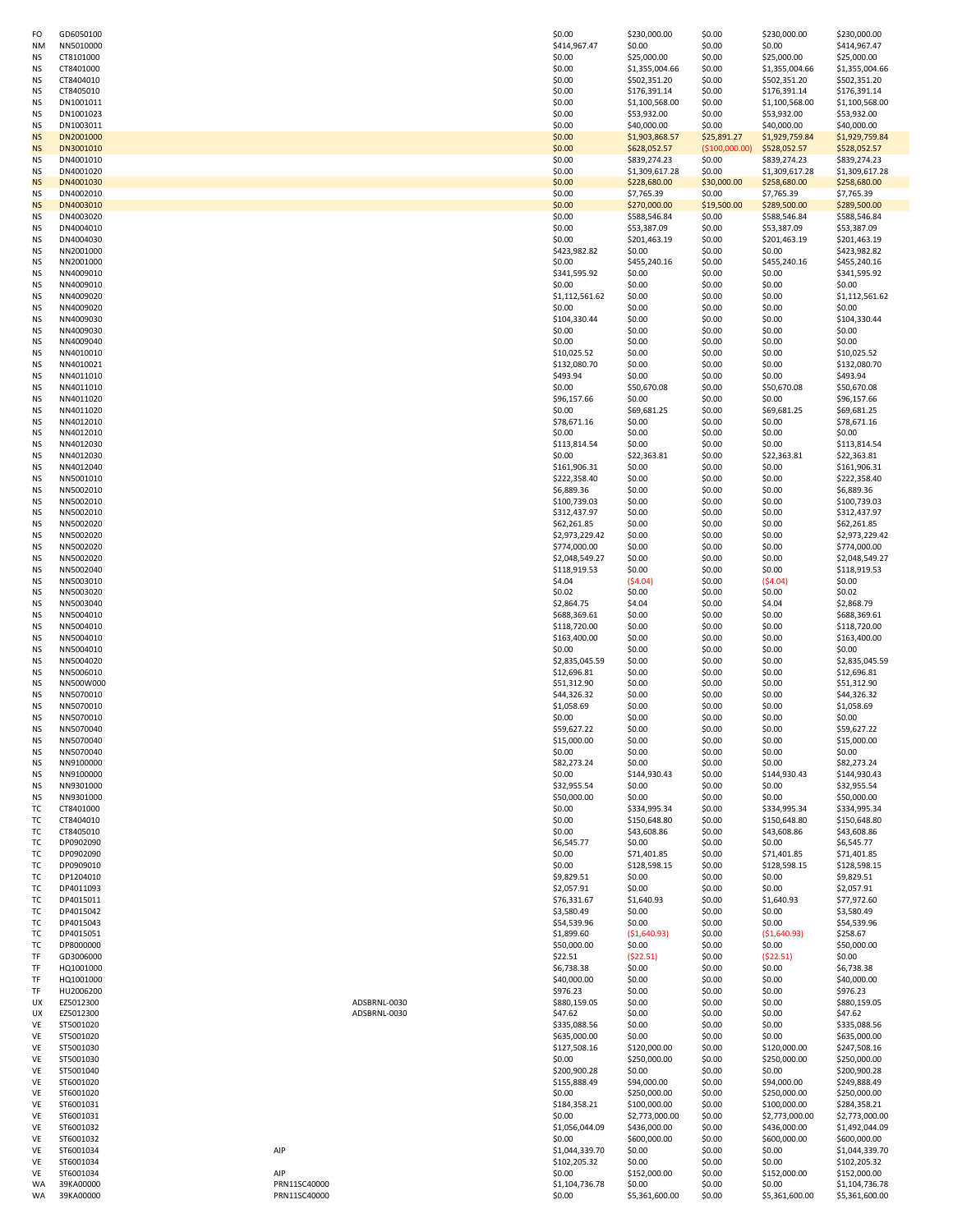| WA        | 39KC02000 | PRN07SC06000 | \$5,351.21      | (55,351.21)     | \$0.00 | (55,351.21)     | \$0.00          |
|-----------|-----------|--------------|-----------------|-----------------|--------|-----------------|-----------------|
| WA        | 39KG01000 | PRN09SC73000 | \$48.14         | (548.14)        | \$0.00 | (548.14)        | \$0.00          |
| <b>WA</b> | 39KG01000 | PRN10SC72000 | \$537,506.17    | \$0.00          | \$0.00 | \$0.00          | \$537,506.17    |
| <b>WA</b> |           |              | \$1,910,599.27  |                 |        |                 |                 |
|           | FS1001000 |              |                 | \$0.00          | \$0.00 | \$0.00          | \$1,910,599.27  |
| WA        | FS1001000 |              | \$0.00          | \$5,074,000.00  | \$0.00 | \$5,074,000.00  | \$5,074,000.00  |
| WA        | FS1002000 |              | \$518,238.77    | \$0.00          | \$0.00 | \$0.00          | \$518,238.77    |
| WA        | FS1002000 |              | \$0.00          | \$687,000.00    | \$0.00 | \$687,000.00    | \$687,000.00    |
| WA        | FS1004000 |              | \$187,243.47    | \$0.00          | \$0.00 | \$0.00          | \$187,243.47    |
| WA        | FS1004000 |              | \$0.00          | \$390,000.00    | \$0.00 | \$390,000.00    | \$390,000.00    |
| WA        | FS1005000 |              | \$557,638.18    | \$0.00          | \$0.00 | \$0.00          | \$557,638.18    |
| WA        | FS1005000 |              | \$0.00          | \$1,609,000.00  | \$0.00 | \$1,609,000.00  | \$1,609,000.00  |
| <b>WA</b> | FS1006000 |              | \$259,954.04    | \$0.00          | \$0.00 | \$0.00          | \$259,954.04    |
| <b>WA</b> | FS1006000 |              | \$0.00          | \$452,000.00    | \$0.00 | \$452,000.00    | \$452,000.00    |
| WA        | FS1007000 |              | \$177,166.36    | \$0.00          | \$0.00 | \$0.00          | \$177,166.36    |
| WA        | FS1007000 |              | \$0.00          | \$544,000.00    | \$0.00 | \$544,000.00    | \$544,000.00    |
|           | FS1009000 |              | \$391,670.46    |                 |        |                 | \$391,670.46    |
| WA        |           |              |                 | \$0.00          | \$0.00 | \$0.00          |                 |
| WA        | FS1009000 |              | \$0.00          | \$561,000.00    | \$0.00 | \$561,000.00    | \$561,000.00    |
| WA        | KA1102080 |              | \$20,411.19     | \$0.00          | \$0.00 | \$0.00          | \$20,411.19     |
| WA        | KA1102811 |              | \$882.24        | \$0.00          | \$0.00 | \$0.00          | \$882.24        |
| WA        | KA1102811 |              | \$11,981.92     | \$0.00          | \$0.00 | \$0.00          | \$11,981.92     |
| <b>WA</b> | KA1102812 |              | \$271,438.04    | \$0.00          | \$0.00 | \$0.00          | \$271,438.04    |
| WA        | KA1502021 |              | \$5,898.40      | \$0.00          | \$0.00 | \$0.00          | \$5,898.40      |
| WA        | KA2101020 |              | \$1,431,420.58  | \$0.00          | \$0.00 | \$0.00          | \$1,431,420.58  |
| WA        | KA2101020 | OPEMIE30YD   | \$3,506,930.60  | \$0.00          | \$0.00 | \$0.00          | \$3,506,930.60  |
| WA        | KA2101020 |              | \$0.00          | \$3,760,750.00  | \$0.00 | \$3,760,750.00  | \$3,760,750.00  |
| WA        | KA2101030 |              | \$15,930.72     | \$0.00          | \$0.00 | \$0.00          | \$15,930.72     |
| WA        | KA2101030 |              | \$435,000.00    | \$0.00          | \$0.00 | \$0.00          | \$435,000.00    |
|           |           |              |                 |                 |        |                 |                 |
| WA        | KA2102021 |              | \$10,609,419.36 | \$0.00          | \$0.00 | \$0.00          | \$10,609,419.36 |
| WA        | KA2102021 |              | \$0.00          | \$17,597,240.00 | \$0.00 | \$17,597,240.00 | \$17,597,240.00 |
| <b>WA</b> | KA2102090 |              | \$146,856.12    | \$0.00          | \$0.00 | \$0.00          | \$146,856.12    |
| WA        | KA2102090 |              | \$0.00          | \$214,478.00    | \$0.00 | \$214,478.00    | \$214,478.00    |
| WA        | KA2103011 | EQUMIE30YD   | \$2,732,941.82  | \$0.00          | \$0.00 | \$0.00          | \$2,732,941.82  |
| WA        | KA2103011 | EQUMIE30YD   | \$0.00          | \$7,291,250.00  | \$0.00 | \$7,291,250.00  | \$7,291,250.00  |
| WA        | KA2201020 |              | \$874,745.04    | \$0.00          | \$0.00 | \$0.00          | \$874,745.04    |
| WA        | KA2201020 |              | \$0.00          | \$3,062,325.00  | \$0.00 | \$3,062,325.00  | \$3,062,325.00  |
| WA        | KA2202010 |              | \$557,310.09    | \$0.00          | \$0.00 | \$0.00          | \$557,310.09    |
| <b>WA</b> | KA2202010 |              | \$0.00          | \$690,750.00    | \$0.00 | \$690,750.00    | \$690,750.00    |
| <b>WA</b> | KA2202090 |              |                 | \$0.00          |        | \$0.00          |                 |
|           |           |              | \$215,155.93    |                 | \$0.00 |                 | \$215,155.93    |
| WA        | KA2202090 |              | \$734,000.00    | \$0.00          | \$0.00 | \$0.00          | \$734,000.00    |
| WA        | KA2202090 |              | \$0.00          | \$295,488.00    | \$0.00 | \$295,488.00    | \$295,488.00    |
| WA        | KA2203012 |              | \$383,422.82    | \$0.00          | \$0.00 | \$0.00          | \$383,422.82    |
| WA        | KA2301020 |              | \$840,320.05    | \$0.00          | \$0.00 | \$0.00          | \$840,320.05    |
| WA        | KA2301020 |              | \$0.00          | \$748,312.00    | \$0.00 | \$748,312.00    | \$748,312.00    |
| WA        | KA2302090 |              | \$2,468.47      | (52, 468.47)    | \$0.00 | (52, 468.47)    | \$0.00          |
| WA        | KA2303011 | OPEMIE11WB   | \$232,170.69    | \$0.00          | \$0.00 | \$0.00          | \$232,170.69    |
| <b>WA</b> | KA2303011 | EQUMIE11WB   | \$2,837,029.47  | \$0.00          | \$0.00 | \$0.00          | \$2,837,029.47  |
| <b>WA</b> | KA2303011 | EQUMIE11WB   | \$0.00          | \$2,000,000.00  | \$0.00 | \$2,000,000.00  | \$2,000,000.00  |
| WA        | KA2401012 |              | \$302,370.33    | \$0.00          | \$0.00 | \$0.00          | \$302,370.33    |
|           | KA2401012 |              | \$0.00          |                 |        |                 |                 |
| WA        |           |              |                 | \$2,532,750.00  | \$0.00 | \$2,532,750.00  | \$2,532,750.00  |
| WA        | KA2401021 |              | \$69,738.92     | \$0.00          | \$0.00 | \$0.00          | \$69,738.92     |
| WA        | KA2401021 |              | \$425,000.00    | \$0.00          | \$0.00 | \$0.00          | \$425,000.00    |
| WA        | KA2401021 |              | \$0.00          | \$209,528.00    | \$0.00 | \$209,528.00    | \$209,528.00    |
| WA        | KA2401022 |              | \$8,013.38      | \$0.00          | \$0.00 | \$0.00          | \$8,013.38      |
| WA        | KA2401022 |              | \$0.00          | \$116,660.00    | \$0.00 | \$116,660.00    | \$116,660.00    |
| <b>WA</b> | KA2403013 | EQU          | \$13,302.54     | \$0.00          | \$0.00 | \$0.00          | \$13,302.54     |
| WA        | KA2403013 |              | \$113,368.14    | \$0.00          | \$0.00 | \$0.00          | \$113,368.14    |
| WA        | KA2501012 |              | \$110,196.37    | \$0.00          | \$0.00 | \$0.00          | \$110,196.37    |
| WA        | KA2501012 |              | \$0.00          | \$835,807.00    | \$0.00 | \$835,807.00    | \$835,807.00    |
| WA        | KA2501021 |              | \$558,219.21    | \$0.00          | \$0.00 | \$0.00          | \$558,219.21    |
|           |           |              |                 |                 |        |                 | \$2,424,087.00  |
| WA        | KA2501021 |              | \$0.00          | \$2,424,087.00  | \$0.00 | \$2,424,087.00  |                 |
| WA        | KA2501022 |              | \$306,517.99    | \$0.00          | \$0.00 | \$0.00          | \$306,517.99    |
| WA        | KA2501022 |              | \$0.00          | \$257,880.00    | \$0.00 | \$257,880.00    | \$257,880.00    |
| WA        | KA2501032 |              | \$954,908.88    | \$0.00          | \$0.00 | \$0.00          | \$954,908.88    |
| WA        | KA2501032 |              | \$0.00          | \$847,320.00    | \$0.00 | \$847,320.00    | \$847,320.00    |
| WA        | KA2601020 |              | \$1,444.73      | \$0.00          | \$0.00 | \$0.00          | \$1,444.73      |
| WA        | KA2602010 | AIP          | \$1,209,117.72  | \$0.00          | \$0.00 | \$0.00          | \$1,209,117.72  |
| WA        | KA2602010 |              | \$954,284.46    | \$0.00          | \$0.00 | \$0.00          | \$954,284.46    |
| WA        | KA2602010 | AIP          | \$300,000.00    | \$0.00          | \$0.00 | \$0.00          | \$300,000.00    |
| WA        | KA2602010 |              | \$0.00          | \$2,686,250.00  | \$0.00 | \$2,686,250.00  | \$2,686,250.00  |
| WA        | KA2602010 | AIP          | \$0.00          | \$767,500.00    | \$0.00 | \$767,500.00    | \$767,500.00    |
| WA        | KB0101022 |              | \$346,723.73    | \$0.00          | \$0.00 | \$0.00          | \$346,723.73    |
| WA        | KB0101022 |              | \$0.00          | \$1,741,249.00  | \$0.00 | \$1,741,249.00  | \$1,741,249.00  |
| WA        |           |              |                 |                 |        |                 |                 |
|           | KB0181012 |              | \$34,228.17     | \$0.00          | \$0.00 | \$0.00          | \$34,228.17     |
| WA        | KB0201021 |              | \$759,263.97    | \$0.00          | \$0.00 | \$0.00          | \$759,263.97    |
| WA        | KB0201021 |              | \$0.00          | \$4,993,253.00  | \$0.00 | \$4,993,253.00  | \$4,993,253.00  |
| WA        | KB0201022 |              | \$10,839.24     | \$0.00          | \$0.00 | \$0.00          | \$10,839.24     |
| WA        | KB0201022 |              | \$0.00          | \$14,453.00     | \$0.00 | \$14,453.00     | \$14,453.00     |
| WA        | KB0201052 |              | \$246,561.33    | \$0.00          | \$0.00 | \$0.00          | \$246,561.33    |
| WA        |           | AIP          | \$781,888.75    | \$0.00          | \$0.00 | \$0.00          | \$781,888.75    |
|           | KB0202011 |              |                 |                 |        |                 | \$428,519.80    |
| WA        | KB0202011 | EQU          | \$428,519.80    | \$0.00          | \$0.00 | \$0.00          |                 |
| WA        | KB0202011 | AIP          | \$2,300,000.00  | \$0.00          | \$0.00 | \$0.00          | \$2,300,000.00  |
| WA        |           |              |                 |                 |        |                 |                 |
|           | KB0202011 |              | \$7,123,304.64  | \$0.00          | \$0.00 | \$0.00          | \$7,123,304.64  |
| WA        | KB0202011 | EQU          | \$700,000.00    | \$0.00          | \$0.00 | \$0.00          | \$700,000.00    |
| WA        | KB0202011 | AIP          | \$1,200,000.00  | \$0.00          | \$0.00 | \$0.00          | \$1,200,000.00  |
| WA        | KB0202011 |              | \$0.00          | \$98,026,958.00 | \$0.00 | \$98,026,958.00 | \$98,026,958.00 |
| WA        | KB0202011 | EQU          | \$0.00          | \$1,332,209.00  | \$0.00 | \$1,332,209.00  | \$1,332,209.00  |
| WA        | KB0202011 | AIP          | \$0.00          | \$2,902,105.00  | \$0.00 | \$2,902,105.00  | \$2,902,105.00  |
| WA        | KB0202012 | EQU          | \$334,488.72    | \$0.00          | \$0.00 | \$0.00          | \$334,488.72    |
| WA        | KB0202012 |              | \$1,942,923.41  | \$0.00          | \$0.00 | \$0.00          | \$1,942,923.41  |
| WA        | KB0202012 | EQU          | \$100,000.00    | \$0.00          | \$0.00 | \$0.00          | \$100,000.00    |
| WA        | KB0202012 |              | \$0.00          | \$27,412,600.00 | \$0.00 | \$27,412,600.00 | \$27,412,600.00 |
| WA        | KB0202012 | EQU          | \$0.00          | \$1,234,249.00  | \$0.00 | \$1,234,249.00  | \$1,234,249.00  |
| WA        |           |              |                 |                 |        |                 |                 |
|           | KB0202030 |              | \$3,083.37      | (53,083.37)     | \$0.00 | ( \$3,083.37)   | \$0.00          |
| WA        | KB0281011 |              | \$89,868.74     | \$0.00          | \$0.00 | \$0.00          | \$89,868.74     |
| WA        | KB0301020 |              | \$730,870.28    | \$0.00          | \$0.00 | \$0.00          | \$730,870.28    |
| WA        | KB0301020 |              | \$0.00          | \$3,211,340.00  | \$0.00 | \$3,211,340.00  | \$3,211,340.00  |
| WA        | KB0301042 |              | \$220,116.87    | \$0.00          | \$0.00 | \$0.00          | \$220,116.87    |
| WA        | KB0301042 |              | \$0.00          | \$3,248,201.00  | \$0.00 | \$3,248,201.00  | \$3,248,201.00  |
| WA        | KB0301052 |              | \$98,902.56     | \$0.00          | \$0.00 | \$0.00          | \$98,902.56     |
| WA        | KB0301052 |              | \$0.00          | \$193,979.00    | \$0.00 | \$193,979.00    | \$193,979.00    |
| WA        | KB0401022 |              | \$36,111.65     | \$0.00          | \$0.00 | \$0.00          | \$36,111.65     |
| WA        | KB0401022 |              | \$0.00          | \$531,731.00    | \$0.00 | \$531,731.00    | \$531,731.00    |

| ۱             | \$0.00                           |
|---------------|----------------------------------|
|               | \$537,506.17                     |
| 00.00         | \$1,910,599.27<br>\$5,074,000.00 |
|               | \$518,238.77                     |
| 0.00          | \$687,000.00<br>\$187,243.47     |
| 0.00          | \$390,000.00                     |
| 00.00         | \$557,638.18<br>\$1,609,000.00   |
|               | \$259,954.04                     |
| $_{0.00}$     | \$452,000.00<br>\$177,166.36     |
| 0.00          | \$544,000.00                     |
| 0.00          | \$391,670.46                     |
|               | \$561,000.00<br>\$20,411.19      |
|               | \$882.24                         |
|               | \$11,981.92<br>\$271,438.04      |
|               | \$5,898.40                       |
|               | \$1,431,420.58                   |
| 750.00        | \$3,506,930.60<br>\$3,760,750.00 |
|               | \$15,930.72                      |
|               | \$435,000.00<br>\$10,609,419.3   |
| ,240.00       | \$17,597,240.0                   |
|               | \$146,856.12                     |
| 8.00          | \$214,478.00<br>\$2,732,941.82   |
| 250.00        | \$7,291,250.00                   |
| 325.00        | \$874,745.04<br>\$3,062,325.00   |
|               | \$557,310.09                     |
| 0.00          | \$690,750.00                     |
|               | \$215,155.93<br>\$734,000.00     |
| 8.00          | \$295,488.00                     |
|               | \$383,422.82<br>\$840,320.05     |
| 2.00          | \$748,312.00                     |
| 47)           | \$0.00<br>\$232,170.69           |
|               | \$2,837,029.47                   |
| 00.00         | \$2,000,000.00                   |
| 750.00        | \$302,370.33<br>\$2,532,750.00   |
|               | \$69,738.92                      |
| 8.00          | \$425,000.00                     |
|               | \$209,528.00<br>\$8,013.38       |
| 0.00          | \$116,660.00                     |
|               | \$13,302.54<br>\$113,368.14      |
|               | \$110,196.37                     |
| 7.00          | \$835,807.00<br>\$558,219.21     |
| 087.00        | \$2,424,087.00                   |
| 0.00          | \$306,517.99<br>\$257,880.00     |
|               | \$954,908.88                     |
| $_{0.00}$     | \$847,320.00                     |
|               | \$1,444.73<br>\$1,209,117.72     |
|               | \$954,284.46                     |
| 250.00        | \$300,000.00<br>\$2,686,250.00   |
| 0.00          | \$767,500.00                     |
| 249.00        | \$346,723.73<br>\$1,741,249.00   |
|               | \$34,228.17                      |
|               | \$759,263.97                     |
| 253.00        | \$4,993,253.00<br>\$10,839.24    |
| .00           | \$14,453.00                      |
|               | \$246,561.33<br>\$781,888.75     |
|               | \$428,519.80                     |
|               | \$2,300,000.00<br>\$7,123,304.64 |
|               | \$700,000.00                     |
| ,958.00       | \$1,200,000.00                   |
| 209.00        | \$98,026,958.0<br>\$1,332,209.00 |
| LO5.00        | \$2,902,105.00                   |
|               | \$334,488.72<br>\$1,942,923.41   |
|               | \$100,000.00                     |
| ,600.00       | \$27,412,600.0                   |
|               |                                  |
| 249.00<br>37) | \$1,234,249.00<br>\$0.00         |
|               | \$89,868.74                      |
| 340.00        | \$730,870.28<br>\$3,211,340.00   |
|               | \$220,116.87                     |
| 201.00        | \$3,248,201.00                   |
| 9.00          | \$98,902.56<br>\$193,979.00      |
| 1.00          | \$36,111.65<br>\$531,731.00      |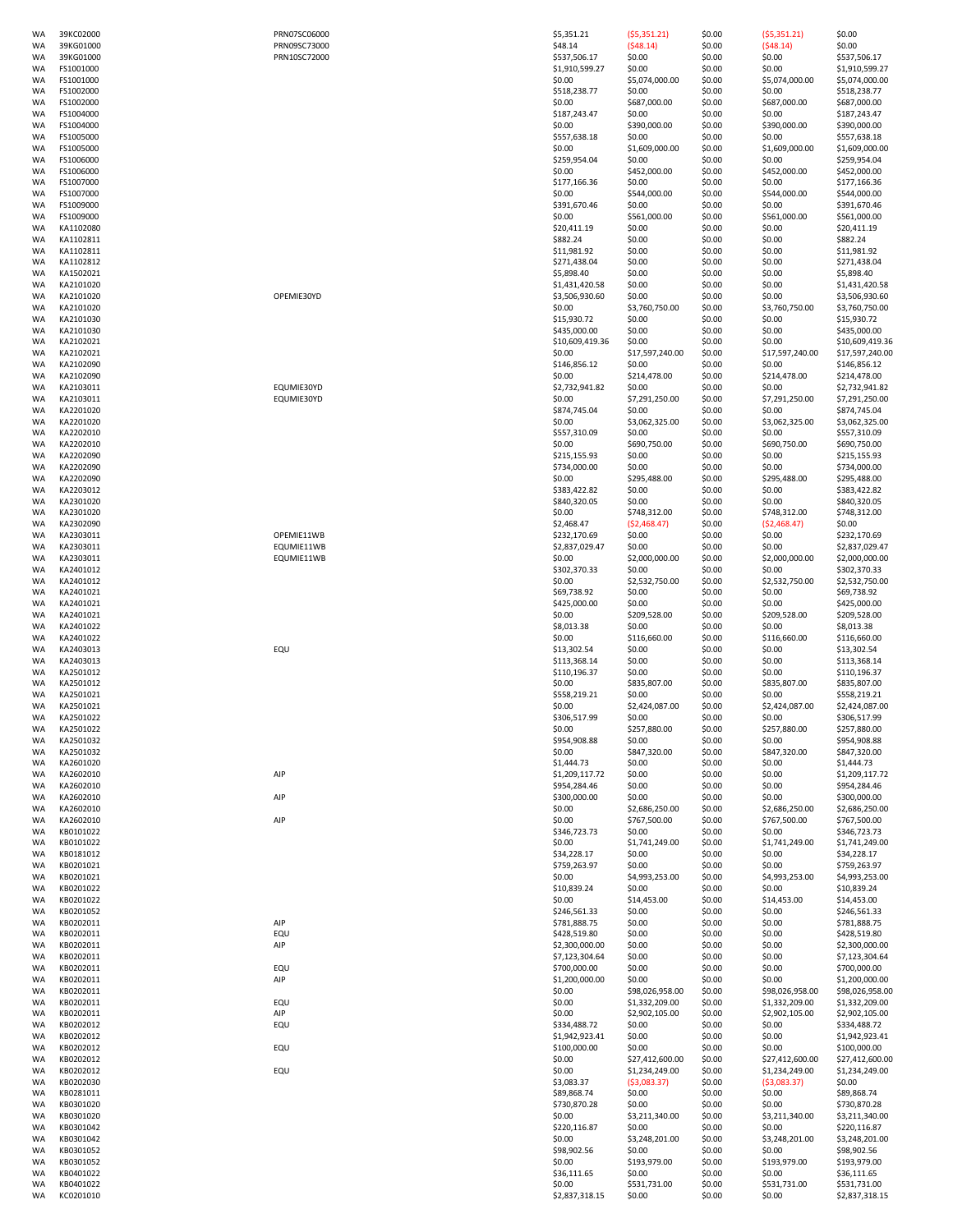| WA       | KC0201010                                                                |            | \$0.00                            | \$2,087,000.00                    | \$0.00           | \$2,087,000.00                    | \$2,087,000.00                    |
|----------|--------------------------------------------------------------------------|------------|-----------------------------------|-----------------------------------|------------------|-----------------------------------|-----------------------------------|
| WA<br>WA | KC0201060<br>KC0201060                                                   |            | \$1,161,110.68<br>\$0.00          | \$0.00<br>\$2,643,000.00          | \$0.00<br>\$0.00 | \$0.00<br>\$2,643,000.00          | \$1,161,110.68<br>\$2,643,000.00  |
| WA       | KC0202020                                                                | EQU        | \$73,216.92                       | \$0.00                            | \$0.00           | \$0.00                            | \$73,216.92                       |
| WA       | KC0202020                                                                |            | \$465,711.08                      | \$0.00                            | \$0.00           | \$0.00                            | \$465,711.08                      |
| WA<br>WA | KC0202020<br>KC0202030                                                   |            | \$0.00<br>\$739,811.77            | \$1,476,000.00<br>\$0.00          | \$0.00<br>\$0.00 | \$1,476,000.00<br>\$0.00          | \$1,476,000.00<br>\$739,811.77    |
| WA       | KC0202030                                                                |            | \$0.00                            | \$1,452,000.00                    | \$0.00           | \$1,452,000.00                    | \$1,452,000.00                    |
| WA       | KC0202050                                                                |            | \$436,553.38                      | \$0.00                            | \$0.00           | \$0.00                            | \$436,553.38                      |
| WA<br>WA | KC0202050<br>KC0203010                                                   |            | \$0.00<br>\$5,649.16              | \$826,000.00<br>\$0.00            | \$0.00<br>\$0.00 | \$826,000.00<br>\$0.00            | \$826,000.00<br>\$5,649.16        |
| WA       | KC0203020                                                                | EQU        | \$429,712.86                      | \$0.00                            | \$0.00           | \$0.00                            | \$429,712.86                      |
| WA       | KC0203020                                                                |            | \$18,777.72                       | \$0.00                            | \$0.00           | \$0.00                            | \$18,777.72                       |
| WA<br>WA | KC0203020<br>KC0207010                                                   |            | \$0.00<br>\$103,422.42            | \$1,769,000.00<br>\$0.00          | \$0.00<br>\$0.00 | \$1,769,000.00<br>\$0.00          | \$1,769,000.00<br>\$103,422.42    |
| WA       | KC0207010                                                                |            | \$3,072,000.00                    | \$0.00                            | \$0.00           | \$0.00                            | \$3,072,000.00                    |
| WA       | KC0213010                                                                |            | \$2,875,000.00                    | \$0.00                            | \$0.00           | \$0.00                            | \$2,875,000.00                    |
| WA<br>WA | KC0281013<br>KC0301020                                                   |            | \$165,193.55<br>\$648,212.28      | \$0.00<br>\$0.00                  | \$0.00<br>\$0.00 | \$0.00<br>\$0.00                  | \$165,193.55<br>\$648,212.28      |
| WA       | KC0301020                                                                |            | \$0.00                            | \$1,212,000.00                    | \$0.00           | \$1,212,000.00                    | \$1,212,000.00                    |
| WA       | KC0301050                                                                |            | \$0.00                            | \$973,000.00                      | \$0.00           | \$973,000.00                      | \$973,000.00                      |
| WA<br>WA | KC0302010<br>KC0302010                                                   |            | \$814,493.01<br>\$0.00            | \$0.00<br>\$2,816,000.00          | \$0.00<br>\$0.00 | \$0.00<br>\$2,816,000.00          | \$814,493.01<br>\$2,816,000.00    |
| WA       | KC0302030                                                                |            | \$93,757.03                       | \$0.00                            | \$0.00           | \$0.00                            | \$93,757.03                       |
| WA       | KC0302030                                                                |            | \$622,000.00                      | \$0.00                            | \$0.00           | \$0.00                            | \$622,000.00                      |
| WA<br>WA | KC0302030<br>KC0304020                                                   | EQU        | \$0.00<br>\$31,065.06             | \$331,000.00<br>( \$31,065.06)    | \$0.00<br>\$0.00 | \$331,000.00<br>( \$31,065.06)    | \$331,000.00<br>\$0.00            |
| WA       | KC0304020                                                                |            | \$968,125.98                      | \$0.00                            | \$0.00           | \$0.00                            | \$968,125.98                      |
| WA       | KC0304020                                                                |            | \$0.00                            | \$2,609,000.00                    | \$0.00           | \$2,609,000.00                    | \$2,609,000.00                    |
| WA<br>WA | KC0304030<br>KC0304030                                                   | EQU        | \$0.00<br>\$399,984.34            | \$31,065.06<br>\$0.00             | \$0.00<br>\$0.00 | \$31,065.06<br>\$0.00             | \$31,065.06<br>\$399,984.34       |
| WA       | KC0304030                                                                |            | \$2,826,658.25                    | \$0.00                            | \$0.00           | \$0.00                            | \$2,826,658.25                    |
| WA       | KC0304030                                                                |            | \$0.00                            | \$4,718,000.00                    | \$0.00           | \$4,718,000.00                    | \$4,718,000.00                    |
| WA<br>WA | KC0401030<br>KC0401030                                                   | AIP<br>EQU | \$1,062.91<br>\$1,467,986.14      | ( \$1,062.91)<br>\$0.00           | \$0.00<br>\$0.00 | ( \$1,062.91)<br>\$0.00           | \$0.00<br>\$1,467,986.14          |
| WA       | KC0401030                                                                |            | \$2,914,402.67                    | \$0.00                            | \$0.00           | \$0.00                            | \$2,914,402.67                    |
| WA       | KC0401040                                                                |            | \$16,469,155.80                   | \$0.00                            | \$0.00           | \$0.00                            | \$16,469,155.80                   |
| WA       | KC0401040<br>KC0401040                                                   | EQU        | \$4,445,405.40<br>\$0.00          | \$0.00                            | \$0.00<br>\$0.00 | \$0.00                            | \$4,445,405.40                    |
| WA<br>WA | KC0401040                                                                | EQU        | \$0.00                            | \$77,139,000.00<br>\$6,500,000.00 | \$0.00           | \$77,139,000.00<br>\$6,500,000.00 | \$77,139,000.00<br>\$6,500,000.00 |
| WA       | KC0403020                                                                |            | \$10,610,019.86                   | (\$1,250,000.00)                  | \$0.00           | (\$1,250,000.00]                  | \$9,360,019.86                    |
| WA       | KC0403020                                                                | EQU        | \$450,017.81                      | \$1,250,000.00                    | \$0.00           | \$1,250,000.00                    | \$1,700,017.81                    |
| WA<br>WA | KC0403020<br>KC0404040                                                   |            | \$0.00<br>\$705,879.25            | \$16,248,000.00<br>\$0.00         | \$0.00<br>\$0.00 | \$16,248,000.00<br>\$0.00         | \$16,248,000.00<br>\$705,879.25   |
| WA       | KC0405060                                                                | EQUMIE21XG | \$20,229,590.57                   | \$0.00                            | \$0.00           | \$0.00                            | \$20,229,590.57                   |
| WA       | KC0405060                                                                | EQUMIE21XG | \$0.00                            | \$12,106,000.00                   | \$0.00           | \$12,106,000.00                   | \$12,106,000.00                   |
| WA<br>WA | KC0406020<br>KC0406020                                                   |            | \$351,793.85<br>\$0.00            | \$0.00<br>\$315,000.00            | \$0.00<br>\$0.00 | \$0.00<br>\$315,000.00            | \$351,793.85<br>\$315,000.00      |
| WA       | KC0406030                                                                |            | \$1,186,035.91                    | \$0.00                            | \$0.00           | \$0.00                            | \$1,186,035.91                    |
| WA       | KC0406030                                                                |            | \$0.00                            | \$5,873,000.00                    | \$0.00           | \$5,873,000.00                    | \$5,873,000.00                    |
| WA<br>WA | KJ0402000<br>KJ0404000                                                   |            | \$199,999.00<br>\$141,009.83      | \$0.00<br>\$0.00                  | \$0.00<br>\$0.00 | \$0.00<br>\$0.00                  | \$199,999.00<br>\$141,009.83      |
| WA       | KJ0404000                                                                |            | \$510,000.00                      | \$0.00                            | \$0.00           | \$0.00                            | \$510,000.00                      |
| WA       | KL1001000                                                                |            | \$652,576.36                      | \$0.00                            | \$0.00           | \$0.00                            | \$652,576.36                      |
| WA<br>WA | KL1001000<br>KL1002000                                                   |            | \$0.00<br>\$8,904.14              | \$1,052,000.00<br>\$0.00          | \$0.00<br>\$0.00 | \$1,052,000.00<br>\$0.00          | \$1,052,000.00<br>\$8,904.14      |
| WA       | KL1002000                                                                |            | \$190,000.00                      | \$0.00                            | \$0.00           | \$0.00                            | \$190,000.00                      |
| WA       | KL1002000                                                                |            | \$0.00                            | \$106,000.00                      | \$0.00           | \$106,000.00                      | \$106,000.00                      |
| WA       | KL1003000                                                                |            | \$80,875.63                       | \$0.00                            | \$0.00           | \$0.00                            | \$80,875.63                       |
| WA<br>WA | KL1003000<br>KL1003000                                                   |            | \$348,000.00<br>\$0.00            | \$0.00<br>\$240,000.00            | \$0.00<br>\$0.00 | \$0.00<br>\$240,000.00            | \$348,000.00<br>\$240,000.00      |
| WA       | KL1500000                                                                |            | \$2,180.42                        | \$0.00                            | \$0.00           | \$0.00                            | \$2,180.42                        |
| WA       | KP1101010                                                                | EQU        | \$39,292.45                       | \$0.00                            | \$0.00           | \$0.00                            | \$39,292.45                       |
| WA<br>WA | KP1102010<br>KP1601010                                                   |            | \$5,489.80<br>\$166,645.68        | \$0.00<br>\$0.00                  | \$0.00<br>\$0.00 | \$0.00<br>\$0.00                  | \$5,489.80<br>\$166,645.68        |
| WA       | KP1601010                                                                |            | \$180,000.00                      | \$0.00                            | \$0.00           | \$0.00                            | \$180,000.00                      |
| WA       | KP1601010                                                                |            | \$180,000.00                      | \$0.00                            | \$0.00           | \$0.00                            | \$180,000.00                      |
| WA<br>WA | KP1601030<br>KP1601040                                                   |            | \$44,299.78<br>\$1,349,674.84     | \$0.00<br>\$0.00                  | \$0.00<br>\$0.00 | \$0.00<br>\$0.00                  | \$44,299.78<br>\$1,349,674.84     |
| WA       | KP1601040                                                                |            | \$0.00                            | \$1,125,000.00                    | \$0.00           | \$1,125,000.00                    | \$1,125,000.00                    |
| WA       | KP1602010                                                                |            | \$716,088.56                      | \$0.00                            | \$0.00           | \$0.00                            | \$716,088.56                      |
| WA<br>WA | KP1602010<br>KP1602020                                                   |            | \$0.00<br>\$914,580.15            | \$1,000,000.00<br>\$0.00          | \$0.00<br>\$0.00 | \$1,000,000.00<br>\$0.00          | \$1,000,000.00<br>\$914,580.15    |
| WA       | KP1605010                                                                |            | \$3,896,772.26                    | \$0.00                            | \$0.00           | \$0.00                            | \$3,896,772.26                    |
| WA       | KP1605010                                                                |            | \$0.00                            | \$2,500,000.00                    | \$0.00           | \$2,500,000.00                    | \$2,500,000.00                    |
| WA<br>WA | KP1606000<br>KP1606000                                                   |            | \$57,845.47<br>\$100,000.00       | \$0.00<br>\$0.00                  | \$0.00<br>\$0.00 | \$0.00<br>\$0.00                  | \$57,845.47<br>\$100,000.00       |
| WA       | KP1606000                                                                |            | \$148,615.89                      | \$0.00                            | \$0.00           | \$0.00                            | \$148,615.89                      |
| WA       | KP1606000                                                                |            | \$1,000,000.00                    | \$0.00                            | \$0.00           | \$0.00                            | \$1,000,000.00                    |
| WA<br>WA | KP1701000<br>KP1701000                                                   |            | \$939,130.79<br>\$0.00            | \$0.00<br>\$3,748,000.00          | \$0.00<br>\$0.00 | \$0.00<br>\$3,748,000.00          | \$939,130.79<br>\$3,748,000.00    |
| WA       | KP1703020                                                                |            | \$312,881.80                      | \$0.00                            | \$0.00           | \$0.00                            | \$312,881.80                      |
| WA       | KP1703030                                                                |            | \$66.09                           | \$0.00                            | \$0.00           | \$0.00                            | \$66.09                           |
| ZA<br>ZA | BM0107000<br>EL1708000                                                   |            | \$68,010.98<br>\$0.00             | \$0.00<br>\$469,000.00            | \$0.00<br>\$0.00 | \$0.00<br>\$469,000.00            | \$68,010.98<br>\$469,000.00       |
| ZA       | EL1708000                                                                |            | \$0.00                            | \$0.00                            | \$0.00           | \$0.00                            | \$0.00                            |
| ZA       | GT0100000                                                                |            | \$77,101.58                       | \$0.00                            | \$0.00           | \$0.00                            | \$77,101.58                       |
| ZA<br>ZA | GT0300000<br>GT0300000                                                   |            | \$98,488.67<br>\$0.00             | \$0.00<br>\$375,000.00            | \$0.00<br>\$0.00 | \$0.00<br>\$375,000.00            | \$98,488.67<br>\$375,000.00       |
| ZA       | HT0100000                                                                |            | \$130,418.59                      | \$624,995.75                      | \$0.00           | \$624,995.75                      | \$755,414.34                      |
| ZA       | HT0202000                                                                |            | \$666.50                          | ( \$666.50)                       | \$0.00           | ( \$666.50)                       | \$0.00                            |
| ZA       | HT0800000                                                                |            | \$0.00                            | \$76,271.00                       | \$0.00           | \$76,271.00                       | \$76,271.00                       |
| ZA<br>ZA | PG0500000<br>SL0200000                                                   |            | \$188.72<br>\$34,844.56           | \$0.00<br>\$0.00                  | \$0.00<br>\$0.00 | \$0.00<br>\$0.00                  | \$188.72<br>\$34,844.56           |
| ZA       | SL0300000                                                                |            | \$49,917.60                       | \$0.00                            | \$0.00           | \$0.00                            | \$49,917.60                       |
| ZA       | VT0204000                                                                |            | \$338.96                          | \$0.00                            | \$0.00           | \$0.00                            | \$338.96                          |
| ZA<br>ZA | VT1201000<br>VT1201000                                                   |            | \$390,517.19<br>\$0.00            | \$0.00<br>\$2,063,000.00          | \$0.00<br>\$0.00 | \$0.00<br>\$2,063,000.00          | \$390,517.19<br>\$2,063,000.00    |
| ZA       | VT1301000                                                                |            | \$0.00                            | \$134,525.00                      | \$0.00           | \$134,525.00                      | \$134,525.00                      |
|          | <b>Non-Appropriated Total</b><br><b>Other Federal Appropriated Total</b> |            | \$4,318,180.82<br>\$41,626,562.19 | \$3,575,248.44<br>\$16,511,705.65 | \$0.00<br>\$0.00 | \$3,575,248.44<br>\$16,511,705.65 | \$7,893,429.26<br>\$58,138,267.84 |
|          | <b>DOE Appropriated Total</b>                                            |            | \$167,217,423.38                  | \$380,253,057.23                  | ( \$24,608.73)   | \$380,228,448.50                  | \$547,445,871.88                  |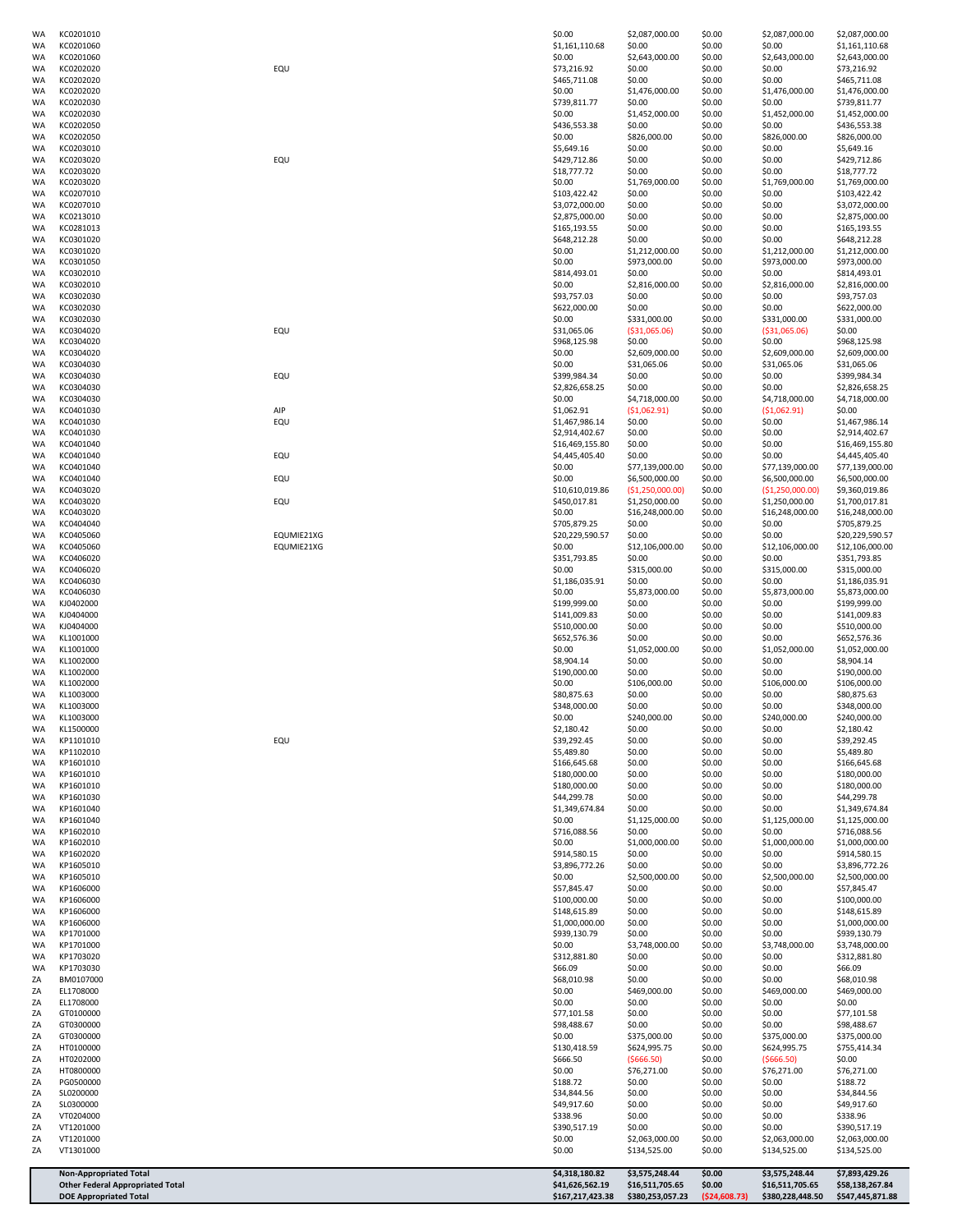| <b>SF-30 Total</b>                                      | \$213.162.166.39 | \$400.340.011.32 | \$400,315,402.59 | \$613,477,568.98 |
|---------------------------------------------------------|------------------|------------------|------------------|------------------|
|                                                         |                  |                  |                  |                  |
| <b>FPDS-NG Total [Action Obligation]</b>                |                  |                  |                  |                  |
| <b>FPDS-NG Total [Base And Exercised Options Value]</b> |                  |                  |                  |                  |
| FPDS-NG Total [Base And All Options Value]              |                  |                  |                  |                  |

Ī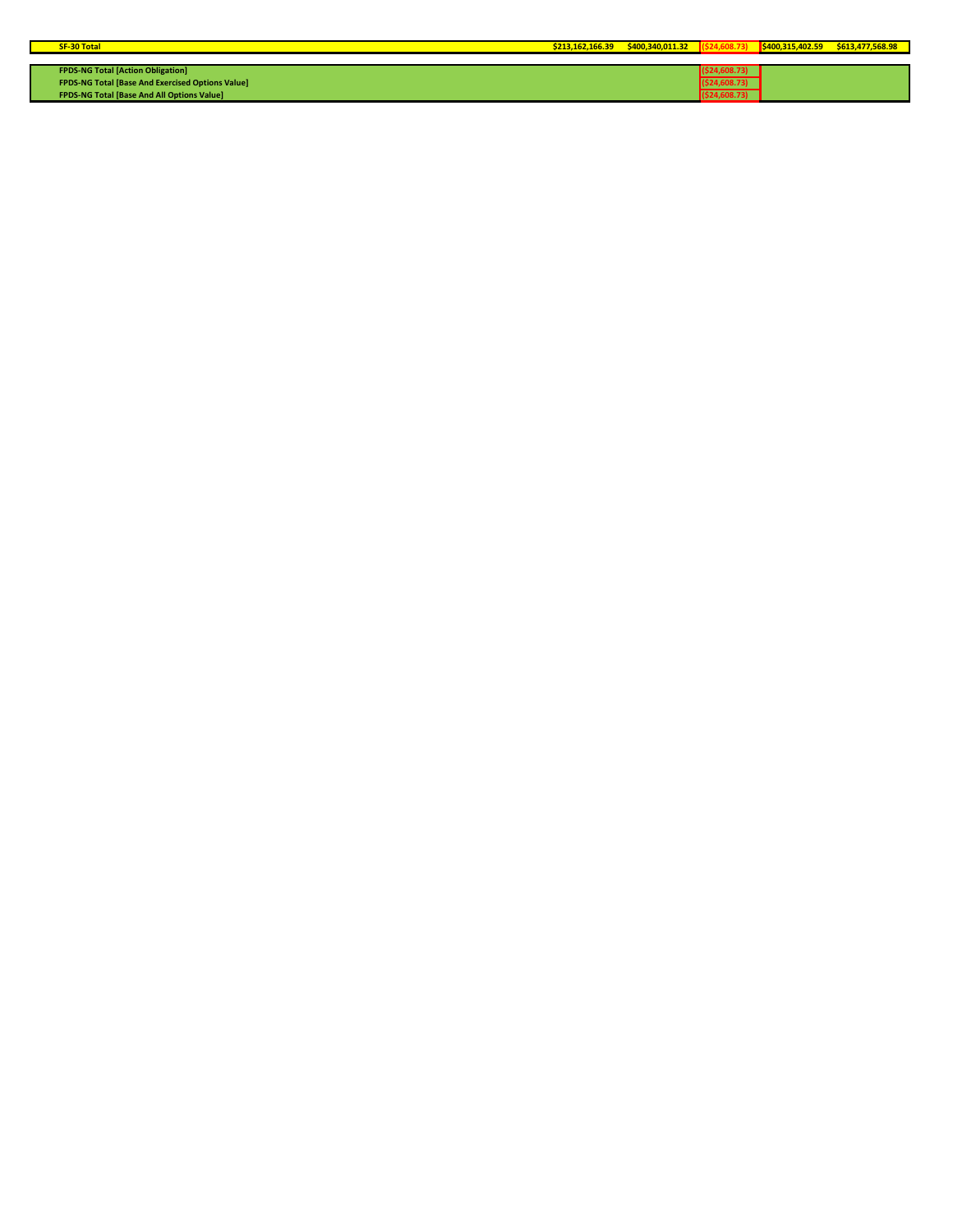|              |                                      |                            |                | BROOKHAVEN NATIONAL LABORATORY<br>CONTRACT MOD # 0044 [Financial Part 2: AFP 4/26/16]<br>DE-SC0012704 |                             |                            |                            |                                  |                             |
|--------------|--------------------------------------|----------------------------|----------------|-------------------------------------------------------------------------------------------------------|-----------------------------|----------------------------|----------------------------|----------------------------------|-----------------------------|
| Fund<br>Type | <b>B&amp;R</b><br>egacy<br>Reporting | Reference<br><b>Budget</b> | Debtor<br>Code | Program<br>Task                                                                                       | Uncosted<br>Beginning       | Previous<br>Allotment      | Change<br>Allotment        | Revised<br>Allotment             | Funding<br>Total            |
| 1            | 456167SC0                            |                            |                | AGR87225                                                                                              | \$53,343.14                 | \$0.00                     | \$0.00                     | \$0.00                           | \$53,343.14                 |
| $\mathbf{1}$ | 456167SC0                            |                            |                | AGR87228                                                                                              | \$25,894.07                 | \$0.00                     | \$0.00                     | \$0.00                           | \$25,894.07                 |
| 1            | 456167SC0                            |                            |                | AGR87231                                                                                              | \$3,933.64                  | \$0.00                     | \$0.00                     | \$0.00                           | \$3,933.64                  |
| 1            | 456167SC0                            |                            |                | AGR87228                                                                                              | \$0.00                      | \$911,487.96               | \$0.00<br>\$0.00           | \$911,487.96<br>\$0.00           | \$911,487.96                |
| 13<br>17     | WN0219060<br>PS0202200               |                            |                |                                                                                                       | \$67,779.55<br>\$13,097.76  | \$0.00<br>\$0.00           | \$0.00                     | \$0.00                           | \$67,779.55<br>\$13,097.76  |
| 19           | CJ0200000                            |                            |                |                                                                                                       | \$3,358.82                  | (53,358.82)                | \$0.00                     | ( \$3,358.82)                    | \$0.00                      |
| 22           | PS0202200                            |                            |                |                                                                                                       | \$17,023.18                 | \$0.00                     | \$0.00                     | \$0.00                           | \$17,023.18                 |
| 28           | WA2230100                            |                            |                |                                                                                                       | \$115,000.00                | \$0.00                     | \$0.00                     | \$0.00                           | \$115,000.00                |
| 1W           | 456165021                            |                            |                | AGR87832                                                                                              | \$21.50                     | ( \$21.50)                 | \$0.00                     | (521.50)                         | \$0.00                      |
| 1W           | 456165021                            |                            |                | AGR87179                                                                                              | \$0.04                      | (50.04)                    | \$0.00                     | (50.04)                          | \$0.00                      |
| 1W<br>1W     | 456165021<br>456165021               |                            |                | AGR87174<br>AGR87261                                                                                  | \$36,629.82<br>\$7,384.70   | \$0.00<br>\$0.00           | \$0.00<br>\$0.00           | \$0.00<br>\$0.00                 | \$36,629.82<br>\$7,384.70   |
| 1W           | 456165021                            |                            |                | AGR87283                                                                                              | \$13,184.03                 | \$0.00                     | \$0.00                     | \$0.00                           | \$13,184.03                 |
| 1W           | 456165021                            |                            |                | AGR87832                                                                                              | \$485.43                    | (5485.43)                  | \$0.00                     | (5485.43)                        | \$0.00                      |
| 1W           | 456165021                            |                            |                | AGR87105                                                                                              | \$102,764.23                | \$0.00                     | \$0.00                     | \$0.00                           | \$102,764.23                |
| 1W           | 456165021                            |                            |                | AGR87174                                                                                              | \$58,640.22                 | \$0.00                     | \$0.00                     | \$0.00                           | \$58,640.22                 |
| 1W           | 456165021                            |                            |                | AGR87157<br>AGR87399                                                                                  | \$34,309.27<br>\$82,365.00  | \$0.00<br>\$0.00           | \$0.00<br>\$0.00           | \$0.00<br>\$0.00                 | \$34,309.27<br>\$82,365.00  |
| 1W<br>1W     | 456165021<br>456165021               |                            |                | AGR87245                                                                                              | \$1,670.86                  | \$0.00                     | \$0.00                     | \$0.00                           | \$1,670.86                  |
| 1W           | 456165021                            |                            |                | AGR87256                                                                                              | \$52,940.20                 | \$0.00                     | \$0.00                     | \$0.00                           | \$52,940.20                 |
| 1W           | 456165021                            |                            |                | AGR87283                                                                                              | \$26,155.67                 | \$0.00                     | \$0.00                     | \$0.00                           | \$26,155.67                 |
| 1W           | 456165021                            |                            |                | AGR87395                                                                                              | \$210,240.05                | \$0.00                     | \$0.00                     | \$0.00                           | \$210,240.05                |
| 1W           | 456165021                            |                            |                | AGR87351                                                                                              | \$21,322.54                 | \$0.00                     | \$0.00                     | \$0.00                           | \$21,322.54                 |
| 1W<br>1W     | 456165021<br>456165021               |                            |                | AGR87354<br>AGR87361                                                                                  | \$22,876.26<br>\$72,815.53  | \$0.00<br>\$0.00           | \$0.00<br>\$0.00           | \$0.00<br>\$0.00                 | \$22,876.26<br>\$72,815.53  |
| 1W           | 456165021                            |                            |                | AGR87105                                                                                              | \$0.00                      | \$252,427.26               | \$48,543.69                | \$300,970.95                     | \$300,970.95                |
| 1W           | 456165021                            |                            |                | AGR87157                                                                                              | \$0.00                      | \$29,289.04                | \$0.00                     | \$29,289.04                      | \$29,289.04                 |
| 1W           | 456165021                            |                            |                | AGR87399                                                                                              | \$0.00                      | \$28,322.44                | \$32,844.45                | \$61,166.89                      | \$61,166.89                 |
| 1W           | 456165021                            |                            |                | AGR87283                                                                                              | \$0.00                      | \$25,196.71                | \$221,369.48               | \$246,566.19                     | \$246,566.19                |
| 1W           | 456165021                            |                            |                | AGR87289                                                                                              | \$0.00                      | \$34,951.46                | \$0.00                     | \$34,951.46                      | \$34,951.46                 |
| 1W<br>1W     | 456165021<br>456165021               |                            |                | AGR87351<br>AGR87361                                                                                  | \$0.00<br>\$0.00            | \$26,190.31<br>\$50,232.20 | \$17,809.69<br>\$16,527.64 | \$44,000.00<br>\$66,759.84       | \$44,000.00<br>\$66,759.84  |
| 1W           | 456165021                            |                            |                | AGR84051                                                                                              | \$0.00                      | \$0.00                     | \$194,174.76               | \$194,174.76                     | \$194,174.76                |
| 2W           | 456160031                            |                            |                | AGR87872                                                                                              | \$2,436.44                  | \$0.00                     | \$0.00                     | \$0.00                           | \$2,436.44                  |
| 2W           | 456160031                            |                            |                | AGR87100                                                                                              | \$63.02                     | (563.02)                   | \$0.00                     | $($ \$63.02)                     | \$0.00                      |
| 2W           | 456160031                            |                            |                | AGR87101                                                                                              | \$0.01                      | (50.01)                    | \$0.00                     | (50.01)                          | \$0.00                      |
| 2W<br>2W     | 456160031<br>456160031               |                            |                | AGR87116<br>AGR87331                                                                                  | \$24,301.33<br>\$26,391.89  | (524, 301.33)<br>\$0.00    | \$0.00<br>( \$26, 391.89)  | (524, 301.33)<br>( \$26, 391.89) | \$0.00<br>\$0.00            |
| 2W           | 456160031                            |                            |                | AGR87195                                                                                              | \$73,002.44                 | (573,002.44)               | \$0.00                     | (573,002.44)                     | \$0.00                      |
| 2W           | 456160031                            |                            |                | AGR87073                                                                                              | \$9,314.09                  | (59,314.09)                | \$0.00                     | (59,314.09)                      | \$0.00                      |
| 2W           | 456160031                            |                            |                | AGR87089                                                                                              | \$12.94                     | (512.94)                   | \$0.00                     | (512.94)                         | \$0.00                      |
| 2W           | 456160031                            |                            |                | AGR87116                                                                                              | \$160.66                    | ( \$160.66)                | \$0.00                     | ( \$160.66)                      | \$0.00                      |
| 2W           | 456160031                            |                            |                | AGR87242                                                                                              | \$2,955.70                  | \$0.00                     | \$0.00                     | \$0.00                           | \$2,955.70                  |
| 2W<br>2W     | 456160031<br>456160031               |                            |                | AGR87246<br>AGR87266                                                                                  | \$21,287.43<br>\$283,219.83 | \$0.00<br>\$0.00           | \$0.00<br>\$0.00           | \$0.00<br>\$0.00                 | \$21,287.43<br>\$283,219.83 |
| 2W           | 456160031                            |                            |                | AGR87270                                                                                              | \$2,329.34                  | (52, 329.34)               | \$0.00                     | (52, 329.34)                     | \$0.00                      |
| 2W           | 456160031                            |                            |                | AGR87279                                                                                              | \$294.92                    | (5294.92)                  | \$0.00                     | (5294.92)                        | \$0.00                      |
| 2W           | 456160031                            |                            |                | AGR87404                                                                                              | \$14,868.99                 | \$0.00                     | \$0.00                     | \$0.00                           | \$14,868.99                 |
| 2W           | 456160031                            |                            |                | AGR87331                                                                                              | \$34,788.31                 | \$0.00                     | (534, 788.31)              | (534, 788.31)                    | \$0.00                      |
| 2W<br>2W     | 456160031<br>456160031               |                            |                | AGR87195<br>AGR87344                                                                                  | \$2,090.27<br>\$22,647.09   | (52,090.27)<br>\$0.00      | \$0.00<br>\$0.00           | ( \$2,090.27)<br>\$0.00          | \$0.00<br>\$22,647.09       |
| 2W           | 456160031                            |                            |                | AGR87068                                                                                              | \$10,632.60                 | (\$10,632.60)              | \$0.00                     | (\$10,632.60)                    | \$0.00                      |
| 2W           | 456160031                            |                            |                | AGR87106                                                                                              | \$46,806.30                 | \$0.00                     | \$0.00                     | \$0.00                           | \$46,806.30                 |
| 2W           | 456160031                            |                            |                | AGR87113                                                                                              | \$3,292.11                  | (53, 292.11)               | \$0.00                     | (53, 292.11)                     | \$0.00                      |
| 2W           | 456160031                            |                            |                | AGR87114                                                                                              | \$2.28                      | (52.28)                    | \$0.00                     | (52.28)                          | \$0.00                      |
| 2W<br>2W     | 456160031<br>456160031               |                            |                | AGR87216<br>AGR87979                                                                                  | \$2,694.44<br>\$92,662.07   | \$0.00<br>(558, 252.43)    | \$0.00<br>\$0.00           | \$0.00<br>(558, 252.43)          | \$2,694.44<br>\$34,409.64   |
| 2W           | 456160031                            |                            |                | AGR87222                                                                                              | \$7,474.11                  | \$0.00                     | \$0.00                     | \$0.00                           | \$7,474.11                  |
| 2W           | 456160031                            |                            |                | AGR87242                                                                                              | \$5,698.50                  | \$0.00                     | \$0.00                     | \$0.00                           | \$5,698.50                  |
| 2W           | 456160031                            |                            |                | AGR87248                                                                                              | \$5,921.54                  | \$0.00                     | \$0.00                     | \$0.00                           | \$5,921.54                  |
| 2W           | 456160031                            |                            |                | AGR87257                                                                                              | \$82,940.62                 | \$0.00                     | \$0.00                     | \$0.00                           | \$82,940.62                 |
| 2W           | 456160031<br>456160031               |                            |                | AGR87258<br>AGR87263                                                                                  | \$3,987.78<br>\$23,683.92   | \$0.00<br>\$0.00           | \$0.00<br>\$0.00           | \$0.00<br>\$0.00                 | \$3,987.78<br>\$23,683.92   |
| 2W<br>2W     | 456160031                            |                            |                | AGR87270                                                                                              | \$2,329.34                  | (52, 329.34)               | \$0.00                     | (52, 329.34)                     | \$0.00                      |
| 2W           | 456160031                            |                            |                | AGR87268                                                                                              | \$14,230.98                 | \$0.00                     | \$0.00                     | \$0.00                           | \$14,230.98                 |
| 2W           | 456160031                            |                            |                | AGR87269                                                                                              | \$10,763.15                 | \$0.00                     | \$0.00                     | \$0.00                           | \$10,763.15                 |
| 2W           | 456160031                            |                            |                | AGR87277                                                                                              | \$13,724.07                 | \$0.00                     | \$0.00                     | \$0.00                           | \$13,724.07                 |
| 2W           | 456160031                            |                            |                | AGR87278                                                                                              | \$53,055.55                 | \$0.00                     | \$0.00                     | \$0.00                           | \$53,055.55                 |
| 2W<br>2W     | 456160031<br>456160031               |                            |                | AGR87279<br>AGR87363                                                                                  | \$659.54<br>\$18,709.37     | ( \$659.54)<br>\$0.00      | \$0.00<br>\$0.00           | ( \$659.54)<br>\$0.00            | \$0.00<br>\$18,709.37       |
| 2W           | 456160031                            |                            |                | AGR87404                                                                                              | \$50,000.00                 | \$0.00                     | \$0.00                     | \$0.00                           | \$50,000.00                 |
| 2W           | 456160031                            |                            |                | AGR87285                                                                                              | \$41,409.68                 | \$0.00                     | \$0.00                     | \$0.00                           | \$41,409.68                 |
| 2W           | 456160031                            |                            |                | AGR87287                                                                                              | \$22,995.12                 | \$0.00                     | \$0.00                     | \$0.00                           | \$22,995.12                 |
| 2W           | 456160031                            |                            |                | AGR87371                                                                                              | \$691,649.69                | \$0.00                     | \$0.00                     | \$0.00                           | \$691,649.69                |
| 2W           | 456160031                            |                            |                | AGR87291                                                                                              | \$3,224.83                  | \$0.00                     | \$0.00                     | \$0.00                           | \$3,224.83                  |
| 2W<br>2W     | 456160031<br>456160031               |                            |                | AGR87292<br>AGR87293                                                                                  | \$44,437.39<br>\$8,363.84   | \$0.00<br>\$0.00           | \$0.00<br>\$0.00           | \$0.00<br>\$0.00                 | \$44,437.39<br>\$8,363.84   |
| 2W           | 456160031                            |                            |                | AGR87390                                                                                              | \$949,472.77                | \$0.00                     | \$0.00                     | \$0.00                           | \$949,472.77                |
| 2W           | 456160031                            |                            |                | AGR87355                                                                                              | \$32,860.23                 | \$0.00                     | \$0.00                     | \$0.00                           | \$32,860.23                 |
| 2W           | 456160031                            |                            |                | AGR87357                                                                                              | \$50,000.00                 | (51, 723.60)               | \$0.00                     | (51, 723.60)                     | \$48,276.40                 |
| 2W           | 456160031                            |                            |                | AGR87358                                                                                              | \$55,084.10                 | \$0.00                     | \$0.00                     | \$0.00                           | \$55,084.10                 |
| 2W           | 456160031                            |                            |                | AGR87439                                                                                              | \$43,801.66                 | \$0.00                     | \$0.00                     | \$0.00                           | \$43,801.66                 |
| 2W<br>2W     | 456160031<br>456160031               |                            |                | AGR87365<br>AGR87035                                                                                  | \$2,175.08<br>\$0.00        | ( \$230.90)<br>\$60,000.00 | \$0.00<br>\$0.00           | ( \$230.90)<br>\$60,000.00       | \$1,944.18<br>\$60,000.00   |
| 2W           | 456160031                            |                            |                | AGR87344                                                                                              | \$0.00                      | \$17,360.90                | \$1,393.55                 | \$18,754.45                      | \$18,754.45                 |
| 2W           | 456160031                            |                            |                | AGR87106                                                                                              | \$0.00                      | \$68,358.23                | \$0.00                     | \$68,358.23                      | \$68,358.23                 |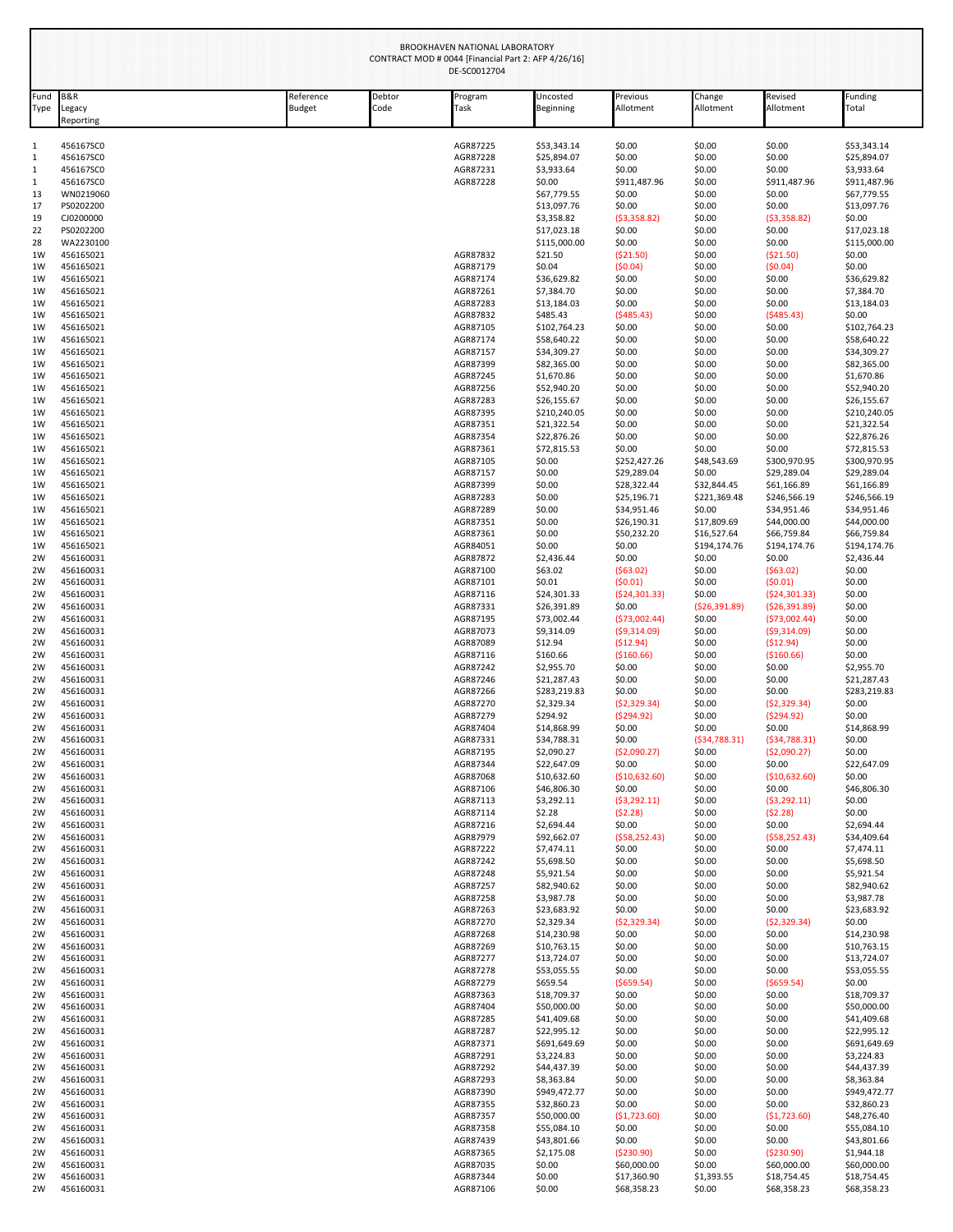| 2W        | 456160031 |              | AGR87216 | \$0.00       | \$39,309.93    | \$0.00       | \$39,309.93    | \$39,309.93  |
|-----------|-----------|--------------|----------|--------------|----------------|--------------|----------------|--------------|
| 2W        | 456160031 |              | AGR87222 | \$0.00       | \$3,958.65     | \$0.00       | \$3,958.65     | \$3,958.65   |
|           |           |              |          |              |                |              |                |              |
| 2W        | 456160031 |              | AGR87242 | \$0.00       | \$87,289.18    | \$0.00       | \$87,289.18    | \$87,289.18  |
| 2W        | 456160031 |              | AGR87257 | \$0.00       | \$3,320.98     | \$62,415.09  | \$65,736.07    | \$65,736.07  |
| 2W        | 456160031 |              | AGR87258 | \$0.00       | \$0.00         | \$0.00       | \$0.00         | \$0.00       |
| 2W        | 456160031 |              | AGR87263 | \$0.00       | \$3,753.21     | \$0.00       | \$3,753.21     | \$3,753.21   |
| 2W        | 456160031 |              | AGR87266 | \$0.00       | \$13,578.50    | \$0.00       | \$13,578.50    | \$13,578.50  |
| 2W        | 456160031 |              | AGR87268 | \$0.00       | \$55,059.88    | \$0.00       | \$55,059.88    | \$55,059.88  |
| 2W        | 456160031 |              | AGR87269 | \$0.00       | \$34,623.79    | \$24,379.11  | \$59,002.90    | \$59,002.90  |
|           | 456160031 |              | AGR87277 | \$0.00       | \$3,397.00     | \$0.00       |                | \$3,397.00   |
| 2W        |           |              |          |              |                |              | \$3,397.00     |              |
| 2W        | 456160031 |              | AGR87278 | \$0.00       | \$327.03       | \$0.00       | \$327.03       | \$327.03     |
| 2W        | 456160031 |              | AGR87363 | \$0.00       | \$27,237.41    | \$2,913.25   | \$30,150.66    | \$30,150.66  |
| 2W        | 456160031 |              | AGR87285 | \$0.00       | \$49,613.66    | \$2,914.76   | \$52,528.42    | \$52,528.42  |
| 2W        | 456160031 |              | AGR87287 | \$0.00       | \$96,309.27    | \$16,487.90  | \$112,797.17   | \$112,797.17 |
| 2W        | 456160031 |              | AGR87371 | \$0.00       | \$600,000.00   | \$0.00       | \$600,000.00   | \$600,000.00 |
| 2W        | 456160031 |              | AGR87290 | \$0.00       | \$48,726.00    | \$0.00       | \$48,726.00    | \$48,726.00  |
|           | 456160031 |              | AGR87291 | \$0.00       | \$2,011.60     | \$0.00       | \$2,011.60     | \$2,011.60   |
| 2W        |           |              |          |              |                |              |                |              |
| 2W        | 456160031 |              | AGR87292 | \$0.00       | \$48,507.76    | \$0.00       | \$48,507.76    | \$48,507.76  |
| 2W        | 456160031 |              | AGR87293 | \$0.00       | \$6,417.86     | \$1,647.03   | \$8,064.89     | \$8,064.89   |
| 2W        | 456160031 |              | AGR87355 | \$0.00       | \$8,935.45     | \$0.00       | \$8,935.45     | \$8,935.45   |
| 2W        | 456160031 |              | AGR87357 | \$0.00       | \$99,970.46    | \$0.00       | \$99,970.46    | \$99,970.46  |
| 2W        | 456160031 |              | AGR87358 | \$0.00       | \$218,931.55   | \$35,152.53  | \$254,084.08   | \$254,084.08 |
| 2W        |           |              |          |              |                |              |                |              |
|           | 456160031 |              | AGR87370 | \$0.00       | \$156,828.44   | \$67,686.13  | \$224,514.57   | \$224,514.57 |
| 2W        | 456160031 |              | AGR87362 | \$0.00       | \$76,702.82    | \$0.00       | \$76,702.82    | \$76,702.82  |
| 2W        | 456160031 |              | AGR87369 | \$0.00       | \$118,363.00   | \$0.00       | \$118,363.00   | \$118,363.00 |
| 2W        | 456160031 |              | AGR87368 | \$0.00       | \$147,532.55   | \$28,445.49  | \$175,978.04   | \$175,978.04 |
| 2W        | 456160031 |              | AGR87382 | \$0.00       | \$22,500.00    | \$0.00       | \$22,500.00    | \$22,500.00  |
| 2W        | 456160031 |              | AGR87833 | \$0.00       | \$50,000.00    | \$3,643.71   | \$53,643.71    | \$53,643.71  |
|           |           |              |          |              |                |              |                |              |
| 2W        | 456160031 |              | AGR87385 | \$0.00       | \$115,291.26   | \$48,543.69  | \$163,834.95   | \$163,834.95 |
| 2W        | 456160031 |              | AGR87386 | \$0.00       | \$43,689.32    | \$0.00       | \$43,689.32    | \$43,689.32  |
| 2W        | 456160031 |              | AGR87389 | \$0.00       | \$49,453.00    | \$0.00       | \$49,453.00    | \$49,453.00  |
| 2W        | 456160031 |              | AGR84050 | \$0.00       | \$92,819.00    | \$0.00       | \$92,819.00    | \$92,819.00  |
| 2W        | 456160031 |              | AGR84053 | \$0.00       | \$0.00         | \$12,480.00  | \$12,480.00    | \$12,480.00  |
| 2W        | 456160031 |              | AGR84054 | \$0.00       | \$0.00         | \$15,000.00  | \$15,000.00    | \$15,000.00  |
|           |           |              |          |              |                |              |                |              |
| 2W        | 456160031 |              | AGR84056 | \$0.00       | \$50,000.00    | \$0.00       | \$50,000.00    | \$50,000.00  |
| 2W        | 456160031 |              | AGR84060 | \$0.00       | \$0.00         | \$229,448.00 | \$229,448.00   | \$229,448.00 |
| 2W        | 456160032 |              | AGR87247 | \$42.29      | (542.29)       | \$0.00       | (542.29)       | \$0.00       |
| 2W        | 456160032 |              | AGR87178 | \$46,652.39  | (546, 652.39)  | \$0.00       | (546, 652.39)  | \$0.00       |
| 2W        | 456160032 |              | AGR87197 | \$747.52     | \$0.00         | \$0.00       | \$0.00         | \$747.52     |
|           | 456160032 |              | AGR87981 |              | \$0.00         |              |                | \$19,447.24  |
| 2W        |           |              |          | \$19,447.24  |                | \$0.00       | \$0.00         |              |
| 2W        | 456160032 |              | AGR87807 | \$14,150.39  | \$0.00         | \$0.00       | \$0.00         | \$14,150.39  |
| 2W        | 456160032 |              | AGR87178 | \$11,648.66  | ( \$11,648.66) | \$0.00       | ( \$11,648.66) | \$0.00       |
| 2W        | 456160032 |              | AGR87072 | \$150.06     | ( \$150.06)    | \$0.00       | ( \$150.06)    | \$0.00       |
| 2W        | 456160032 |              | AGR87981 | \$24,652.14  | \$0.00         | \$0.00       | \$0.00         | \$24,652.14  |
| 2W        | 456160032 |              | AGR87217 | \$45,419.89  | \$0.00         | \$0.00       | \$0.00         | \$45,419.89  |
|           | 456160032 |              | AGR87280 | \$38,397.83  | \$0.00         |              | \$0.00         | \$38,397.83  |
| 2W        |           |              |          |              |                | \$0.00       |                |              |
| 2W        | 456160032 |              | AGR87899 | \$49,133.71  | \$0.00         | \$0.00       | \$0.00         | \$49,133.71  |
| 2W        | 456160032 |              | AGR87284 | \$1,353.83   | \$0.00         | \$0.00       | \$0.00         | \$1,353.83   |
| 2W        | 456160032 |              | AGR87286 | \$419.36     | (5419.36)      | \$0.00       | (5419.36)      | \$0.00       |
| 2W        | 456160032 |              | AGR87412 | \$90,102.04  | \$0.00         | \$0.00       | \$0.00         | \$90,102.04  |
| 2W        | 456160032 |              | AGR87360 | \$24,128.49  | \$0.00         | \$0.00       | \$0.00         | \$24,128.49  |
| 2W        | 456160032 |              | AGR87197 | \$0.00       | \$97,087.38    | \$0.00       | \$97,087.38    | \$97,087.38  |
|           |           |              |          |              |                |              |                |              |
| 2W        | 456160032 |              | AGR87217 | \$0.00       | \$252,424.93   | \$0.00       | \$252,424.93   | \$252,424.93 |
| 2W        | 456160032 |              | AGR87280 | \$0.00       | \$91,659.02    | \$0.00       | \$91,659.02    | \$91,659.02  |
| 2W        | 456160032 |              | AGR87412 | \$0.00       | \$58,252.43    | \$0.00       | \$58,252.43    | \$58,252.43  |
| 2W        | 456160032 |              | AGR87360 | \$0.00       | \$280,333.59   | \$40,166.41  | \$320,500.00   | \$320,500.00 |
| 2W        | 456160032 |              | AGR87384 | \$0.00       | \$48,543.69    | \$0.00       | \$48,543.69    | \$48,543.69  |
| 2W        |           |              |          |              | \$0.00         |              | \$48,543.69    |              |
|           | 456160032 |              | AGR87387 | \$0.00       |                | \$48,543.69  |                | \$48,543.69  |
| 2W        | 456160032 |              | AGR84057 | \$0.00       | \$28,271.84    | \$24.27      | \$28,296.11    | \$28,296.11  |
| 2Z        | 456160031 |              | AGR87366 | \$225,242.72 | \$0.00         | \$0.00       | \$0.00         | \$225,242.72 |
| AD        | PS0202132 |              |          | \$38,795.51  | \$0.00         | \$0.00       | \$0.00         | \$38,795.51  |
| ΒG        | CJ0100000 |              |          | \$0.00       | \$35,735.00    | \$0.00       | \$35,735.00    | \$35,735.00  |
| ΒG        | CJ0100000 |              |          | \$196,813.77 | (5218.42)      | \$0.00       | (5218.42)      | \$196,595.35 |
|           |           |              |          |              |                |              |                |              |
| ΒG        | CJ0100000 | ARPA-0001249 |          | \$739,208.50 | \$0.00         | \$0.00       | \$0.00         | \$739,208.50 |
| ΒG        | CJ0100000 | ARPA-0001250 |          | \$350,000.00 | \$0.00         | \$0.00       | \$0.00         | \$350,000.00 |
| ΒG        | CJ0200000 |              |          | \$1,715.20   | (51,715.20)    | \$0.00       | (51,715.20)    | \$0.00       |
| BN        | TE1101000 |              |          | \$0.00       | \$9,320.00     | \$0.00       | \$9,320.00     | \$9,320.00   |
| BN        | TE1103000 |              |          | \$77,218.01  | \$0.00         | \$0.00       | \$0.00         | \$77,218.01  |
| BN        | TE1103000 |              |          | \$0.00       | \$20,610.00    | \$1.00       | \$20,611.00    | \$20,611.00  |
| ΒN        | TE1104000 |              |          | \$0.00       | \$1,919.00     | \$0.00       | \$1,919.00     | \$1,919.00   |
|           |           |              |          |              |                |              |                | \$137,939.43 |
| BN        | TE1201000 |              |          | \$137,939.43 | \$0.00         | \$0.00       | \$0.00         |              |
| BN        | TE1201000 |              |          | \$0.00       | \$26,444.00    | \$0.00       | \$26,444.00    | \$26,444.00  |
| BN        | TE1301000 |              |          | \$898.42     | \$35,113.00    | \$0.00       | \$35,113.00    | \$36,011.42  |
| ΒN        | TE1400000 |              |          | \$0.00       | \$1,250.00     | \$0.00       | \$1,250.00     | \$1,250.00   |
| BN        | TF0000000 |              |          | \$0.00       | \$2,495.00     | \$0.00       | \$2,495.00     | \$2,495.00   |
| BN        | TG0100000 |              |          | \$513.91     | \$0.00         | \$0.00       | \$0.00         | \$513.91     |
|           |           |              |          |              |                |              |                |              |
| CN        | AF0440000 |              |          | \$19,851.61  | \$0.00         | \$0.00       | \$0.00         | \$19,851.61  |
| CN        | AF0440000 |              |          | \$0.00       | \$10,000.00    | \$0.00       | \$10,000.00    | \$10,000.00  |
| CN        | AF5810000 |              |          | \$88,084.23  | \$0.00         | \$0.00       | \$0.00         | \$88,084.23  |
| <b>CN</b> | AF5810000 |              |          | \$0.00       | \$411,000.00   | \$0.00       | \$411,000.00   | \$411,000.00 |
| CN        | AF5832020 |              |          | \$169,726.18 | \$0.00         | \$0.00       | \$0.00         | \$169,726.18 |
| CN        | AF5832020 |              |          | \$0.00       | \$463,060.00   | \$0.00       | \$463,060.00   | \$463,060.00 |
| CN        | AF5832030 | NE-0301604   |          | \$185,190.48 | \$0.00         | \$0.00       | \$0.00         | \$185,190.48 |
|           |           |              |          |              |                |              |                |              |
| CN        | AF5832030 |              |          | \$30,545.88  | \$0.00         | \$0.00       | \$0.00         | \$30,545.88  |
| CN        | AF5832030 |              |          | \$0.00       | \$400,000.00   | \$0.00       | \$400,000.00   | \$400,000.00 |
| CN        | AF5855000 |              |          | \$141,761.12 | \$0.00         | \$0.00       | \$0.00         | \$141,761.12 |
| CN        | AF5855000 |              |          | \$0.00       | \$54,800.00    | \$0.00       | \$54,800.00    | \$54,800.00  |
| <b>CN</b> | NT0104000 |              |          | \$359,755.22 | \$0.00         | \$0.00       | \$0.00         | \$359,755.22 |
| CN        | RC0113000 |              |          | \$1,331.44   | (51, 331.44)   | \$0.00       | (51, 331.44)   | \$0.00       |
| CN        | RC0424000 |              |          | \$14,436.40  | \$0.00         | \$0.00       | \$0.00         | \$14,436.40  |
|           |           |              |          |              |                |              |                |              |
| CN        | RC0424000 |              |          | \$0.00       | \$85,000.00    | \$0.00       | \$85,000.00    | \$85,000.00  |
| FO        | GD2540101 |              |          | \$76,656.06  | \$0.00         | \$0.00       | \$0.00         | \$76,656.06  |
| FO        | GD2540200 |              |          | \$283,160.28 | \$0.00         | \$0.00       | \$0.00         | \$283,160.28 |
| FO        | GD2540250 |              |          | \$38,022.43  | \$0.00         | \$0.00       | \$0.00         | \$38,022.43  |
| FO        | GD2540600 |              |          | \$137.38     | (5137.38)      | \$0.00       | (5137.38)      | \$0.00       |
| FO        | GD2540980 |              |          | \$240,902.93 | \$0.00         | \$0.00       | \$0.00         | \$240,902.93 |
|           |           |              |          |              |                |              |                |              |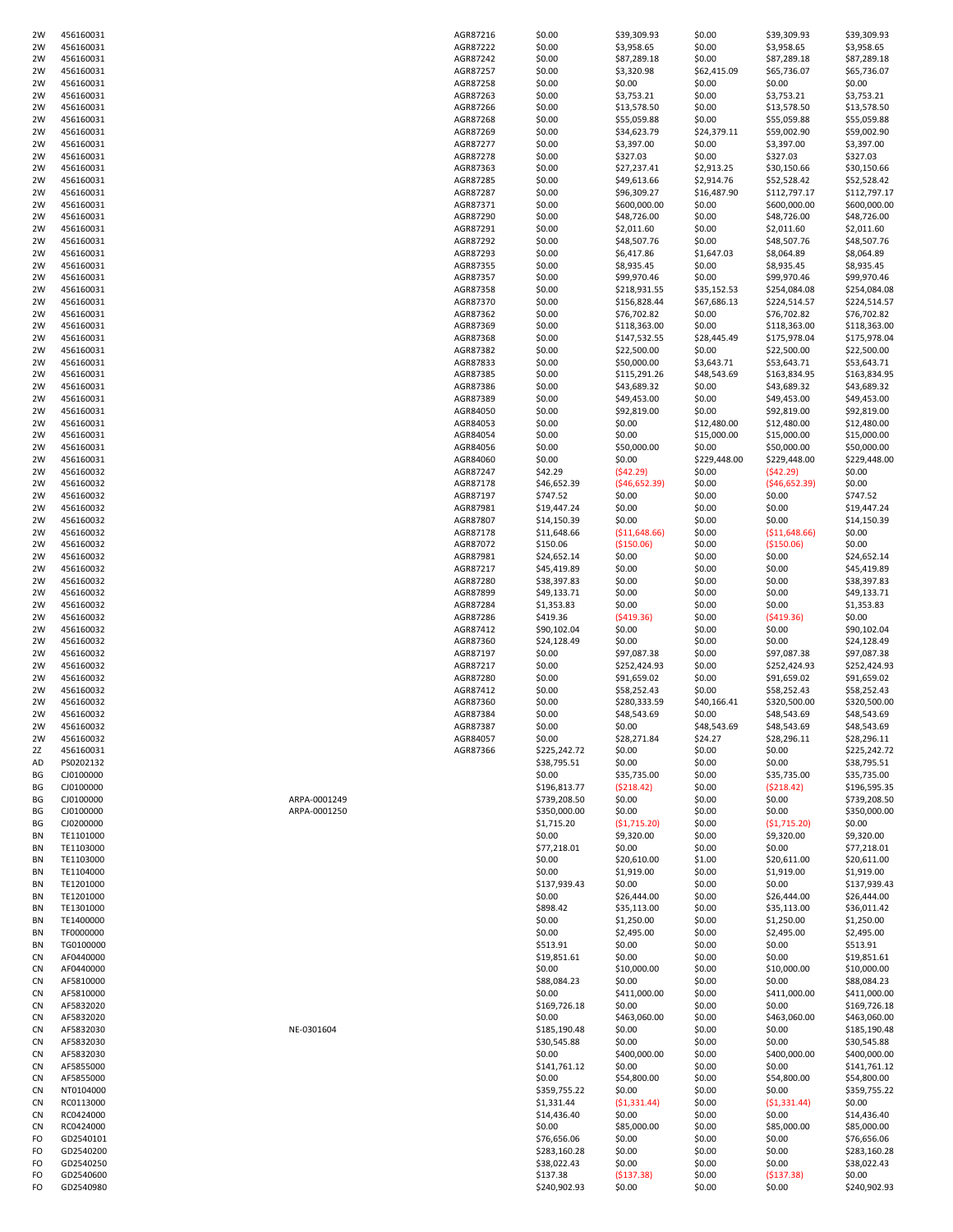| FO | GD5001000 |              | \$66,808.81    | \$0.00         | \$0.00           | \$0.00            | \$66,808.81    |
|----|-----------|--------------|----------------|----------------|------------------|-------------------|----------------|
| FO | GD6020100 |              | \$0.00         | \$230,641.00   | \$0.00           | \$230,641.00      | \$230,641.00   |
| FO | GD6020300 |              | \$0.00         | \$796,706.00   | \$0.00           | \$796,706.00      | \$796,706.00   |
|    |           |              |                |                |                  |                   |                |
| FO | GD6020400 |              | \$0.00         | \$27,098.00    | \$0.00           | \$27,098.00       | \$27,098.00    |
| FO | GD6020900 |              | \$0.00         | \$522,708.00   | \$0.00           | \$522,708.00      | \$522,708.00   |
| FO | GD6050100 |              | \$0.00         | \$230,000.00   | \$0.00           | \$230,000.00      | \$230,000.00   |
| NΜ | NN5010000 |              | \$414,967.47   | \$0.00         | \$0.00           | \$0.00            | \$414,967.47   |
| ΝS | CT8101000 |              | \$0.00         | \$25,000.00    | \$0.00           | \$25,000.00       | \$25,000.00    |
| ΝS | CT8401000 |              | \$0.00         | \$1,355,004.66 | \$0.00           | \$1,355,004.66    | \$1,355,004.66 |
| ΝS | CT8404010 |              | \$0.00         | \$502,351.20   | \$0.00           | \$502,351.20      | \$502,351.20   |
| ΝS | CT8405010 |              | \$0.00         | \$176,391.14   | \$0.00           | \$176,391.14      | \$176,391.14   |
| ΝS | DN1001011 |              | \$0.00         | \$1,100,568.00 | \$0.00           | \$1,100,568.00    | \$1,100,568.00 |
|    |           |              |                |                |                  |                   |                |
| ΝS | DN1001023 |              | \$0.00         | \$53,932.00    | \$0.00           | \$53,932.00       | \$53,932.00    |
| ΝS | DN1003011 |              | \$0.00         | \$40,000.00    | \$0.00           | \$40,000.00       | \$40,000.00    |
| ΝS | DN2001000 |              | \$0.00         | \$1,929,759.84 | \$0.00           | \$1,929,759.84    | \$1,929,759.84 |
| ΝS | DN3001010 |              | \$0.00         | \$528,052.57   | \$0.00           | \$528,052.57      | \$528,052.57   |
| ΝS | DN4001010 |              | \$0.00         | \$839,274.23   | \$0.00           | \$839,274.23      | \$839,274.23   |
| ΝS | DN4001020 |              | \$0.00         | \$1,309,617.28 | \$0.00           | \$1,309,617.28    | \$1,309,617.28 |
| ΝS | DN4001030 |              | \$0.00         | \$258,680.00   | \$0.00           | \$258,680.00      | \$258,680.00   |
| ΝS | DN4002010 |              | \$0.00         | \$7,765.39     | \$0.00           | \$7,765.39        | \$7,765.39     |
| ΝS | DN4003010 |              | \$0.00         | \$289,500.00   | \$0.00           | \$289,500.00      | \$289,500.00   |
|    |           |              |                |                |                  |                   |                |
| ΝS | DN4003020 |              | \$0.00         | \$588,546.84   | \$0.00           | \$588,546.84      | \$588,546.84   |
| ΝS | DN4004010 |              | \$0.00         | \$53,387.09    | \$0.00           | \$53,387.09       | \$53,387.09    |
| ΝS | DN4004030 |              | \$0.00         | \$201,463.19   | \$0.00           | \$201,463.19      | \$201,463.19   |
| ΝS | NN2001000 |              | \$423,982.82   | \$0.00         | \$0.00           | \$0.00            | \$423,982.82   |
| ΝS | NN2001000 |              | \$0.00         | \$455,240.16   | \$0.00           | \$455,240.16      | \$455,240.16   |
| ΝS | NN4009010 |              | \$341,595.92   | \$0.00         | \$0.00           | \$0.00            | \$341,595.92   |
| ΝS | NN4009010 |              | \$0.00         | \$0.00         | \$0.00           | \$0.00            | \$0.00         |
| ΝS | NN4009020 |              | \$1,112,561.62 | \$0.00         | \$0.00           | \$0.00            | \$1,112,561.62 |
| ΝS | NN4009020 |              | \$0.00         | \$0.00         | \$0.00           | \$0.00            | \$0.00         |
|    | NN4009030 |              | \$104,330.44   | \$0.00         | \$0.00           | \$0.00            | \$104,330.44   |
| ΝS |           |              |                |                |                  |                   |                |
| ΝS | NN4009030 |              | \$0.00         | \$0.00         | \$0.00           | \$0.00            | \$0.00         |
| ΝS | NN4009040 |              | \$0.00         | \$0.00         | \$0.00           | \$0.00            | \$0.00         |
| ΝS | NN4010010 |              | \$10,025.52    | \$0.00         | \$0.00           | \$0.00            | \$10,025.52    |
| ΝS | NN4010021 |              | \$132,080.70   | \$0.00         | \$0.00           | \$0.00            | \$132,080.70   |
| ΝS | NN4011010 |              | \$493.94       | \$0.00         | \$0.00           | \$0.00            | \$493.94       |
| ΝS | NN4011010 |              | \$0.00         | \$50,670.08    | \$0.00           | \$50,670.08       | \$50,670.08    |
| ΝS | NN4011020 |              | \$96,157.66    | \$0.00         | \$0.00           | \$0.00            | \$96,157.66    |
| ΝS | NN4011020 |              | \$0.00         | \$69,681.25    | \$0.00           | \$69,681.25       | \$69,681.25    |
|    |           |              |                |                |                  |                   |                |
| ΝS | NN4012010 |              | \$78,671.16    | \$0.00         | \$0.00           | \$0.00            | \$78,671.16    |
| ΝS | NN4012010 |              | \$0.00         | \$0.00         | \$0.00           | \$0.00            | \$0.00         |
| ΝS | NN4012030 |              | \$113,814.54   | \$0.00         | \$0.00           | \$0.00            | \$113,814.54   |
| ΝS | NN4012030 |              | \$0.00         | \$22,363.81    | \$0.00           | \$22,363.81       | \$22,363.81    |
| ΝS | NN4012040 |              | \$161,906.31   | \$0.00         | \$0.00           | \$0.00            | \$161,906.31   |
| ΝS | NN5001010 |              | \$222,358.40   | \$0.00         | \$0.00           | \$0.00            | \$222,358.40   |
| ΝS | NN5002010 |              | \$6,889.36     | \$0.00         | \$0.00           | \$0.00            | \$6,889.36     |
| ΝS | NN5002010 |              | \$100,739.03   | \$0.00         | \$0.00           | \$0.00            | \$100,739.03   |
| ΝS | NN5002010 |              | \$312,437.97   | \$0.00         | ( \$186, 786.08) | ( \$186, 786.08)  | \$125,651.89   |
| ΝS | NN5002020 |              | \$62,261.85    | \$0.00         | \$0.00           | \$0.00            | \$62,261.85    |
|    |           |              |                |                |                  |                   |                |
| ΝS | NN5002020 |              | \$2,973,229.42 | \$0.00         | \$186,786.08     | \$186,786.08      | \$3,160,015.50 |
| ΝS | NN5002020 |              | \$774,000.00   | \$0.00         | \$2,531,131.49   | \$2,531,131.49    | \$3,305,131.49 |
| ΝS | NN5002020 |              | \$2,048,549.27 | \$0.00         | \$0.00           | \$0.00            | \$2,048,549.27 |
| ΝS | NN5002040 |              | \$118,919.53   | \$0.00         | \$0.00           | \$0.00            | \$118,919.53   |
| ΝS | NN5003010 |              | \$4.04         | ( \$4.04)      | \$0.00           | (54.04)           | \$0.00         |
| ΝS | NN5003020 |              | \$0.02         | \$0.00         | \$0.00           | \$0.00            | \$0.02         |
| ΝS | NN5003040 |              | \$2,864.75     | \$4.04         | \$0.00           | \$4.04            | \$2,868.79     |
| NS | NN5004010 |              | \$688,369.61   | \$0.00         | \$0.00           | \$0.00            | \$688,369.61   |
| ΝS | NN5004010 |              | \$118,720.00   | \$0.00         | \$0.00           | \$0.00            | \$118,720.00   |
| ΝS | NN5004010 |              | \$163,400.00   | \$0.00         | \$0.00           | \$0.00            | \$163,400.00   |
|    | NN5004010 |              |                |                |                  |                   |                |
| ΝS |           |              | \$0.00         | \$0.00         | \$0.00           | \$0.00            | \$0.00         |
| ΝS | NN5004020 |              | \$2,835,045.59 | \$0.00         | (52,531,131.49)  | ( \$2,531,131.49) | \$303,914.10   |
| ΝS | NN5006010 |              | \$12,696.81    | \$0.00         | \$0.00           | \$0.00            | \$12,696.81    |
| ΝS | NN500W000 |              | \$51,312.90    | \$0.00         | \$0.00           | \$0.00            | \$51,312.90    |
| ΝS | NN5070010 |              | \$44,326.32    | \$0.00         | \$0.00           | \$0.00            | \$44,326.32    |
| ΝS | NN5070010 |              | \$1,058.69     | \$0.00         | \$0.00           | \$0.00            | \$1,058.69     |
| ΝS | NN5070010 |              | \$0.00         | \$0.00         | \$0.00           | \$0.00            | \$0.00         |
| ΝS | NN5070040 |              | \$59,627.22    | \$0.00         | \$0.00           | \$0.00            | \$59,627.22    |
| ΝS | NN5070040 |              | \$15,000.00    | \$0.00         | \$0.00           | \$0.00            | \$15,000.00    |
| ΝS | NN5070040 |              | \$0.00         | \$0.00         | \$0.00           | \$0.00            | \$0.00         |
| ΝS | NN9100000 |              | \$82,273.24    | \$0.00         | \$0.00           | \$0.00            | \$82,273.24    |
| ΝS | NN9100000 |              | \$0.00         | \$144,930.43   | \$0.00           | \$144,930.43      | \$144,930.43   |
| ΝS | NN9301000 |              | \$32,955.54    | \$0.00         | \$0.00           | \$0.00            | \$32,955.54    |
| ΝS | NN9301000 |              | \$50,000.00    | \$0.00         | \$0.00           | \$0.00            | \$50,000.00    |
|    |           |              |                |                |                  |                   |                |
| ТC | CT8401000 |              | \$0.00         | \$334,995.34   | \$0.00           | \$334,995.34      | \$334,995.34   |
| ТC | CT8404010 |              | \$0.00         | \$150,648.80   | \$0.00           | \$150,648.80      | \$150,648.80   |
| ТC | CT8405010 |              | \$0.00         | \$43,608.86    | \$0.00           | \$43,608.86       | \$43,608.86    |
| ТC | DP0902090 |              | \$6,545.77     | \$0.00         | \$0.00           | \$0.00            | \$6,545.77     |
| ТC | DP0902090 |              | \$0.00         | \$71,401.85    | \$0.00           | \$71,401.85       | \$71,401.85    |
| тс | DP0909010 |              | \$0.00         | \$128,598.15   | \$0.00           | \$128,598.15      | \$128,598.15   |
| ТC | DP1204010 |              | \$9,829.51     | \$0.00         | \$0.00           | \$0.00            | \$9,829.51     |
| ТC | DP4011093 |              | \$2,057.91     | \$0.00         | \$0.00           | \$0.00            | \$2,057.91     |
| ТC | DP4015011 |              | \$76,331.67    | \$1,640.93     | \$0.00           | \$1,640.93        | \$77,972.60    |
|    |           |              | \$3,580.49     | \$0.00         | \$0.00           | \$0.00            | \$3,580.49     |
| тс | DP4015042 |              |                |                |                  |                   |                |
| ТC | DP4015043 |              | \$54,539.96    | \$0.00         | \$0.00           | \$0.00            | \$54,539.96    |
| ТC | DP4015051 |              | \$1,899.60     | (\$1,640.93)   | \$0.00           | ( \$1,640.93)     | \$258.67       |
| ТC | DP8000000 |              | \$50,000.00    | \$0.00         | \$0.00           | \$0.00            | \$50,000.00    |
| TF | GD3006000 |              | \$22.51        | (522.51)       | \$0.00           | (522.51)          | \$0.00         |
| TF | HQ1001000 |              | \$6,738.38     | \$0.00         | \$0.00           | \$0.00            | \$6,738.38     |
| TF | HQ1001000 |              | \$40,000.00    | \$0.00         | \$0.00           | \$0.00            | \$40,000.00    |
| TF | HU2006200 |              | \$976.23       | \$0.00         | \$0.00           | \$0.00            | \$976.23       |
| UX | EZ5012300 | ADSBRNL-0030 | \$880,159.05   | \$0.00         | \$0.00           | \$0.00            | \$880,159.05   |
| UX | EZ5012300 | ADSBRNL-0030 | \$47.62        | \$0.00         | \$0.00           | \$0.00            | \$47.62        |
|    |           |              |                |                |                  |                   |                |
| VE | ST5001020 |              | \$335,088.56   | \$0.00         | \$0.00           | \$0.00            | \$335,088.56   |
| VE | ST5001020 |              | \$635,000.00   | \$0.00         | \$0.00           | \$0.00            | \$635,000.00   |
| VE | ST5001030 |              | \$127,508.16   | \$120,000.00   | \$0.00           | \$120,000.00      | \$247,508.16   |
| VE | ST5001030 |              | \$0.00         | \$250,000.00   | \$0.00           | \$250,000.00      | \$250,000.00   |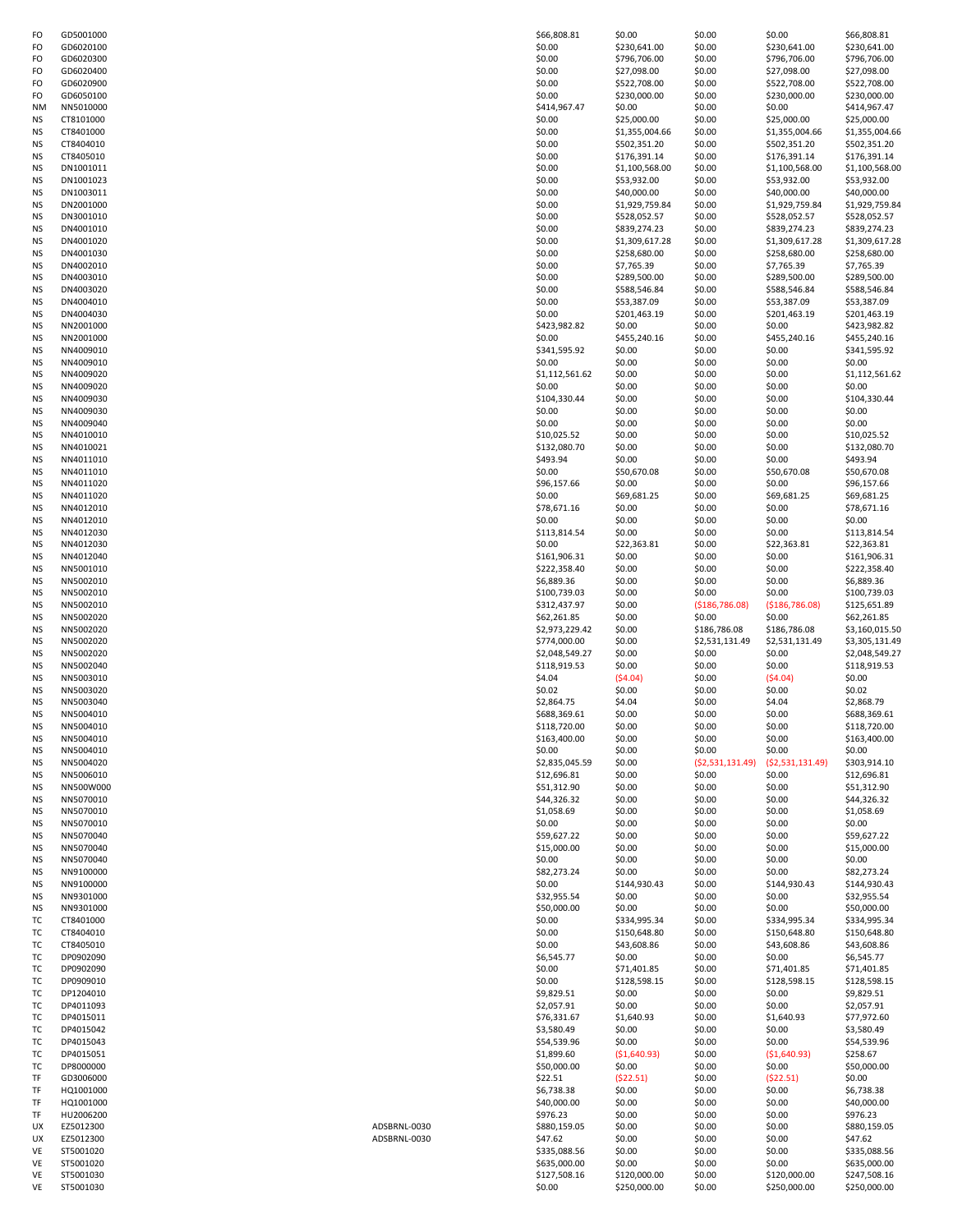| VE       | ST5001040              |              | \$200,900.28                   | \$0.00           | \$0.00           | \$0.00           | \$200,900.28                     |
|----------|------------------------|--------------|--------------------------------|------------------|------------------|------------------|----------------------------------|
| VE       | ST6001020              |              | \$155,888.49                   | \$94,000.00      | \$0.00           | \$94,000.00      | \$249,888.49                     |
| VE       | ST6001020              |              | \$0.00                         | \$250,000.00     | \$0.00           | \$250,000.00     | \$250,000.00                     |
| VE       | ST6001031              |              | \$184,358.21                   | \$100,000.00     | \$0.00           | \$100,000.00     | \$284,358.21                     |
| VE       | ST6001031              |              | \$0.00                         |                  | \$0.00           |                  | \$2,773,000.00                   |
| VE       |                        |              |                                | \$2,773,000.00   |                  | \$2,773,000.00   |                                  |
|          | ST6001032              |              | \$1,056,044.09                 | \$436,000.00     | \$0.00           | \$436,000.00     | \$1,492,044.09                   |
| VE       | ST6001032              |              | \$0.00                         | \$600,000.00     | \$0.00           | \$600,000.00     | \$600,000.00                     |
| VE       | ST6001034              | AIP          | \$1,044,339.70                 | \$0.00           | \$0.00           | \$0.00           | \$1,044,339.70                   |
| VE       | ST6001034              |              | \$102,205.32                   | \$0.00           | \$0.00           | \$0.00           | \$102,205.32                     |
| VE       | ST6001034              | AIP          | \$0.00                         | \$152,000.00     | \$0.00           | \$152,000.00     | \$152,000.00                     |
| WA       | 39KA00000              | PRN11SC40000 | \$1,104,736.78                 | \$0.00           | \$0.00           | \$0.00           | \$1,104,736.78                   |
| WA       | 39KA00000              | PRN11SC40000 | \$0.00                         | \$5,361,600.00   | \$0.00           | \$5,361,600.00   | \$5,361,600.00                   |
| WA       | 39KC02000              | PRN07SC06000 | \$5,351.21                     | (55,351.21)      | \$0.00           | (55, 351.21)     | \$0.00                           |
| WA       | 39KG01000              | PRN09SC73000 | \$48.14                        | (548.14)         | \$0.00           | (548.14)         | \$0.00                           |
| WA       | 39KG01000              | PRN10SC72000 | \$537,506.17                   | \$0.00           | \$0.00           | \$0.00           | \$537,506.17                     |
| WA       | FS1001000              |              | \$1,910,599.27                 | \$0.00           | \$0.00           | \$0.00           | \$1,910,599.27                   |
| WA       | FS1001000              |              | \$0.00                         | \$5,074,000.00   | \$0.00           | \$5,074,000.00   | \$5,074,000.00                   |
| WA       | FS1002000              |              | \$518,238.77                   | \$0.00           | \$0.00           | \$0.00           | \$518,238.77                     |
| WA       | FS1002000              |              | \$0.00                         | \$687,000.00     | \$0.00           | \$687,000.00     | \$687,000.00                     |
| WA       | FS1004000              |              | \$187,243.47                   | \$0.00           | \$0.00           | \$0.00           | \$187,243.47                     |
| WA       | FS1004000              |              | \$0.00                         | \$390,000.00     | \$0.00           | \$390,000.00     | \$390,000.00                     |
| WA       | FS1005000              |              | \$557,638.18                   | \$0.00           | \$0.00           | \$0.00           | \$557,638.18                     |
| WA       | FS1005000              |              | \$0.00                         | \$1,609,000.00   | \$0.00           | \$1,609,000.00   | \$1,609,000.00                   |
|          | FS1006000              |              | \$259,954.04                   | \$0.00           | \$0.00           | \$0.00           | \$259,954.04                     |
| WA       |                        |              |                                |                  |                  |                  |                                  |
| WA       | FS1006000              |              | \$0.00                         | \$452,000.00     | \$0.00           | \$452,000.00     | \$452,000.00                     |
| WA       | FS1007000              |              | \$177,166.36                   | \$0.00           | \$0.00           | \$0.00           | \$177,166.36                     |
| WA       | FS1007000              |              | \$0.00                         | \$544,000.00     | \$0.00           | \$544,000.00     | \$544,000.00                     |
| WA       | FS1009000              |              | \$391,670.46                   | \$0.00           | \$0.00           | \$0.00           | \$391,670.46                     |
| WA       | FS1009000              |              | \$0.00                         | \$561,000.00     | \$0.00           | \$561,000.00     | \$561,000.00                     |
| WA       | KA1102080              |              | \$20,411.19                    | \$0.00           | \$0.00           | \$0.00           | \$20,411.19                      |
| WA       | KA1102811              |              | \$882.24                       | \$0.00           | \$0.00           | \$0.00           | \$882.24                         |
| WA       | KA1102811              |              | \$11,981.92                    | \$0.00           | \$0.00           | \$0.00           | \$11,981.92                      |
| WA       | KA1102812              |              | \$271,438.04                   | \$0.00           | \$0.00           | \$0.00           | \$271,438.04                     |
| WA       | KA1502021              |              | \$5,898.40                     | \$0.00           | \$0.00           | \$0.00           | \$5,898.40                       |
| WA       | KA2101020              |              | \$1,431,420.58                 | \$0.00           | \$0.00           | \$0.00           | \$1,431,420.58                   |
| WA       | KA2101020              | OPEMIE30YD   | \$3,506,930.60                 | \$0.00           | \$0.00           | \$0.00           | \$3,506,930.60                   |
| WA       | KA2101020              |              | \$0.00                         | \$3,760,750.00   | \$0.00           | \$3,760,750.00   | \$3,760,750.00                   |
| WA       | KA2101030              |              | \$15,930.72                    | \$0.00           | \$0.00           | \$0.00           | \$15,930.72                      |
| WA       | KA2101030              |              | \$435,000.00                   | \$0.00           | \$0.00           | \$0.00           | \$435,000.00                     |
| WA       | KA2102021              |              | \$10,609,419.36                | \$0.00           | \$0.00           | \$0.00           | \$10,609,419.3                   |
|          |                        |              |                                |                  |                  |                  |                                  |
| WA       | KA2102021              |              | \$0.00                         | \$17,597,240.00  | \$0.00           | \$17,597,240.00  | \$17,597,240.0                   |
| WA       | KA2102090              |              | \$146,856.12                   | \$0.00           | \$0.00           | \$0.00           | \$146,856.12                     |
| WA       | KA2102090              |              | \$0.00                         | \$214,478.00     | \$0.00           | \$214,478.00     | \$214,478.00                     |
| WA       | KA2103011              | EQUMIE30YD   | \$2,732,941.82                 | \$0.00           | \$0.00           | \$0.00           | \$2,732,941.82                   |
| WA       | KA2103011              | EQUMIE30YD   | \$0.00                         | \$7,291,250.00   | \$0.00           | \$7,291,250.00   | \$7,291,250.00                   |
| WA       | KA2201020              |              | \$874,745.04                   | \$0.00           | \$0.00           | \$0.00           | \$874,745.04                     |
| WA       | KA2201020              |              | \$0.00                         | \$3,062,325.00   | \$0.00           | \$3,062,325.00   | \$3,062,325.00                   |
| WA       | KA2202010              |              | \$557,310.09                   | \$0.00           | \$0.00           | \$0.00           | \$557,310.09                     |
| WA       | KA2202010              |              | \$0.00                         | \$690,750.00     | \$0.00           | \$690,750.00     | \$690,750.00                     |
| WA       | KA2202090              |              | \$215,155.93                   | \$0.00           | \$0.00           | \$0.00           | \$215,155.93                     |
| WA       | KA2202090              |              | \$734,000.00                   | \$0.00           | \$0.00           | \$0.00           | \$734,000.00                     |
| WA       | KA2202090              |              | \$0.00                         | \$295,488.00     | \$0.00           | \$295,488.00     | \$295,488.00                     |
| WA       | KA2203012              |              | \$383,422.82                   | \$0.00           | \$0.00           | \$0.00           | \$383,422.82                     |
| WA       | KA2301020              |              | \$840,320.05                   | \$0.00           | \$0.00           | \$0.00           | \$840,320.05                     |
| WA       | KA2301020              |              | \$0.00                         | \$748,312.00     | \$0.00           | \$748,312.00     | \$748,312.00                     |
| WA       | KA2302090              |              | \$2,468.47                     | (\$2,468.47)     | \$0.00           | (52, 468.47)     | \$0.00                           |
| WA       | KA2303011              | OPEMIE11WB   | \$232,170.69                   | \$0.00           | \$0.00           | \$0.00           | \$232,170.69                     |
| WA       | KA2303011              | EQUMIE11WB   | \$2,837,029.47                 | \$0.00           | \$0.00           | \$0.00           | \$2,837,029.47                   |
| WA       | KA2303011              | EQUMIE11WB   | \$0.00                         | \$2,000,000.00   | \$0.00           | \$2,000,000.00   | \$2,000,000.00                   |
| WA       | KA2401012              |              | \$302,370.33                   | \$0.00           | \$0.00           | \$0.00           | \$302,370.33                     |
|          |                        |              |                                |                  |                  |                  |                                  |
| WA       | KA2401012              |              | \$0.00                         | \$2,532,750.00   | \$0.00           | \$2,532,750.00   | \$2,532,750.00                   |
| WA       | KA2401021              |              | \$69,738.92                    | \$0.00           | \$0.00           | \$0.00           | \$69,738.92                      |
| WA       | KA2401021              |              | \$425,000.00                   | \$0.00           | \$0.00           | \$0.00           | \$425,000.00                     |
| WA       | KA2401021              |              | \$0.00                         | \$209,528.00     | \$0.00           | \$209,528.00     | \$209,528.00                     |
| WA       | KA2401022              |              | \$8,013.38                     | \$0.00           | \$0.00           | \$0.00           | \$8,013.38                       |
| WA       | KA2401022              |              | \$0.00                         | \$116,660.00     | \$0.00           | \$116,660.00     | \$116,660.00                     |
| WA       | KA2403013              | EQU          | \$13,302.54                    | \$0.00           | \$0.00           | \$0.00           | \$13,302.54                      |
| WA       | KA2403013              |              | \$113,368.14                   | \$0.00           | \$0.00           | \$0.00           | \$113,368.14                     |
| WA       | KA2501012              |              | \$110,196.37                   | \$0.00           | \$0.00           | \$0.00           | \$110,196.37                     |
| WA       | KA2501012              |              | \$0.00                         | \$835,807.00     | \$0.00           | \$835,807.00     | \$835,807.00                     |
| WA       | KA2501021              |              | \$558,219.21                   | \$0.00           | \$0.00           | \$0.00           | \$558,219.21                     |
| WA       | KA2501021              |              | \$0.00                         | \$2,424,087.00   | \$0.00           | \$2,424,087.00   | \$2,424,087.00                   |
| WA       | KA2501022              |              | \$306,517.99                   | \$0.00           | \$0.00           | \$0.00           | \$306,517.99                     |
| WA       | KA2501022              |              | \$0.00                         | \$257,880.00     | \$0.00           | \$257,880.00     | \$257,880.00                     |
| WA       | KA2501032              |              | \$954,908.88                   | \$0.00           | \$0.00           | \$0.00           | \$954,908.88                     |
| WA       | KA2501032              |              | \$0.00                         | \$847,320.00     | \$0.00           | \$847,320.00     | \$847,320.00                     |
| WA       | KA2601020              |              | \$1,444.73                     | \$0.00           | \$0.00           | \$0.00           | \$1,444.73                       |
|          | KA2602010              |              | \$1,209,117.72                 | \$0.00           | \$0.00           | \$0.00           | \$1,209,117.72                   |
| WA       |                        | AIP          |                                |                  |                  |                  |                                  |
| WA       | KA2602010              |              | \$954,284.46                   | \$0.00           | \$0.00           | \$0.00           | \$954,284.46                     |
| WA       | KA2602010              | AIP          | \$300,000.00                   | \$0.00           | \$0.00           | \$0.00           | \$300,000.00                     |
| WA       | KA2602010              |              | \$0.00                         | \$2,686,250.00   | \$0.00           | \$2,686,250.00   | \$2,686,250.00                   |
| WA       | KA2602010              | AIP          | \$0.00                         | \$767,500.00     | \$0.00           | \$767,500.00     | \$767,500.00                     |
| WA       | KB0101022              |              | \$346,723.73                   | \$0.00           | \$0.00           | \$0.00           | \$346,723.73                     |
| WA       | KB0101022              |              | \$0.00                         | \$1,741,249.00   | \$0.00           | \$1,741,249.00   | \$1,741,249.00                   |
| WA       | KB0181012              |              | \$34,228.17                    | \$0.00           | \$0.00           | \$0.00           | \$34,228.17                      |
| WA       | KB0201021              |              | \$759,263.97                   | \$0.00           | \$0.00           | \$0.00           | \$759,263.97                     |
| WA       | KB0201021              |              | \$0.00                         | \$4,993,253.00   | \$0.00           | \$4,993,253.00   | \$4,993,253.00                   |
| WA       | KB0201022              |              | \$10,839.24                    | \$0.00           | \$0.00           | \$0.00           | \$10,839.24                      |
| WA       | KB0201022              |              | \$0.00                         | \$14,453.00      | \$0.00           | \$14,453.00      | \$14,453.00                      |
| WA       | KB0201052              |              | \$246,561.33                   | \$0.00           | \$0.00           | \$0.00           | \$246,561.33                     |
| WA       | KB0202011              | AIP          | \$781,888.75                   | \$0.00           | \$0.00           | \$0.00           | \$781,888.75                     |
| WA       | KB0202011              | EQU          | \$428,519.80                   | \$0.00           | \$0.00           | \$0.00           | \$428,519.80                     |
|          |                        |              |                                |                  |                  |                  |                                  |
| WA<br>WA | KB0202011              | AIP          | \$2,300,000.00                 | \$0.00           | \$0.00           | \$0.00           | \$2,300,000.00<br>\$7,123,304.64 |
|          |                        |              | \$7,123,304.64                 | \$0.00           | \$0.00           | \$0.00           |                                  |
|          | KB0202011              |              |                                |                  |                  |                  |                                  |
| WA<br>WA | KB0202011<br>KB0202011 | EQU<br>AIP   | \$700,000.00<br>\$1,200,000.00 | \$0.00<br>\$0.00 | \$0.00<br>\$0.00 | \$0.00<br>\$0.00 | \$700,000.00<br>\$1,200,000.00   |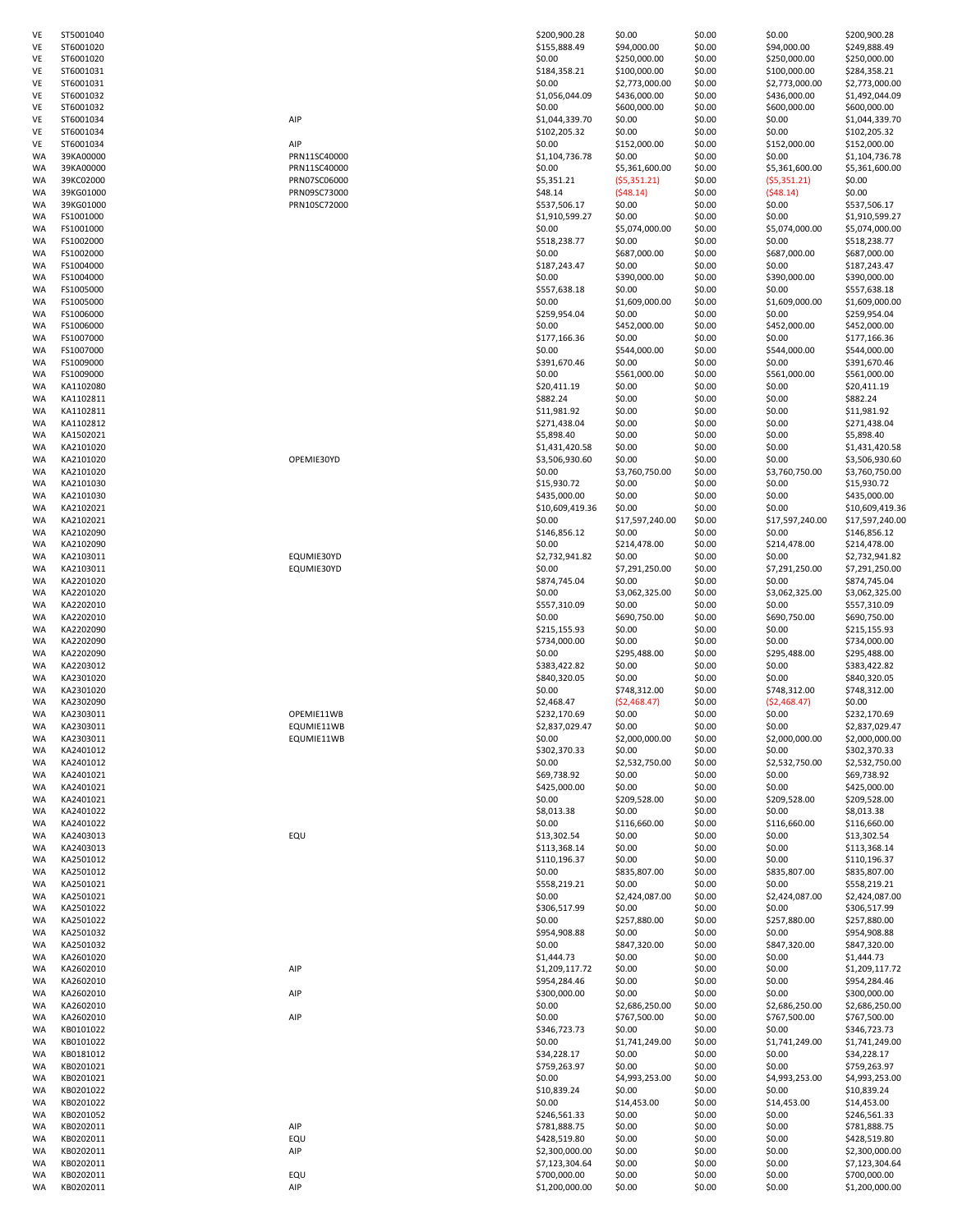| WA       | KB0202011              |            | \$0.00                   | \$98,026,958.00          | \$0.00           | \$98,026,958.00          | \$98,026,958.00                  |
|----------|------------------------|------------|--------------------------|--------------------------|------------------|--------------------------|----------------------------------|
| WA       | KB0202011              | EQU        | \$0.00                   | \$1,332,209.00           | \$0.00           | \$1,332,209.00           | \$1,332,209.00                   |
| WA       | KB0202011              | AIP        | \$0.00                   | \$2,902,105.00           | \$0.00           | \$2,902,105.00           | \$2,902,105.00                   |
| WA       | KB0202012              | EQU        | \$334,488.72             | \$0.00                   | \$0.00           | \$0.00                   | \$334,488.72                     |
|          |                        |            |                          |                          |                  |                          |                                  |
| WA       | KB0202012              |            | \$1,942,923.41           | \$0.00                   | \$0.00           | \$0.00                   | \$1,942,923.41                   |
| WA       | KB0202012              | EQU        | \$100,000.00             | \$0.00                   | \$0.00           | \$0.00                   | \$100,000.00                     |
| WA       | KB0202012              |            | \$0.00                   | \$27,412,600.00          | \$0.00           | \$27,412,600.00          | \$27,412,600.00                  |
| WA       | KB0202012              | EQU        | \$0.00                   | \$1,234,249.00           | \$0.00           | \$1,234,249.00           | \$1,234,249.00                   |
| WA       | KB0202030              |            | \$3,083.37               | (53,083.37)              | \$0.00           | (53,083.37)              | \$0.00                           |
|          |                        |            |                          |                          |                  |                          |                                  |
| WA       | KB0281011              |            | \$89,868.74              | \$0.00                   | \$0.00           | \$0.00                   | \$89,868.74                      |
| WA       | KB0301020              |            | \$730,870.28             | \$0.00                   | \$0.00           | \$0.00                   | \$730,870.28                     |
| WA       | KB0301020              |            | \$0.00                   | \$3,211,340.00           | \$0.00           | \$3,211,340.00           | \$3,211,340.00                   |
| WA       | KB0301042              |            | \$220,116.87             | \$0.00                   | \$0.00           | \$0.00                   | \$220,116.87                     |
|          |                        |            |                          |                          |                  |                          |                                  |
| WA       | KB0301042              |            | \$0.00                   | \$3,248,201.00           | \$0.00           | \$3,248,201.00           | \$3,248,201.00                   |
| WA       | KB0301052              |            | \$98,902.56              | \$0.00                   | \$0.00           | \$0.00                   | \$98,902.56                      |
| WA       | KB0301052              |            | \$0.00                   | \$193,979.00             | \$0.00           | \$193,979.00             | \$193,979.00                     |
| WA       | KB0401022              |            | \$36,111.65              | \$0.00                   | \$0.00           | \$0.00                   | \$36,111.65                      |
| WA       | KB0401022              |            | \$0.00                   | \$531,731.00             | \$0.00           | \$531,731.00             | \$531,731.00                     |
|          |                        |            |                          |                          |                  |                          |                                  |
| WA       | KC0201010              |            | \$2,837,318.15           | \$0.00                   | ( \$89,000.00)   | ( \$89,000.00)           | \$2,748,318.15                   |
| WA       | KC0201010              |            | \$0.00                   | \$2,087,000.00           | \$0.00           | \$2,087,000.00           | \$2,087,000.00                   |
| WA       | KC0201060              |            | \$1,161,110.68           | \$0.00                   | \$0.00           | \$0.00                   | \$1,161,110.68                   |
| WA       | KC0201060              |            | \$0.00                   | \$2,643,000.00           | \$0.00           | \$2,643,000.00           | \$2,643,000.00                   |
|          |                        |            |                          |                          |                  |                          |                                  |
| WA       | KC0202020              | EQU        | \$73,216.92              | \$0.00                   | \$0.00           | \$0.00                   | \$73,216.92                      |
| WA       | KC0202020              |            | \$465,711.08             | \$0.00                   | \$0.00           | \$0.00                   | \$465,711.08                     |
| WA       | KC0202020              | EQU        | \$0.00                   | \$0.00                   | \$89,000.00      | \$89,000.00              | \$89,000.00                      |
| WA       | KC0202020              |            | \$0.00                   | \$1,476,000.00           | ( \$81,500.00)   | \$1,394,500.00           | \$1,394,500.00                   |
|          |                        |            |                          |                          |                  |                          |                                  |
| WA       | KC0202020              | EQU        | \$0.00                   | \$0.00                   | \$81,500.00      | \$81,500.00              | \$81,500.00                      |
| WA       | KC0202030              |            | \$739,811.77             | \$0.00                   | \$0.00           | \$0.00                   | \$739,811.77                     |
| WA       | KC0202030              |            | \$0.00                   | \$1,452,000.00           | \$0.00           | \$1,452,000.00           | \$1,452,000.00                   |
| WA       | KC0202050              |            | \$436,553.38             | \$0.00                   | \$0.00           | \$0.00                   | \$436,553.38                     |
|          |                        |            |                          |                          |                  |                          |                                  |
| WA       | KC0202050              |            | \$0.00                   | \$826,000.00             | \$0.00           | \$826,000.00             | \$826,000.00                     |
| WA       | KC0203010              |            | \$5,649.16               | \$0.00                   | \$0.00           | \$0.00                   | \$5,649.16                       |
| WA       | KC0203020              | EQU        | \$429,712.86             | \$0.00                   | \$0.00           | \$0.00                   | \$429,712.86                     |
| WA       | KC0203020              |            | \$18,777.72              | \$0.00                   | \$0.00           | \$0.00                   | \$18,777.72                      |
|          |                        |            |                          |                          |                  |                          |                                  |
| WA       | KC0203020              |            | \$0.00                   | \$1,769,000.00           | \$0.00           | \$1,769,000.00           | \$1,769,000.00                   |
| WA       | KC0207010              |            | \$103,422.42             | \$0.00                   | \$0.00           | \$0.00                   | \$103,422.42                     |
| WA       | KC0207010              |            | \$3,072,000.00           | \$0.00                   | \$0.00           | \$0.00                   | \$3,072,000.00                   |
| WA       | KC0213010              |            | \$2,875,000.00           | \$0.00                   | \$0.00           | \$0.00                   | \$2,875,000.00                   |
|          |                        |            |                          |                          |                  |                          |                                  |
| WA       | KC0281013              |            | \$165,193.55             | \$0.00                   | \$0.00           | \$0.00                   | \$165,193.55                     |
| WA       | KC0301020              |            | \$648,212.28             | \$0.00                   | \$0.00           | \$0.00                   | \$648,212.28                     |
| WA       | KC0301020              |            | \$0.00                   | \$1,212,000.00           | \$0.00           | \$1,212,000.00           | \$1,212,000.00                   |
| WA       | KC0301050              |            | \$0.00                   | \$973,000.00             | \$0.00           | \$973,000.00             | \$973,000.00                     |
|          |                        |            |                          |                          |                  |                          |                                  |
| WA       | KC0302010              |            | \$814,493.01             | \$0.00                   | \$0.00           | \$0.00                   | \$814,493.01                     |
| WA       | KC0302010              |            | \$0.00                   | \$2,816,000.00           | \$0.00           | \$2,816,000.00           | \$2,816,000.00                   |
| WA       | KC0302030              |            | \$93,757.03              | \$0.00                   | \$0.00           | \$0.00                   | \$93,757.03                      |
| WA       | KC0302030              |            | \$622,000.00             | \$0.00                   | \$0.00           | \$0.00                   | \$622,000.00                     |
|          |                        |            |                          |                          |                  |                          |                                  |
| WA       | KC0302030              |            | \$0.00                   | \$331,000.00             | \$0.00           | \$331,000.00             | \$331,000.00                     |
| WA       | KC0304020              | EQU        | \$31,065.06              | ( \$31,065.06)           | \$0.00           | ( \$31,065.06)           | \$0.00                           |
| WA       | KC0304020              |            | \$968,125.98             | \$0.00                   | \$0.00           | \$0.00                   | \$968,125.98                     |
| WA       | KC0304020              |            | \$0.00                   | \$2,609,000.00           | \$0.00           | \$2,609,000.00           | \$2,609,000.00                   |
|          |                        |            |                          |                          |                  |                          |                                  |
| WA       | KC0304030              |            | \$0.00                   | \$31,065.06              | \$0.00           | \$31,065.06              | \$31,065.06                      |
| WA       | KC0304030              | EQU        | \$399,984.34             | \$0.00                   | \$0.00           | \$0.00                   | \$399,984.34                     |
| WA       | KC0304030              |            | \$2,826,658.25           | \$0.00                   | \$0.00           | \$0.00                   | \$2,826,658.25                   |
| WA       | KC0304030              |            | \$0.00                   | \$4,718,000.00           | \$0.00           | \$4,718,000.00           | \$4,718,000.00                   |
|          |                        |            | \$1,062.91               | (51,062.91)              |                  | (51,062.91)              |                                  |
| WA       | KC0401030              | AIP        |                          |                          | \$0.00           |                          | \$0.00                           |
| WA       | KC0401030              | EQU        | \$1,467,986.14           | \$0.00                   | \$0.00           | \$0.00                   | \$1,467,986.14                   |
| WA       | KC0401030              |            | \$2,914,402.67           | \$0.00                   | \$0.00           | \$0.00                   | \$2,914,402.67                   |
| WA       | KC0401040              |            | \$16,469,155.80          | \$0.00                   | \$0.00           | \$0.00                   | \$16,469,155.80                  |
| WA       | KC0401040              |            | \$4,445,405.40           | \$0.00                   | \$0.00           | \$0.00                   | \$4,445,405.40                   |
|          |                        | EQU        |                          |                          |                  |                          |                                  |
| WA       | KC0401040              |            | \$0.00                   | \$77,139,000.00          | (54,000,000.00)  | \$73,139,000.00          | \$73,139,000.00                  |
| WA       | KC0401040              | EQU        | \$0.00                   | \$6,500,000.00           | \$4,000,000.00   | \$10,500,000.00          | \$10,500,000.00                  |
| WA       | KC0403020              |            | \$10,610,019.86          | (\$1,250,000.00)         | \$0.00           | (\$1,250,000.00)         | \$9,360,019.86                   |
| WA       | KC0403020              | EQU        | \$450,017.81             | \$1,250,000.00           | \$0.00           | \$1,250,000.00           | \$1,700,017.81                   |
|          |                        |            |                          |                          |                  |                          |                                  |
| WA       | KC0403020              |            | \$0.00                   | \$16,248,000.00          | \$0.00           | \$16,248,000.00          | \$16,248,000.00                  |
| WA       | KC0404040              |            | \$705,879.25             | \$0.00                   | \$0.00           | \$0.00                   | \$705,879.25                     |
| WA       | KC0405060              | EQUMIE21XG | \$20,229,590.57          | \$0.00                   | \$0.00           | \$0.00                   | \$20,229,590.57                  |
| WA       | KC0405060              | EQUMIE21XG | \$0.00                   | \$12,106,000.00          | \$0.00           | \$12,106,000.00          | \$12,106,000.00                  |
|          | KC0406020              |            |                          | \$0.00                   | \$0.00           | \$0.00                   | \$351,793.85                     |
| WA       |                        |            | \$351,793.85             |                          |                  |                          |                                  |
| WA       | KC0406020              |            | \$0.00                   | \$315,000.00             | \$0.00           | \$315,000.00             | \$315,000.00                     |
| WA       | KC0406030              |            | \$1,186,035.91           | \$0.00                   | \$0.00           | \$0.00                   | \$1,186,035.91                   |
| WA       | KC0406030              |            | \$0.00                   | \$5,873,000.00           | \$0.00           | \$5,873,000.00           | \$5,873,000.00                   |
| WA       | KJ0402000              |            | \$199,999.00             | \$0.00                   | \$0.00           | \$0.00                   | \$199,999.00                     |
|          |                        |            |                          |                          |                  |                          |                                  |
| WA       | KJ0404000              |            | \$141,009.83             | \$0.00                   | \$0.00           | \$0.00                   | \$141,009.83                     |
| WA       | KJ0404000              |            | \$510,000.00             | \$0.00                   | \$0.00           | \$0.00                   | \$510,000.00                     |
| WA       | KL1001000              |            | \$652,576.36             | \$0.00                   | \$0.00           | \$0.00                   | \$652,576.36                     |
| WA       | KL1001000              |            | \$0.00                   | \$1,052,000.00           | \$0.00           | \$1,052,000.00           | \$1,052,000.00                   |
|          |                        |            |                          |                          |                  |                          |                                  |
| WA       | KL1002000              |            | \$8,904.14               | \$0.00                   | \$0.00           | \$0.00                   | \$8,904.14                       |
| WA       | KL1002000              |            | \$190,000.00             | \$0.00                   | \$0.00           | \$0.00                   | \$190,000.00                     |
| WA       | KL1002000              |            | \$0.00                   | \$106,000.00             | \$0.00           | \$106,000.00             | \$106,000.00                     |
| WA       | KL1003000              |            | \$80,875.63              | \$0.00                   | \$0.00           | \$0.00                   | \$80,875.63                      |
| WA       | KL1003000              |            | \$348,000.00             | \$0.00                   | \$0.00           | \$0.00                   | \$348,000.00                     |
|          |                        |            |                          |                          |                  |                          |                                  |
| WA       | KL1003000              |            | \$0.00                   | \$240,000.00             | \$0.00           | \$240,000.00             | \$240,000.00                     |
| WA       | KL1500000              |            | \$2,180.42               | \$0.00                   | \$0.00           | \$0.00                   | \$2,180.42                       |
| WA       | KP1101010              | EQU        | \$39,292.45              | \$0.00                   | \$0.00           | \$0.00                   | \$39,292.45                      |
|          | KP1102010              |            | \$5,489.80               | \$0.00                   | \$0.00           | \$0.00                   | \$5,489.80                       |
|          |                        |            |                          |                          |                  |                          |                                  |
| WA       |                        |            | \$166,645.68             | \$0.00                   | \$0.00           | \$0.00                   | \$166,645.68                     |
| WA       | KP1601010              |            |                          |                          |                  |                          |                                  |
| WA       | KP1601010              |            | \$180,000.00             | \$0.00                   | \$0.00           | \$0.00                   | \$180,000.00                     |
| WA       | KP1601010              |            | \$180,000.00             | \$0.00                   | \$0.00           | \$0.00                   | \$180,000.00                     |
|          |                        |            |                          |                          |                  |                          |                                  |
| WA       | KP1601030              |            | \$44,299.78              | \$0.00                   | \$0.00           | \$0.00                   | \$44,299.78                      |
| WA       | KP1601040              |            | \$1,349,674.84           | \$0.00                   | \$0.00           | \$0.00                   | \$1,349,674.84                   |
| WA       | KP1601040              |            | \$0.00                   | \$1,125,000.00           | \$0.00           | \$1,125,000.00           | \$1,125,000.00                   |
| WA       | KP1602010              |            | \$716,088.56             | \$0.00                   | \$0.00           | \$0.00                   | \$716,088.56                     |
|          |                        |            |                          |                          |                  |                          |                                  |
| WA       | KP1602010              |            | \$0.00                   | \$1,000,000.00           | \$0.00           | \$1,000,000.00           | \$1,000,000.00                   |
| WA       | KP1602020              |            | \$914,580.15             | \$0.00                   | \$0.00           | \$0.00                   | \$914,580.15                     |
| WA<br>WA | KP1605010<br>KP1605010 |            | \$3,896,772.26<br>\$0.00 | \$0.00<br>\$2,500,000.00 | \$0.00<br>\$0.00 | \$0.00<br>\$2,500,000.00 | \$3,896,772.26<br>\$2,500,000.00 |